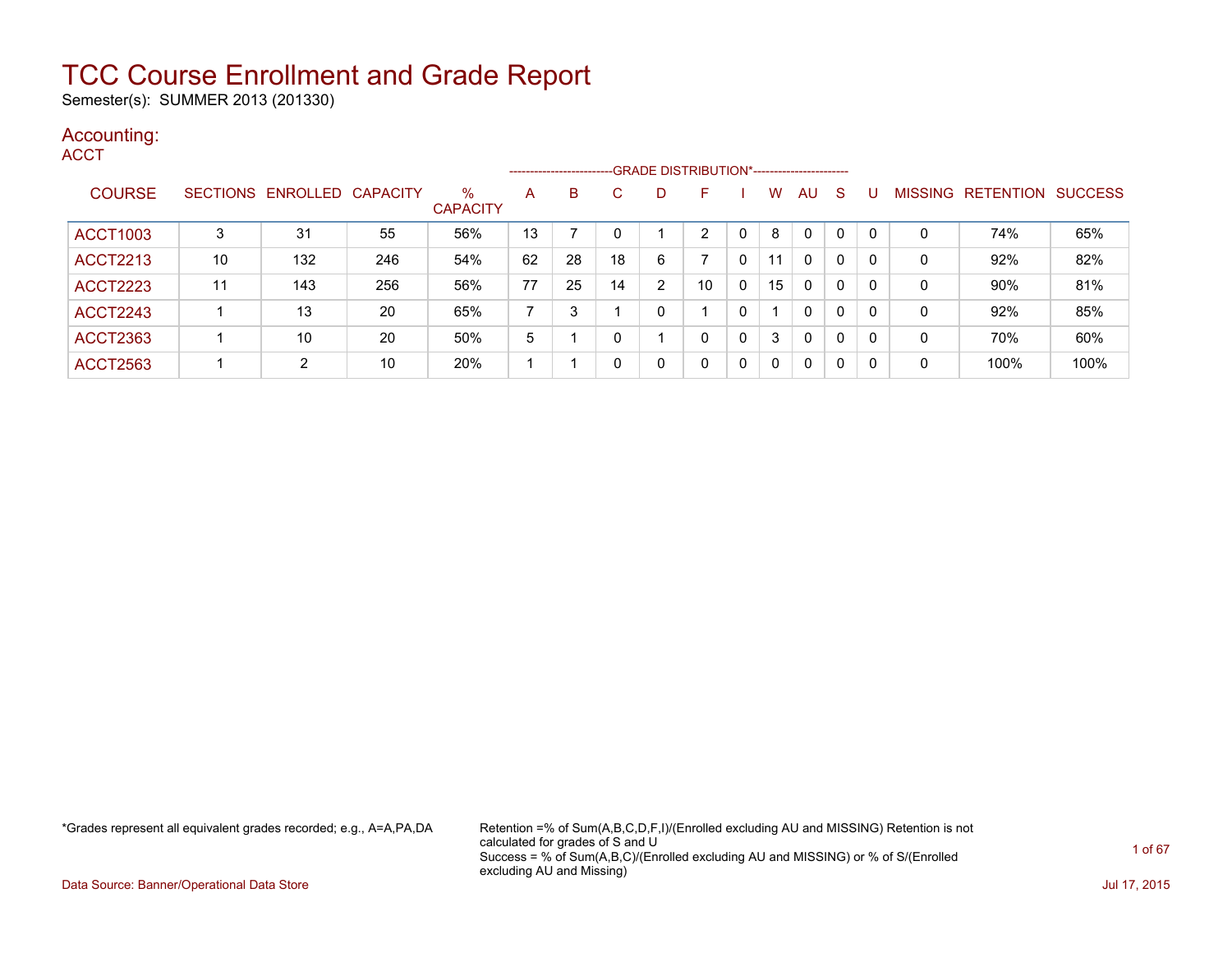Semester(s): SUMMER 2013 (201330)

#### Allied Health: ALDH<sub>1</sub>

| ALDH            |     |     |                 |    | ------------------------GRADE DISTRIBUTION*----------------------- |    |   |   |                |                 |          |  |                                                                             |     |
|-----------------|-----|-----|-----------------|----|--------------------------------------------------------------------|----|---|---|----------------|-----------------|----------|--|-----------------------------------------------------------------------------|-----|
| <b>COURSE</b>   |     |     | <b>CAPACITY</b> |    |                                                                    |    |   |   |                |                 |          |  | SECTIONS ENROLLED CAPACITY % A B C D F I W AU S U MISSING RETENTION SUCCESS |     |
| <b>ALDH1323</b> | 100 | 140 | 71%             | 34 | 30                                                                 | 14 | 6 | 3 | 0 <sup>1</sup> | 13 <sup>1</sup> | $\Omega$ |  | 87%                                                                         | 78% |

\*Grades represent all equivalent grades recorded; e.g., A=A,PA,DA Retention =% of Sum(A,B,C,D,F,I)/(Enrolled excluding AU and MISSING) Retention is not calculated for grades of S and U Success = % of Sum(A,B,C)/(Enrolled excluding AU and MISSING) or % of S/(Enrolled excluding AU and Missing)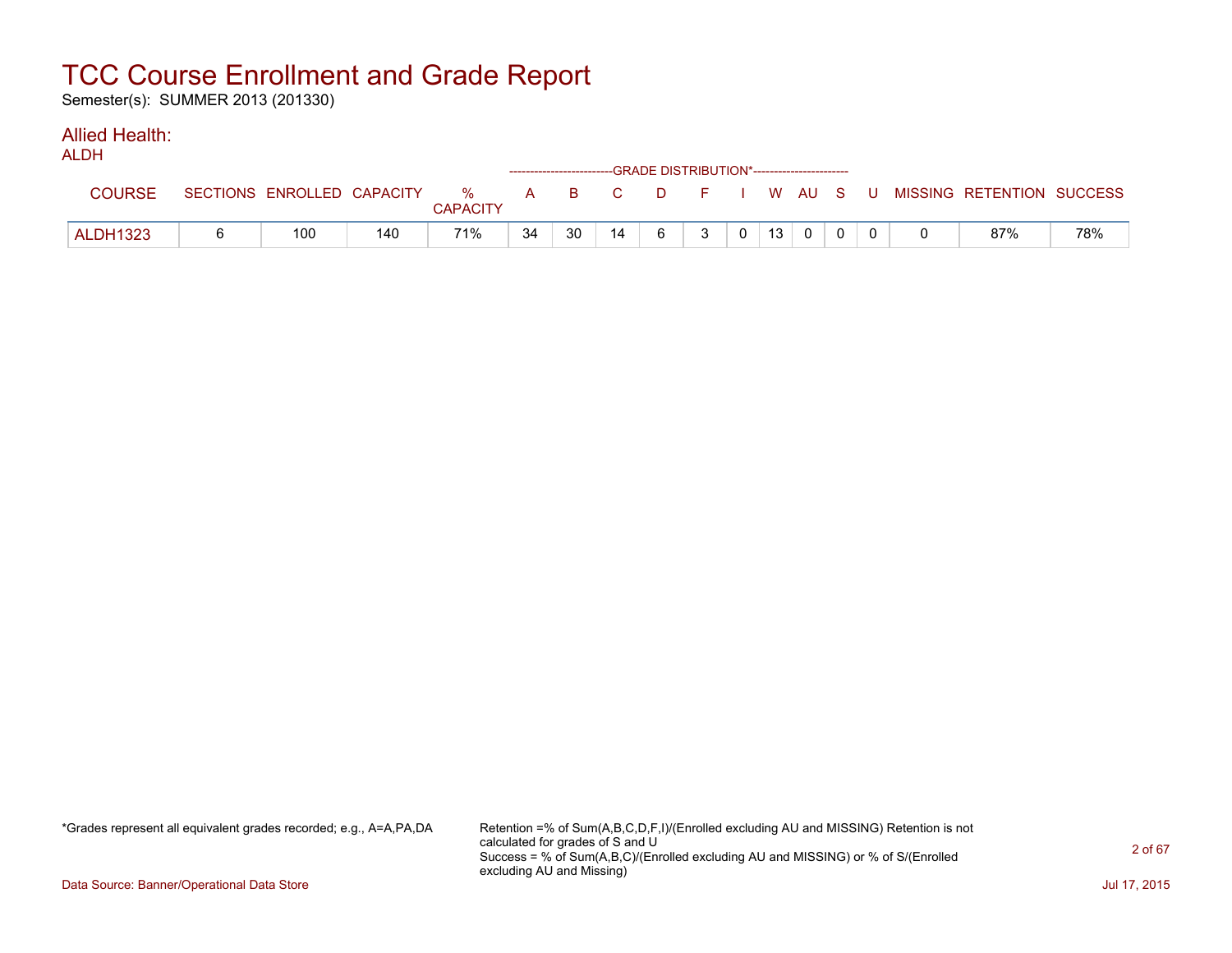Semester(s): SUMMER 2013 (201330)

#### Art: ART

|                |   |                   |                 |                         |    |                |    | -------------------------GRADE                DISTRIBUTION*--------------------- |   |              |                |              |              |          |                |                          |      |
|----------------|---|-------------------|-----------------|-------------------------|----|----------------|----|----------------------------------------------------------------------------------|---|--------------|----------------|--------------|--------------|----------|----------------|--------------------------|------|
| <b>COURSE</b>  |   | SECTIONS ENROLLED | <b>CAPACITY</b> | $\%$<br><b>CAPACITY</b> | A  | B              | C. | D                                                                                | F |              | w              | AU           | S            |          | <b>MISSING</b> | <b>RETENTION SUCCESS</b> |      |
| <b>ART1013</b> |   | 10                | 12              | 83%                     | 0  | 8              |    | 0                                                                                | 0 | 0            |                | -1           | 0            | $\Omega$ | 0              | 89%                      | 89%  |
| ART1023        |   | 6                 | 10              | 60%                     | 2  | 0              |    | 0                                                                                | 0 | 0            | 3              | 1            | $\mathbf{0}$ | $\Omega$ | 0              | 40%                      | 40%  |
| <b>ART1053</b> |   | 20                | 20              | 100%                    | 13 | $\overline{2}$ | 4  | 0                                                                                |   | $\mathbf{0}$ | 0              | $\mathbf{0}$ | $\mathbf{0}$ | $\Omega$ | 0              | 100%                     | 95%  |
| ART1063        |   | 12                | 20              | 60%                     | 7  | $\overline{2}$ | 2  | 0                                                                                |   | $\mathbf{0}$ | 0              | $\mathbf{0}$ | $\mathbf{0}$ | $\Omega$ | 0              | 100%                     | 92%  |
| <b>ART1083</b> |   | 7                 | 10              | 70%                     | 4  |                |    | 0                                                                                | 0 | $\mathbf{0}$ | $\overline{2}$ | $\mathbf{0}$ | $\mathbf{0}$ |          | 0              | 71%                      | 71%  |
| <b>ART1113</b> | 6 | 78                | 125             | 62%                     | 46 | 12             | 9  | 2                                                                                | 5 | 0            | 4              | $\mathbf{0}$ | $\mathbf{0}$ | $\Omega$ | 0              | 95%                      | 86%  |
| <b>ART1123</b> |   | 6                 | 10              | 60%                     | 2  | $\overline{2}$ |    | 0                                                                                | 0 | 0            |                | $\mathbf{0}$ | 0            | $\Omega$ | 0              | 83%                      | 83%  |
| <b>ART1133</b> |   | 5                 | 5               | 100%                    | 2  | 3              |    | 0                                                                                | 0 | 0            | 0              | $\mathbf{0}$ | 0            | $\Omega$ | 0              | 100%                     | 100% |
| <b>ART2853</b> |   | 4                 | 7               | 57%                     | 3  | 0              |    | 0                                                                                |   | 0            | 0              | $\mathbf{0}$ | 0            | $\Omega$ | 0              | 100%                     | 75%  |
| <b>ART2993</b> |   | 5                 | 5               | 100%                    | 4  | 0              |    | 0                                                                                | 0 | 0            | 0              | 1            | 0            | 0        | 0              | 100%                     | 100% |

\*Grades represent all equivalent grades recorded; e.g., A=A,PA,DA Retention =% of Sum(A,B,C,D,F,I)/(Enrolled excluding AU and MISSING) Retention is not calculated for grades of S and U Success = % of Sum(A,B,C)/(Enrolled excluding AU and MISSING) or % of S/(Enrolled excluding AU and Missing)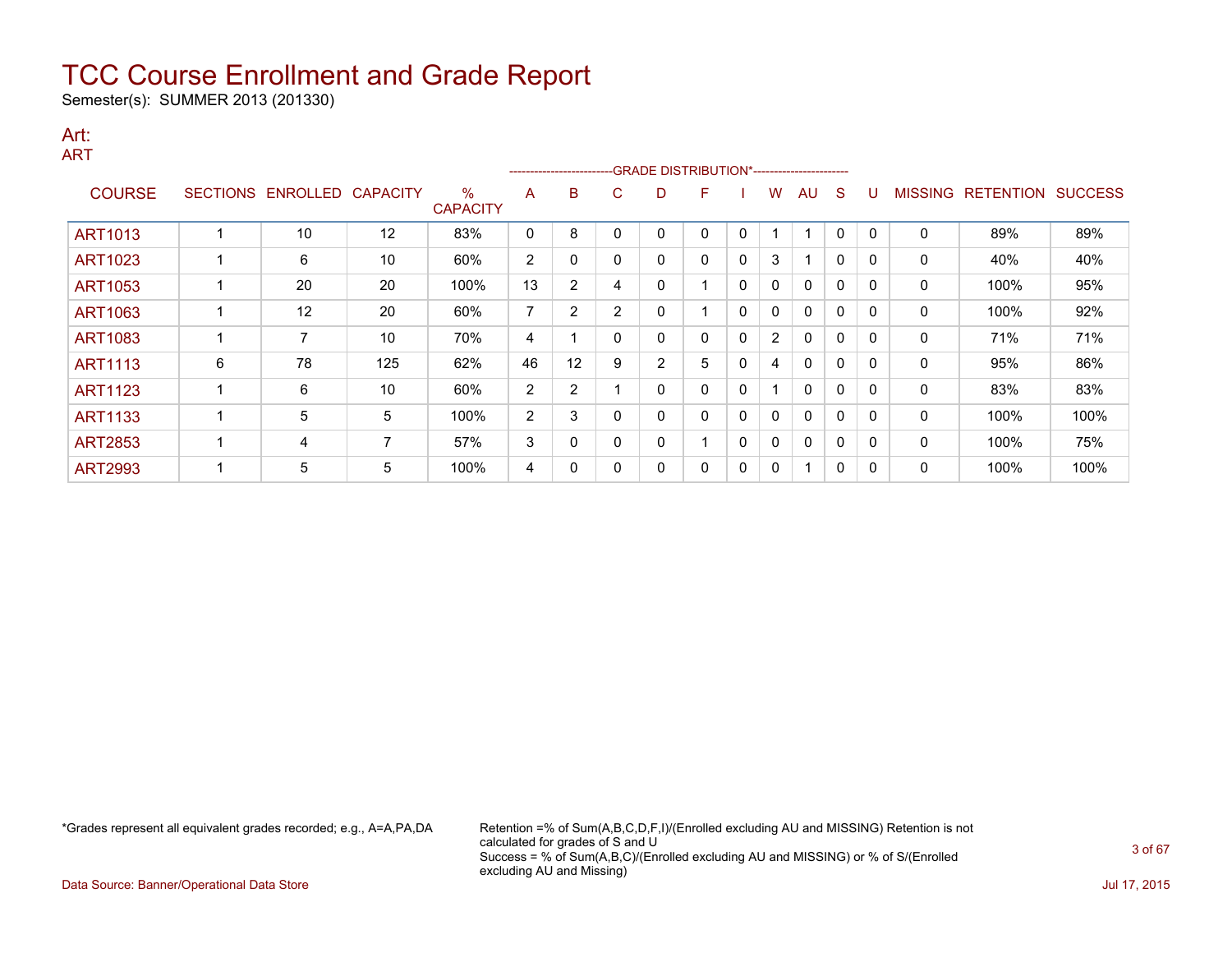Semester(s): SUMMER 2013 (201330)

### Astronomy:

| <b>ASTR</b>   |    |    |                 |  | ------------------------GRADE DISTRIBUTION*----------------------- |                |            |           |             |  |                                                                             |     |
|---------------|----|----|-----------------|--|--------------------------------------------------------------------|----------------|------------|-----------|-------------|--|-----------------------------------------------------------------------------|-----|
| <b>COURSE</b> |    |    | <b>CAPACITY</b> |  |                                                                    |                |            |           |             |  | SECTIONS ENROLLED CAPACITY % A B C D F I W AU S U MISSING RETENTION SUCCESS |     |
| ASTR1104      | 21 | 40 | 78%             |  |                                                                    | $\overline{4}$ | $\sqrt{0}$ | $\cdot$ 4 | $\mathbf 0$ |  | 87%                                                                         | 61% |

\*Grades represent all equivalent grades recorded; e.g., A=A,PA,DA Retention =% of Sum(A,B,C,D,F,I)/(Enrolled excluding AU and MISSING) Retention is not calculated for grades of S and U Success = % of Sum(A,B,C)/(Enrolled excluding AU and MISSING) or % of S/(Enrolled excluding AU and Missing)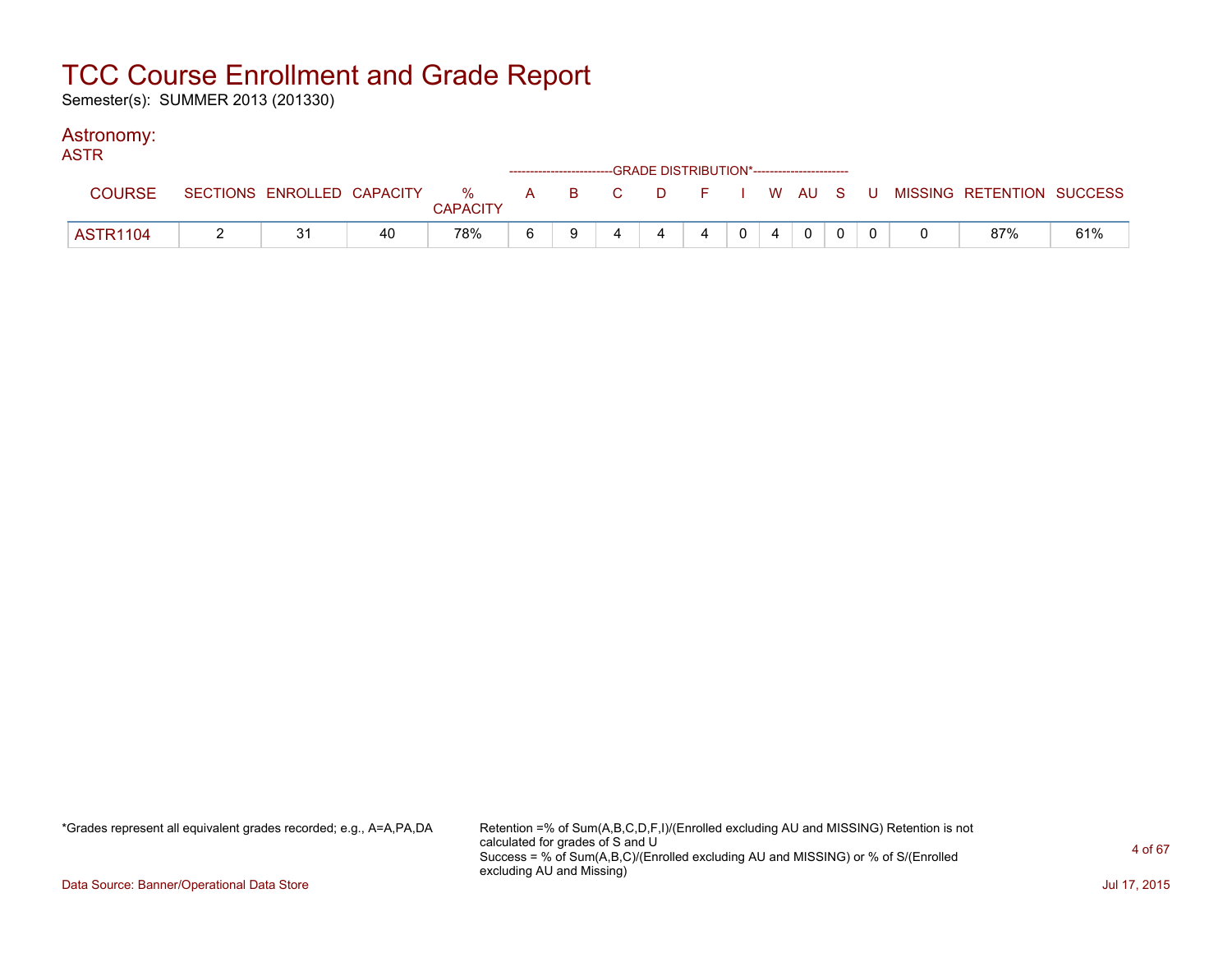Semester(s): SUMMER 2013 (201330)

### Aviation Sciences Technology: AVST

|                 |   |                            |    |                         | --------------------- |   | -GRADE DISTRIBUTION*---------------------- |   |   |   |              |              |              |                |                  |                |
|-----------------|---|----------------------------|----|-------------------------|-----------------------|---|--------------------------------------------|---|---|---|--------------|--------------|--------------|----------------|------------------|----------------|
| <b>COURSE</b>   |   | SECTIONS ENROLLED CAPACITY |    | $\%$<br><b>CAPACITY</b> | A                     | B | D                                          |   |   | w | AU           | S            |              | <b>MISSING</b> | <b>RETENTION</b> | <b>SUCCESS</b> |
| <b>AVST1232</b> |   | 5                          | 12 | 42%                     | 5                     |   | 0                                          |   |   | 0 | $\Omega$     | 0            | $\mathbf{0}$ | 0              | 100%             | 100%           |
| <b>AVST1239</b> |   |                            | 10 | 10%                     |                       |   | 0                                          |   | 0 | 0 | $\Omega$     | 0            | 0            | 0              | 100%             | 100%           |
| <b>AVST1259</b> |   |                            | 10 | 20%                     |                       |   | 0                                          |   | 0 | 0 | $\Omega$     | $\Omega$     | 0            | 0              | 100%             | 100%           |
| <b>AVST2246</b> | ົ | 20                         | 24 | 83%                     | 16                    | 4 | 0                                          | 0 |   | 0 | $\Omega$     | $\mathbf{0}$ | 0            | 0              | 100%             | 100%           |
| <b>AVST2273</b> |   | 8                          | 20 | 40%                     | 6                     |   | 0                                          |   | 0 | 0 | $\mathbf{0}$ |              |              | 0              | 100%             | 100%           |

\*Grades represent all equivalent grades recorded; e.g., A=A,PA,DA Retention =% of Sum(A,B,C,D,F,I)/(Enrolled excluding AU and MISSING) Retention is not calculated for grades of S and U Success = % of Sum(A,B,C)/(Enrolled excluding AU and MISSING) or % of S/(Enrolled excluding AU and Missing)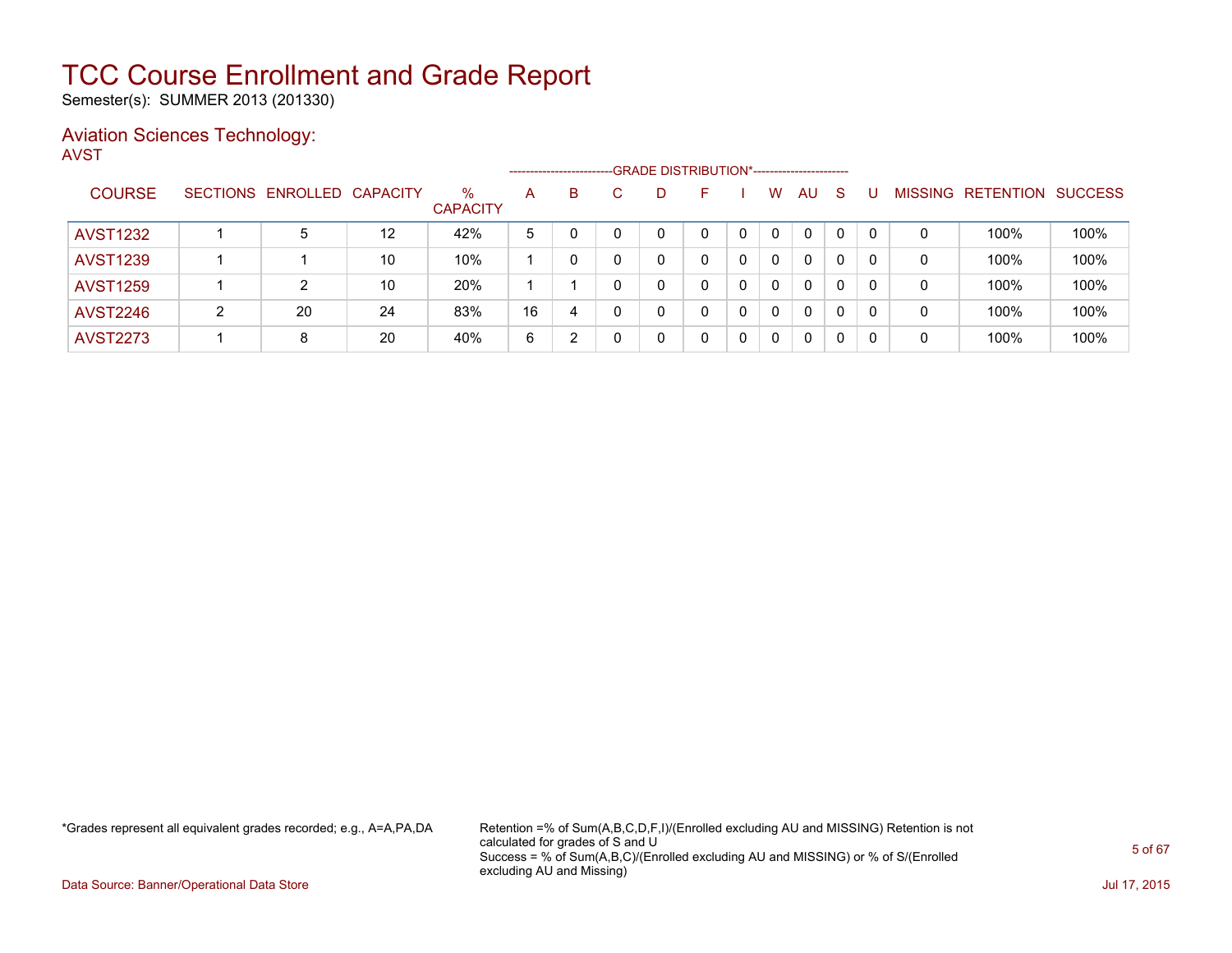Semester(s): SUMMER 2013 (201330)

### Biology:

| ۰. | I<br>M.<br>۰. |
|----|---------------|
|    |               |

|                 |                 |                 |                 |                      |     | ------------------------- |    | -GRADE DISTRIBUTION*----------------------- |    |              |                      |              |              |          |                |                  |                |
|-----------------|-----------------|-----------------|-----------------|----------------------|-----|---------------------------|----|---------------------------------------------|----|--------------|----------------------|--------------|--------------|----------|----------------|------------------|----------------|
| <b>COURSE</b>   | <b>SECTIONS</b> | <b>ENROLLED</b> | <b>CAPACITY</b> | %<br><b>CAPACITY</b> | A   | в                         | С  | D                                           | F  |              | w                    | AU           | S            |          | <b>MISSING</b> | <b>RETENTION</b> | <b>SUCCESS</b> |
| <b>BIOL1114</b> | 15              | 233             | 320             | 73%                  | 116 | 49                        | 34 | 16                                          | 2  |              | 15                   | $\Omega$     | 0            |          | 0              | 94%              | 85%            |
| <b>BIOL1224</b> | 9               | 154             | 208             | 74%                  | 56  | 49                        | 22 | 8                                           | 3  | 0            | 16                   | $\mathbf{0}$ | $\Omega$     |          | 0              | 90%              | 82%            |
| <b>BIOL1314</b> | 5               | 47              | 120             | 39%                  | 17  | 13                        | 8  | 2                                           | 0  | 0            |                      | $\mathbf{0}$ | 0            |          | 0              | 85%              | 81%            |
| <b>BIOL1323</b> |                 | 9               | 24              | 38%                  | 9   | 0                         |    | 0                                           | 0  | 0            | 0                    | $\mathbf{0}$ | $\mathbf{0}$ | $\Omega$ | 0              | 100%             | 100%           |
| <b>BIOL1383</b> | 22              | 361             | 485             | 74%                  | 166 | 89                        | 50 | 18                                          | 16 | 0            | 22                   | $\mathbf{0}$ | $\Omega$     | $\Omega$ | 0              | 94%              | 84%            |
| <b>BIOL1604</b> | 2               | 32              | 48              | 67%                  | 18  |                           |    | 3                                           | 0  | 0            | $\mathbf{2}^{\circ}$ | $\mathbf{0}$ | 0            |          | 0              | 94%              | 84%            |
| <b>BIOL2134</b> | 9               | 147             | 212             | 69%                  | 61  | 47                        | 15 | $\overline{2}$                              | 6  | $\mathbf{0}$ | 16                   | $\mathbf{0}$ | $\Omega$     |          | 0              | 89%              | 84%            |
| <b>BIOL2154</b> | 6               | 83              | 144             | 58%                  | 48  | 17                        | 12 | $\overline{2}$                              | 0  | 0            | 4                    | $\mathbf{0}$ | $\Omega$     | $\Omega$ | 0              | 95%              | 93%            |
| <b>BIOL2164</b> |                 | 123             | 168             | 73%                  | 82  | 26                        | 6  | 3                                           | 2  | 0            | 4                    | 0            | $\mathbf{0}$ | $\Omega$ | 0              | 97%              | 93%            |

\*Grades represent all equivalent grades recorded; e.g., A=A,PA,DA Retention =% of Sum(A,B,C,D,F,I)/(Enrolled excluding AU and MISSING) Retention is not calculated for grades of S and U Success = % of Sum(A,B,C)/(Enrolled excluding AU and MISSING) or % of S/(Enrolled excluding AU and Missing)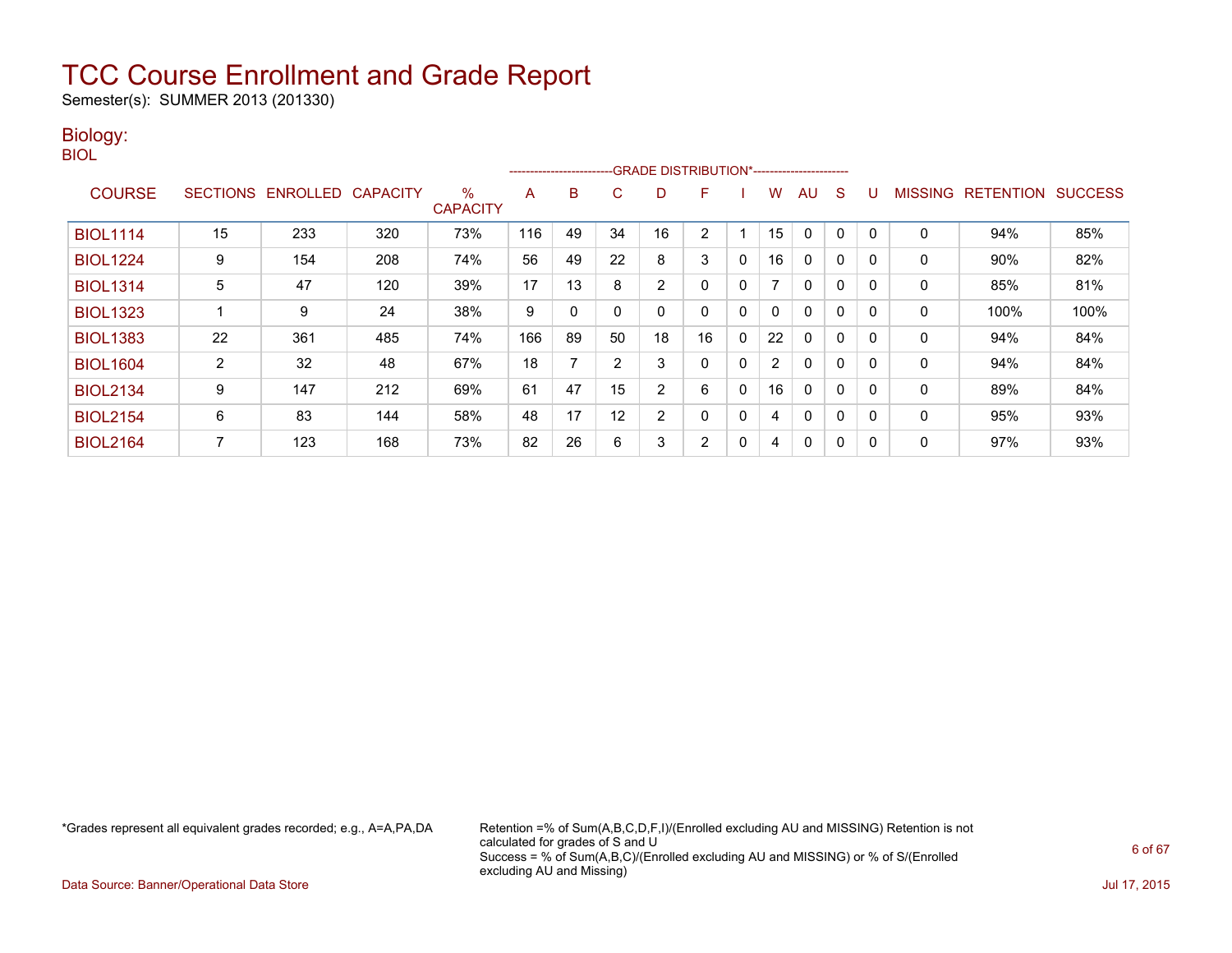Semester(s): SUMMER 2013 (201330)

#### Biotechnology: **BIOT**

| ____            |                            |    |                         | --------------------- |    | -GRADE DISTRIBUTION*----------------------- |  |   |              |              |   |   |                          |                |
|-----------------|----------------------------|----|-------------------------|-----------------------|----|---------------------------------------------|--|---|--------------|--------------|---|---|--------------------------|----------------|
| <b>COURSE</b>   | SECTIONS ENROLLED CAPACITY |    | $\%$<br><b>CAPACITY</b> | A                     | B. |                                             |  | W | AU           | <sub>S</sub> |   |   | <b>MISSING RETENTION</b> | <b>SUCCESS</b> |
| <b>BIOT2512</b> |                            | 5  | 40%                     | າ                     |    |                                             |  | 0 | 0            |              |   | 0 | 100%                     | 100%           |
| <b>BIOT2991</b> | 4                          | 10 | 40%                     | 4                     |    | 0                                           |  | 0 | $\Omega$     |              | 0 | 0 | 100%                     | 100%           |
| <b>BIOT2992</b> | 5                          | 15 | 33%                     | 4                     |    | 0                                           |  | 0 | $\mathbf{0}$ | 0            | 0 | 0 | 100%                     | 100%           |
| <b>BIOT2993</b> |                            | 9  | 33%                     | 3                     |    |                                             |  |   | 0            |              |   | 0 | 100%                     | 100%           |

\*Grades represent all equivalent grades recorded; e.g., A=A,PA,DA Retention =% of Sum(A,B,C,D,F,I)/(Enrolled excluding AU and MISSING) Retention is not calculated for grades of S and U Success = % of Sum(A,B,C)/(Enrolled excluding AU and MISSING) or % of S/(Enrolled excluding AU and Missing)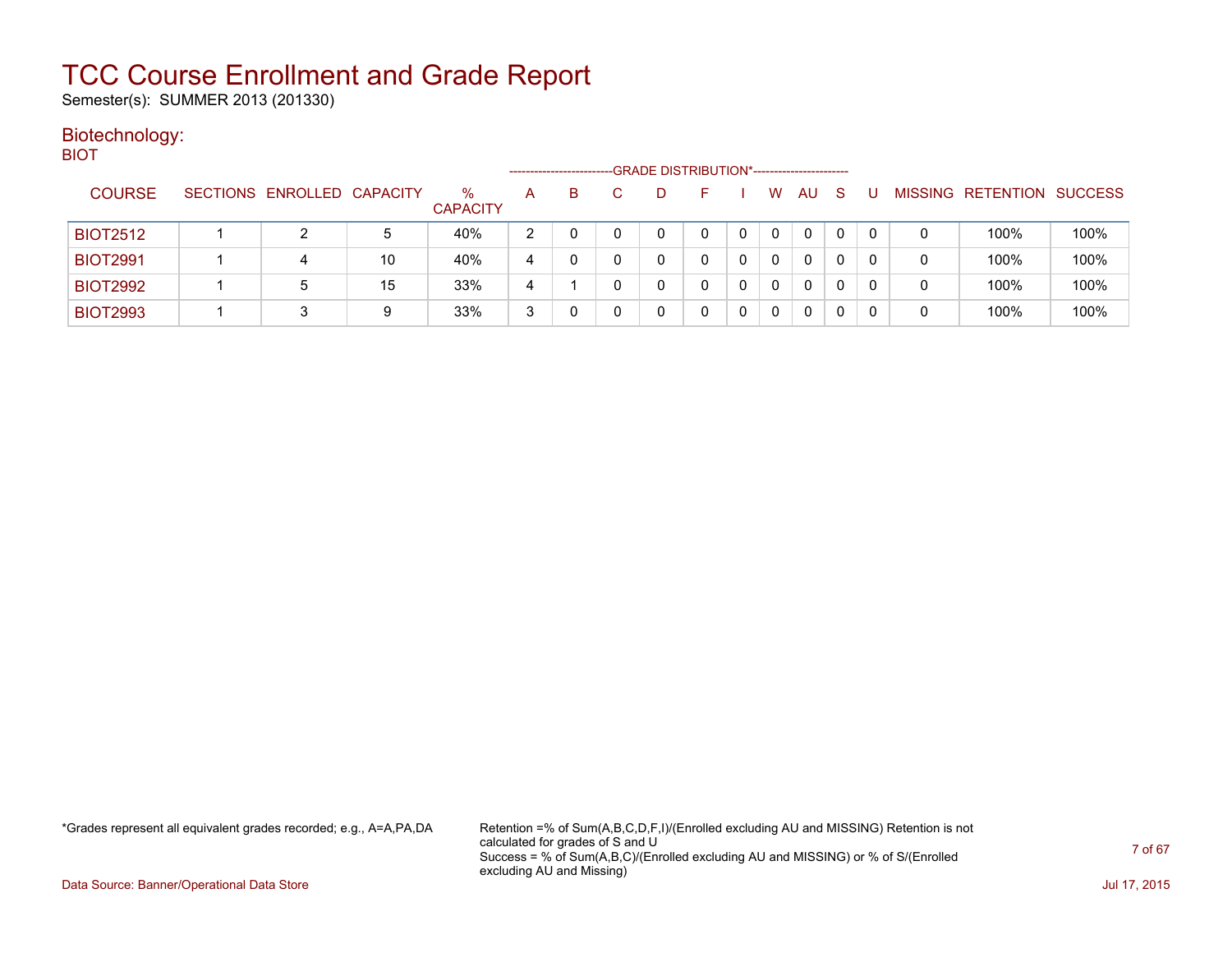Semester(s): SUMMER 2013 (201330)

### Biomedical Equipment Technolog: BMET

|                 |                            |    |                      |   | -------------------------- | -GRADE DISTRIBUTION*----------------------- |  |          |     |  |                           |      |
|-----------------|----------------------------|----|----------------------|---|----------------------------|---------------------------------------------|--|----------|-----|--|---------------------------|------|
| <b>COURSE</b>   | SECTIONS ENROLLED CAPACITY |    | %<br><b>CAPACITY</b> | A |                            |                                             |  | W        | AU. |  | MISSING RETENTION SUCCESS |      |
| <b>BMET2373</b> |                            |    | 167%                 |   |                            |                                             |  | $\Omega$ | 0   |  | 100%                      | 100% |
| <b>BMET2382</b> |                            | 12 | 58%                  |   |                            |                                             |  |          | 0   |  | 100%                      | 100% |

\*Grades represent all equivalent grades recorded; e.g., A=A,PA,DA Retention =% of Sum(A,B,C,D,F,I)/(Enrolled excluding AU and MISSING) Retention is not calculated for grades of S and U Success = % of Sum(A,B,C)/(Enrolled excluding AU and MISSING) or % of S/(Enrolled excluding AU and Missing)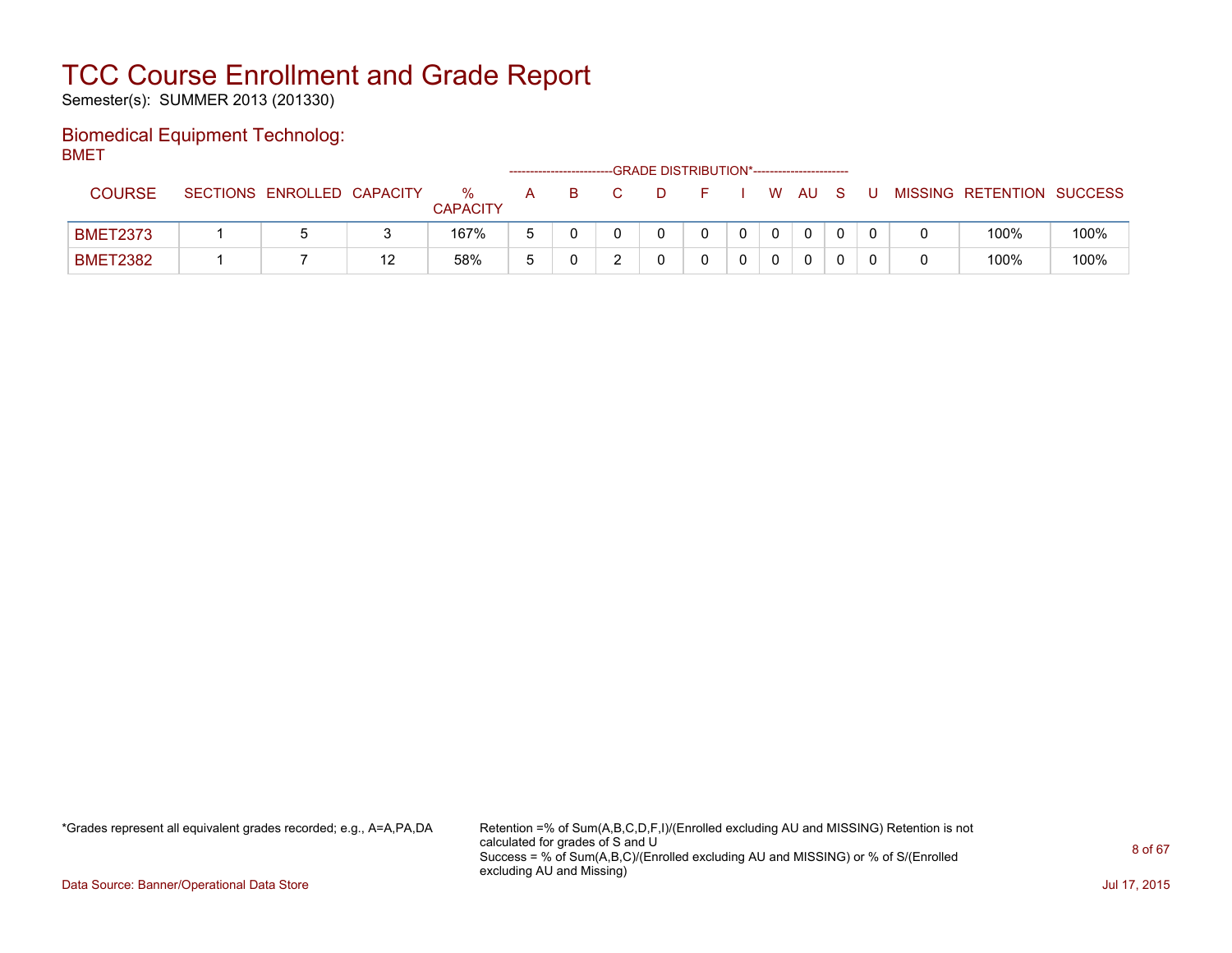Semester(s): SUMMER 2013 (201330)

### Business:

| ۰.<br>۰. |
|----------|
|----------|

|                 |   |                   |                 |                         |                |    | ------------------------GRADE DISTRIBUTION*----------------------- |    |                |              |                      |              |              |          |                |           |                |
|-----------------|---|-------------------|-----------------|-------------------------|----------------|----|--------------------------------------------------------------------|----|----------------|--------------|----------------------|--------------|--------------|----------|----------------|-----------|----------------|
| <b>COURSE</b>   |   | SECTIONS ENROLLED | <b>CAPACITY</b> | $\%$<br><b>CAPACITY</b> | A              | B  | C.                                                                 | D. | F              |              | w                    | AU           | S            |          | <b>MISSING</b> | RETENTION | <b>SUCCESS</b> |
| <b>BUSN1053</b> | 6 | 80                | 120             | 67%                     | 22             | 24 | 13                                                                 | 3  |                | 0            | 11                   | $\mathbf{0}$ | 0            | $\Omega$ | 0              | 86%       | 74%            |
| <b>BUSN1123</b> | 2 | 26                | 40              | 65%                     | 20             | 3  |                                                                    |    |                | $\Omega$     |                      | 0            | $\mathbf{0}$ |          | 0              | 96%       | 88%            |
| <b>BUSN1143</b> | 4 | 36                | 80              | 45%                     | 15             | 8  | 4                                                                  | ົ  | 0              | 0            |                      | $\mathbf{0}$ | $\mathbf{0}$ | 0        | $\mathbf 0$    | 81%       | 75%            |
| <b>BUSN1353</b> |   | 11                | 20              | 55%                     | $\overline{2}$ | ົ  | 2                                                                  |    | 0              | 0            | 4                    | $\mathbf{0}$ | 0            | 0        | $\mathbf 0$    | 64%       | 55%            |
| <b>BUSN2053</b> |   | 5                 | 20              | 25%                     | 3              | 0  |                                                                    | ი  |                | $\mathbf{0}$ | 0                    | $\mathbf{0}$ | $\mathbf{0}$ | 0        | 0              | 100%      | 80%            |
| <b>BUSN2313</b> | 3 | 39                | 75              | 52%                     | 11             | 12 | 5                                                                  |    | $\overline{2}$ | 0            | 5                    | $\mathbf{0}$ | 0            | 0        | $\mathbf 0$    | 87%       | 72%            |
| <b>BUSN2333</b> |   | 7                 | 20              | 35%                     | 4              | 0  |                                                                    | 0  | 0              | 0            | $\mathbf{2}^{\circ}$ | $\mathbf{0}$ | $\mathbf{0}$ | 0        | $\mathbf 0$    | 71%       | 71%            |

\*Grades represent all equivalent grades recorded; e.g., A=A,PA,DA Retention =% of Sum(A,B,C,D,F,I)/(Enrolled excluding AU and MISSING) Retention is not calculated for grades of S and U Success = % of Sum(A,B,C)/(Enrolled excluding AU and MISSING) or % of S/(Enrolled excluding AU and Missing)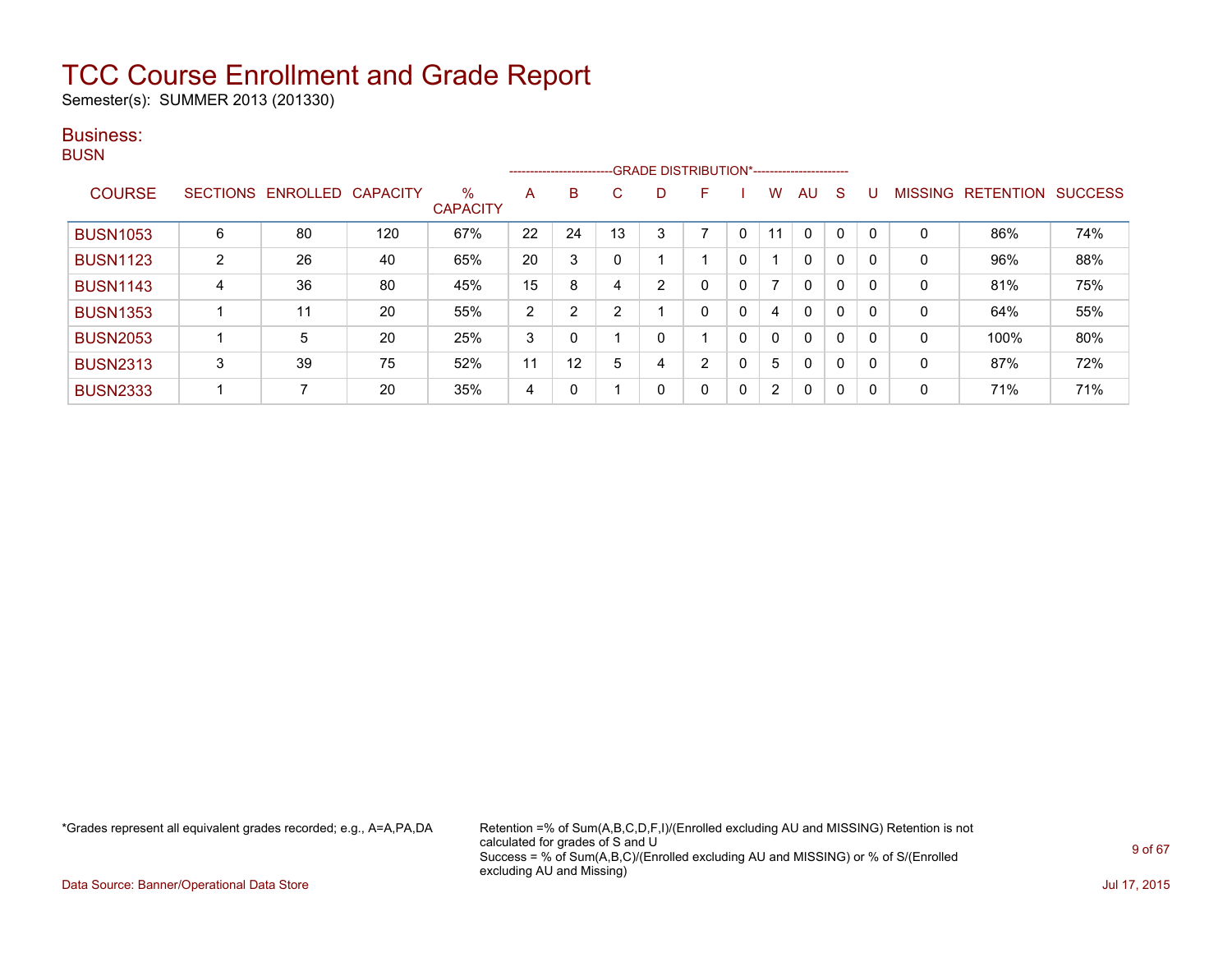Semester(s): SUMMER 2013 (201330)

### Careers:

| טורוי           |                            |     |                 |  |  | ------------------------GRADE DISTRIBUTION*------------------------ |  |       |    |  |                                                     |     |
|-----------------|----------------------------|-----|-----------------|--|--|---------------------------------------------------------------------|--|-------|----|--|-----------------------------------------------------|-----|
| <b>COURSE</b>   | SECTIONS ENROLLED CAPACITY |     | <b>CAPACITY</b> |  |  |                                                                     |  |       |    |  | 26 MHz B C D F I W AU S U MISSING RETENTION SUCCESS |     |
| <b>CARS1011</b> | 22                         | 170 | 13%             |  |  |                                                                     |  | $0$ 0 | 20 |  |                                                     | 91% |

\*Grades represent all equivalent grades recorded; e.g., A=A,PA,DA Retention =% of Sum(A,B,C,D,F,I)/(Enrolled excluding AU and MISSING) Retention is not calculated for grades of S and U Success = % of Sum(A,B,C)/(Enrolled excluding AU and MISSING) or % of S/(Enrolled excluding AU and Missing)

Data Source: Banner/Operational Data Store Jul 17, 2015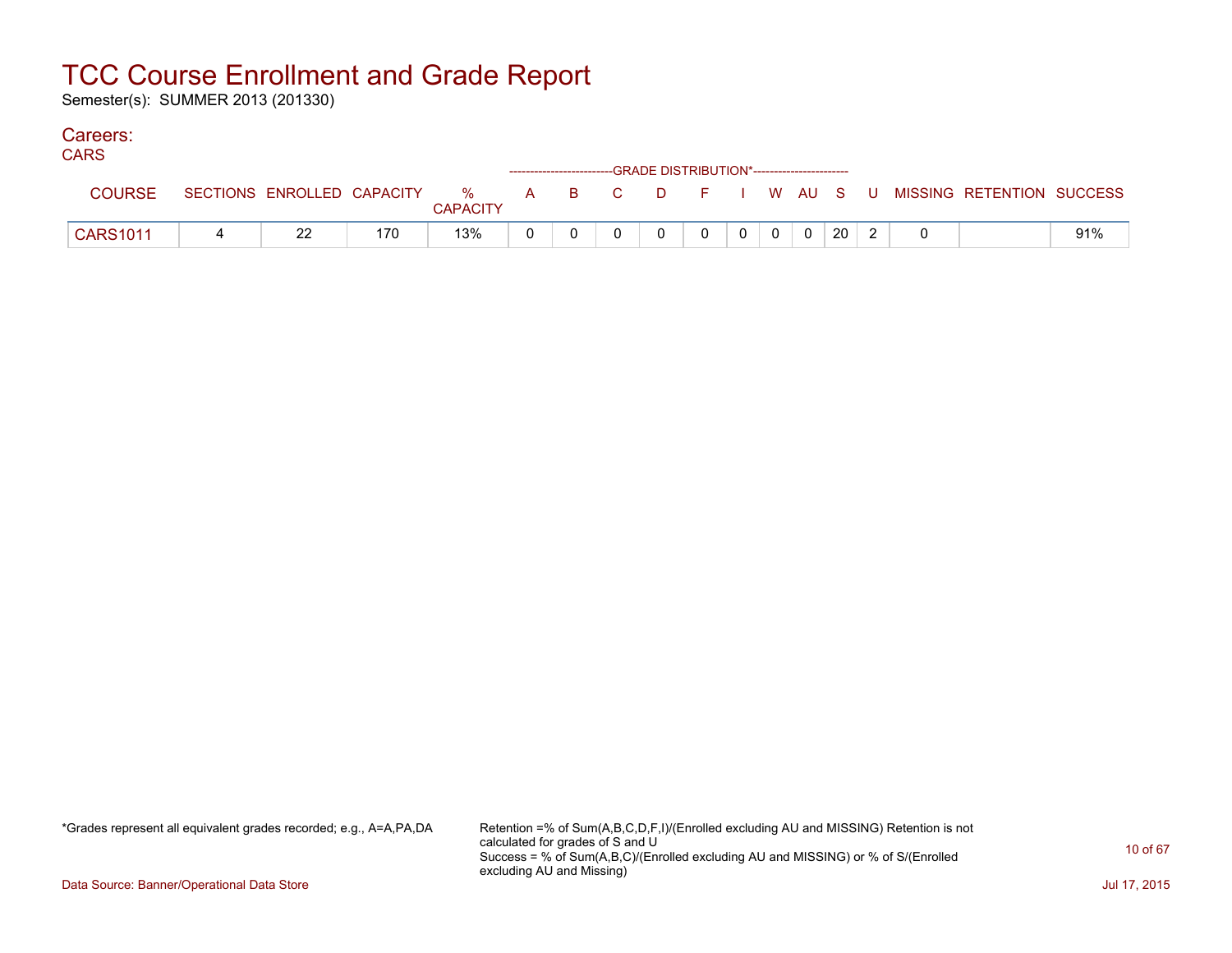Semester(s): SUMMER 2013 (201330)

#### Chemistry: **CHEM**

|                 |    |                            |     |                         | -------------------- |    |    |   |   |   |              |              |    |   |                   |                |
|-----------------|----|----------------------------|-----|-------------------------|----------------------|----|----|---|---|---|--------------|--------------|----|---|-------------------|----------------|
| <b>COURSE</b>   |    | SECTIONS ENROLLED CAPACITY |     | $\%$<br><b>CAPACITY</b> | A                    | B  |    | D | ⊢ |   | W            | AU           | -S |   | MISSING RETENTION | <b>SUCCESS</b> |
| <b>CHEM1114</b> |    | 71                         | 152 | 47%                     | 23                   | 25 |    |   | 0 | 0 | 13           | $\Omega$     | 0  | 2 | 81%               | 81%            |
| <b>CHEM1315</b> | 11 | 210                        | 264 | 80%                     | -99                  | 57 | 32 | 6 | 4 |   | 11           |              | 0  | 0 | 95%               | 90%            |
| <b>CHEM1415</b> | 6  | 101                        | 144 | 70%                     | 34                   | 34 | 19 | 3 | ົ |   |              |              | 0  | 0 | 93%               | 87%            |
| <b>CHEM2145</b> | 3  | 35                         | 36  | 97%                     | 11                   | 9  | 6  |   | ົ |   | 6            | $\mathbf{0}$ | 0  | 0 | 83%               | 74%            |
| <b>CHEM2245</b> | 3  | 19                         | 36  | 53%                     | 12                   | າ  | ົ  |   | 0 | 0 | $\mathbf{2}$ | 0            | 0  | 0 | 89%               | 89%            |

\*Grades represent all equivalent grades recorded; e.g., A=A,PA,DA Retention =% of Sum(A,B,C,D,F,I)/(Enrolled excluding AU and MISSING) Retention is not calculated for grades of S and U Success = % of Sum(A,B,C)/(Enrolled excluding AU and MISSING) or % of S/(Enrolled excluding AU and Missing)

Data Source: Banner/Operational Data Store Jul 17, 2015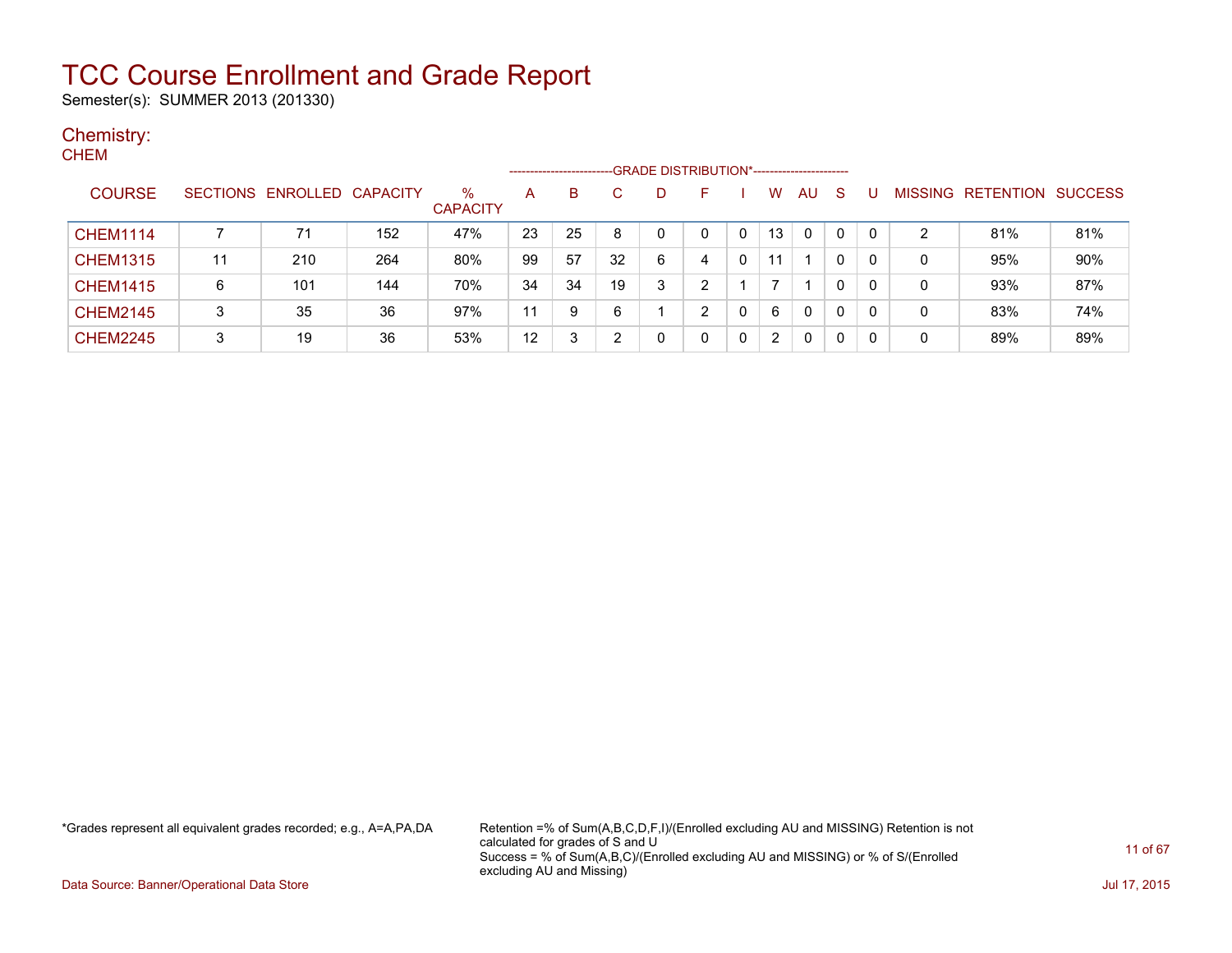Semester(s): SUMMER 2013 (201330)

### Child Development:

**CHLD** 

|                 |                 |                   |    |                         |                | -------------------------GRADE                DISTRIBUTION*---------------------- |                |   |                |   |              |              |              |              |                |                  |                |
|-----------------|-----------------|-------------------|----|-------------------------|----------------|-----------------------------------------------------------------------------------|----------------|---|----------------|---|--------------|--------------|--------------|--------------|----------------|------------------|----------------|
| <b>COURSE</b>   | <b>SECTIONS</b> | ENROLLED CAPACITY |    | $\%$<br><b>CAPACITY</b> | A              | B                                                                                 | C              | D | F              |   | w            | AU           | S            | U            | <b>MISSING</b> | <b>RETENTION</b> | <b>SUCCESS</b> |
| <b>CHLD1102</b> | 1               | 6                 | 25 | 24%                     | 5              |                                                                                   | 0              | 0 | 0              | 0 | 0            | 0            | 0            | $\mathbf{0}$ | 0              | 100%             | 100%           |
| <b>CHLD1202</b> | 2               | 5                 | 25 | 20%                     | $\overline{2}$ | $\overline{2}$                                                                    | 0              | 0 | 0              | 0 |              | 0            | 0            | 0            | $\mathbf{0}$   | 80%              | 80%            |
| <b>CHLD1302</b> | $\overline{2}$  | 5                 | 25 | 20%                     | 3              | $\overline{2}$                                                                    | 0              | 0 | $\mathbf{0}$   | 0 | 0            | $\Omega$     | 0            | 0            | $\mathbf{0}$   | 100%             | 100%           |
| <b>CHLD1402</b> | 2               | 6                 | 25 | 24%                     | 5              | 0                                                                                 |                | 0 | $\mathbf{0}$   | 0 | 0            | $\Omega$     | 0            | <sup>0</sup> | $\mathbf{0}$   | 100%             | 100%           |
| <b>CHLD1501</b> | 3               | 15                | 45 | 33%                     | 13             |                                                                                   | $\Omega$       | 0 | $\mathbf{0}$   | 0 | 1            | 0            | 0            | 0            | 0              | 93%              | 93%            |
| <b>CHLD2003</b> | $\overline{2}$  | 21                | 50 | 42%                     | 3              | 4                                                                                 | 10             | 1 | $\overline{2}$ | 0 |              | $\mathbf{0}$ | 0            | 0            | $\mathbf{0}$   | 95%              | 81%            |
| <b>CHLD2023</b> |                 | 24                | 25 | 96%                     | 8              | 5                                                                                 | 3              | 0 | $\overline{2}$ | 0 | 6            | $\mathbf{0}$ | 0            | 0            | $\mathbf{0}$   | 75%              | 67%            |
| <b>CHLD2103</b> | $\overline{c}$  | 26                | 40 | 65%                     | 3              | 4                                                                                 | 10             | 3 | 5              | 0 | 1            | 0            | 0            | $\Omega$     | 0              | 96%              | 65%            |
| <b>CHLD2203</b> | 1               | 4                 | 5  | 80%                     | $\overline{2}$ | $\overline{2}$                                                                    | 0              | 0 | $\mathbf{0}$   | 0 | $\mathbf{0}$ | 0            | $\mathbf{0}$ | 0            | $\mathbf{0}$   | 100%             | 100%           |
| <b>CHLD2213</b> |                 | $\overline{7}$    | 20 | 35%                     | $\overline{2}$ | $\overline{2}$                                                                    | $\overline{2}$ | 0 | $\mathbf{0}$   | 0 |              | $\mathbf{0}$ | $\Omega$     | 0            | $\mathbf{0}$   | 86%              | 86%            |
| <b>CHLD2223</b> | 1               | 3                 | 8  | 38%                     | $\overline{2}$ |                                                                                   | 0              | 0 | $\mathbf{0}$   | 0 | 0            | $\mathbf{0}$ | $\mathbf{0}$ | 0            | $\mathbf{0}$   | 100%             | 100%           |
| <b>CHLD2233</b> | 1               | $\overline{7}$    | 20 | 35%                     | $\overline{2}$ | $\overline{2}$                                                                    | 3              | 0 | 0              | 0 | 0            | 0            | 0            | 0            | $\mathbf{0}$   | 100%             | 100%           |
| <b>CHLD2253</b> |                 |                   | 1  | 100%                    | 1              | 0                                                                                 | 0              | 0 | 0              | 0 | 0            | $\mathbf{0}$ | 0            | 0            | 0              | 100%             | 100%           |
| <b>CHLD2263</b> |                 | 4                 | 20 | 20%                     | 4              | 0                                                                                 | 0              | 0 | 0              | 0 | 0            | $\mathbf{0}$ | 0            | 0            | $\mathbf{0}$   | 100%             | 100%           |
| <b>CHLD2701</b> | 1               | 5                 | 20 | 25%                     | 4              |                                                                                   | 0              | 0 | 0              | 0 | 0            | 0            | 0            | 0            | $\mathbf{0}$   | 100%             | 100%           |
| <b>CHLD2991</b> | $\overline{2}$  | 13                | 21 | 62%                     | 8              | $\overline{2}$                                                                    | $\overline{2}$ | 0 | 0              | 0 | 1            | 0            | 0            | 0            | 0              | 92%              | 92%            |

\*Grades represent all equivalent grades recorded; e.g., A=A,PA,DA Retention =% of Sum(A,B,C,D,F,I)/(Enrolled excluding AU and MISSING) Retention is not calculated for grades of S and U Success = % of Sum(A,B,C)/(Enrolled excluding AU and MISSING) or % of S/(Enrolled excluding AU and Missing)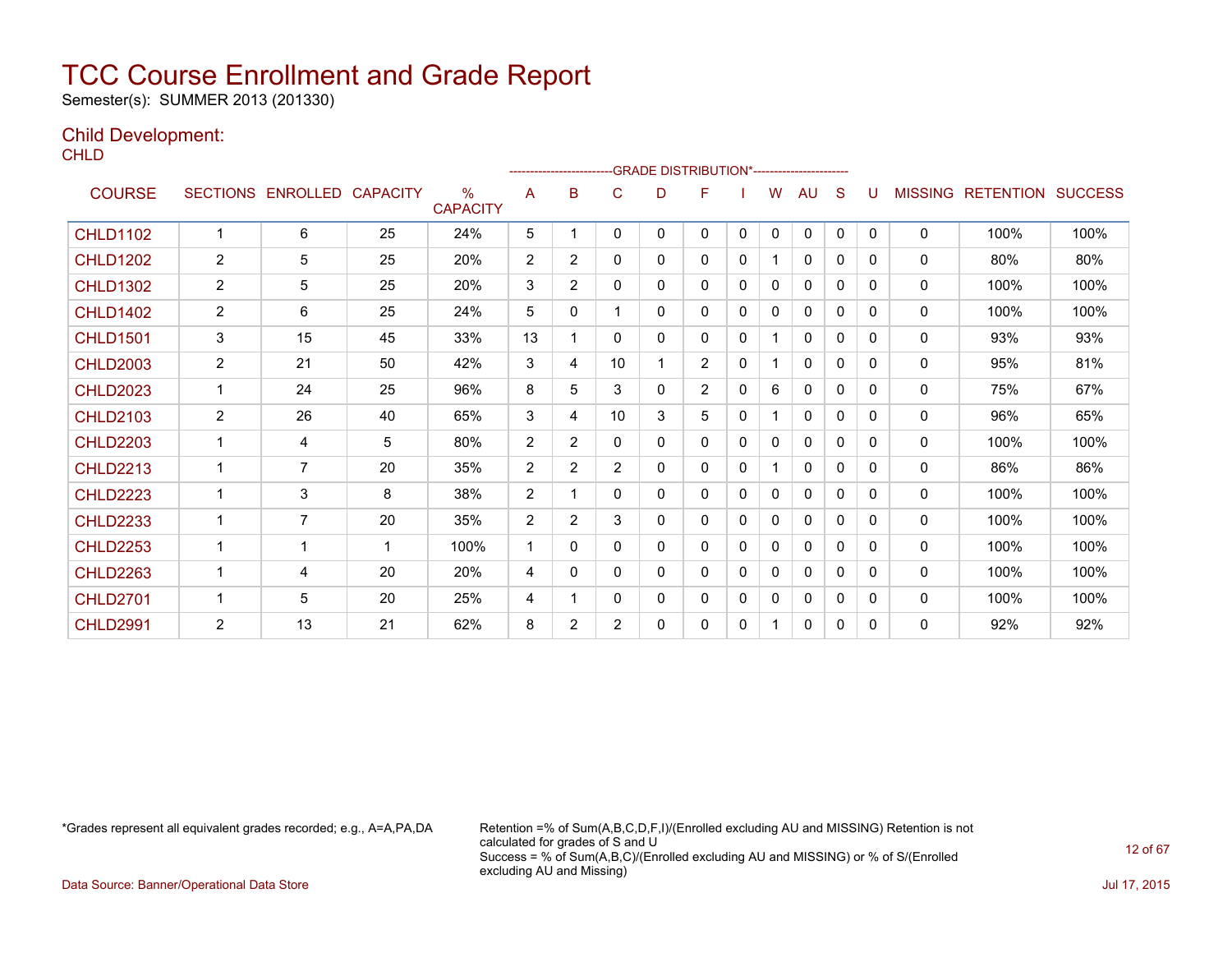Semester(s): SUMMER 2013 (201330)

#### Chinese:  $C$

| <b>CHNS</b> |                 |                            |    |                         |   |    |   | -GRADE DISTRIBUTION*----------------------- |   |             |     |     |                           |     |
|-------------|-----------------|----------------------------|----|-------------------------|---|----|---|---------------------------------------------|---|-------------|-----|-----|---------------------------|-----|
|             | <b>COURSE</b>   | SECTIONS ENROLLED CAPACITY |    | $\%$<br><b>CAPACITY</b> | A | B. | D | F.                                          |   | W AU        | - S | - U | MISSING RETENTION SUCCESS |     |
|             | <b>CHNS1213</b> |                            | 20 | 40%                     | 5 |    |   | 0                                           |   | $\mathbf 0$ | 0   |     | 88%                       | 75% |
|             | <b>CHNS2143</b> |                            | 20 | 35%                     | 6 |    |   |                                             |   | 0           | 0   |     | 86%                       | 86% |
|             | <b>CHNS2991</b> |                            | 20 | 35%                     | 5 |    |   |                                             | 0 |             | 0   |     | 100%                      | 83% |

\*Grades represent all equivalent grades recorded; e.g., A=A,PA,DA Retention =% of Sum(A,B,C,D,F,I)/(Enrolled excluding AU and MISSING) Retention is not calculated for grades of S and U Success = % of Sum(A,B,C)/(Enrolled excluding AU and MISSING) or % of S/(Enrolled excluding AU and Missing)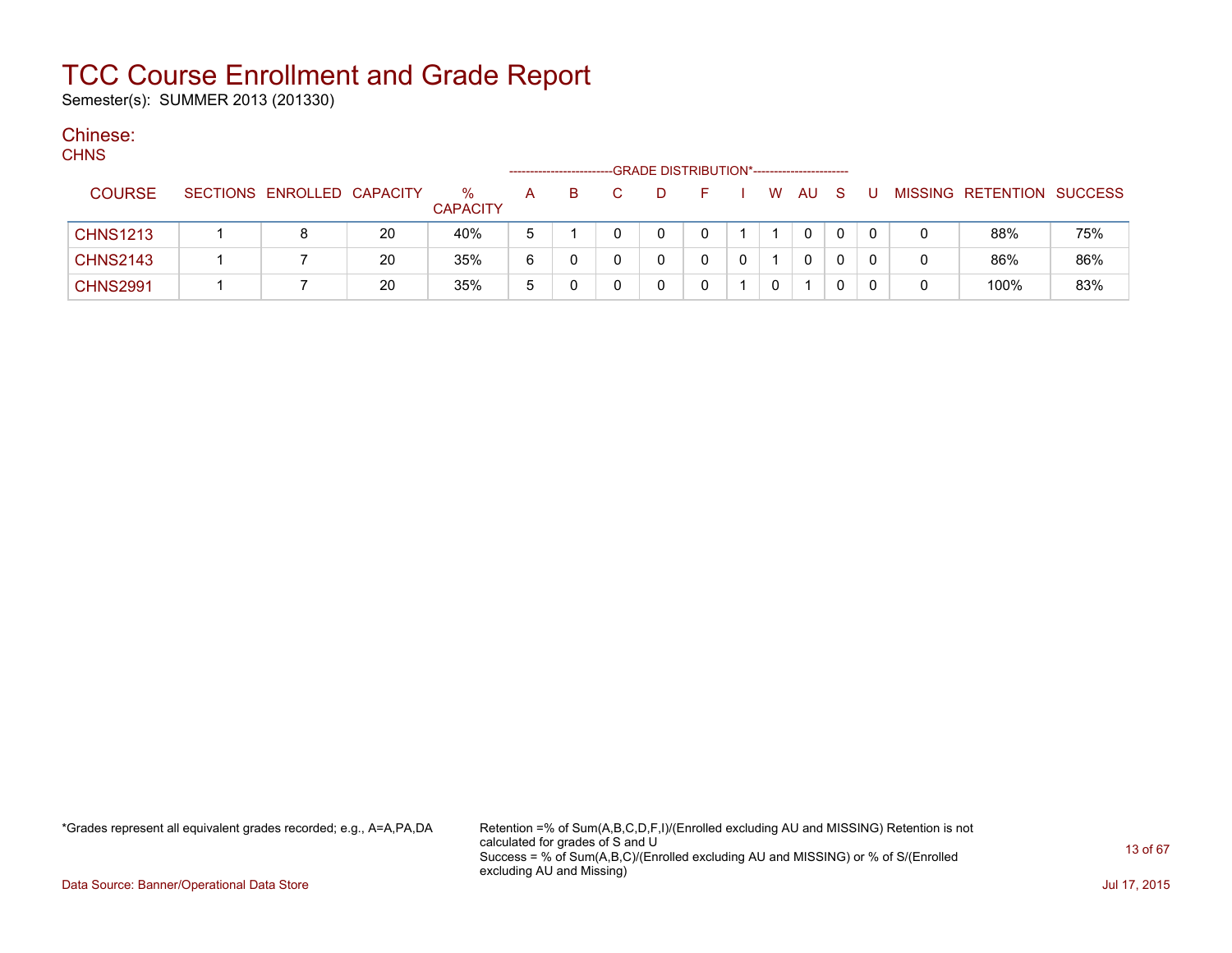Semester(s): SUMMER 2013 (201330)

### CSCI Computer Info Systems: **CSCI**

|                 |                 |          |                 |                      | ------------------------- |    |          |    | -GRADE DISTRIBUTION*----------------------- |   |                |                         |   |          |                |                  |                |
|-----------------|-----------------|----------|-----------------|----------------------|---------------------------|----|----------|----|---------------------------------------------|---|----------------|-------------------------|---|----------|----------------|------------------|----------------|
| <b>COURSE</b>   | <b>SECTIONS</b> | ENROLLED | <b>CAPACITY</b> | %<br><b>CAPACITY</b> | A                         | B  | C.       | D  | F                                           |   | w              | AU                      | S |          | <b>MISSING</b> | <b>RETENTION</b> | <b>SUCCESS</b> |
| <b>CSCI1203</b> | 32              | 485      | 650             | 75%                  | 262                       | 64 | 35       | 12 | 35                                          | 5 | 71             | ٠                       | 0 | $\Omega$ | 0              | 85%              | 75%            |
| <b>CSCI1263</b> |                 | 20       | 20              | 100%                 | 16                        | 2  |          |    | $\overline{2}$                              | 0 | $\mathbf{0}$   | $\mathbf{0}$            | 0 |          | 0              | 100%             | 90%            |
| <b>CSCI1483</b> |                 | 12       | 15              | 80%                  | 7                         | 5  |          |    | 0                                           | 0 | $\mathbf{0}$   | $\mathbf{0}$            | 0 | $\Omega$ | 0              | 100%             | 100%           |
| <b>CSCI2013</b> | $\overline{2}$  | 17       | 35              | 49%                  | 6                         |    | 3        |    | 0                                           | 0 |                | $\mathbf{0}$            | 0 | $\Omega$ | 0              | 94%              | 94%            |
| <b>CSCI2033</b> | $\overline{2}$  | 31       | 40              | 78%                  | 7                         | 10 |          | 4  |                                             | 0 | $\overline{2}$ | 0                       | 0 | $\Omega$ | 0              | 94%              | 77%            |
| <b>CSCI2133</b> | 2               | 13       | 35              | 37%                  | 6                         | 2  | $\Omega$ |    |                                             | 0 | 3              | $\overline{\mathbf{A}}$ | 0 |          | 0              | 75%              | 67%            |
| <b>CSCI2163</b> |                 | 19       | 20              | 95%                  | 3                         | 4  | 3        | በ  | ⇁                                           |   |                | $\mathbf{0}$            | 0 | $\Omega$ | 0              | 95%              | 53%            |
| <b>CSCI2473</b> | 3               | 28       | 50              | 56%                  | 9                         | 8  | 2        |    |                                             | 0 | $\overline{ }$ | 1                       | 0 | $\Omega$ | 0              | 74%              | 70%            |
| <b>CSCI2843</b> |                 | 9        | 15              | 60%                  | 6                         | 3  |          |    | 0                                           | 0 | 0              | $\mathbf{0}$            | 0 |          | 0              | 100%             | 100%           |

\*Grades represent all equivalent grades recorded; e.g., A=A,PA,DA Retention =% of Sum(A,B,C,D,F,I)/(Enrolled excluding AU and MISSING) Retention is not calculated for grades of S and U Success = % of Sum(A,B,C)/(Enrolled excluding AU and MISSING) or % of S/(Enrolled excluding AU and Missing)

Data Source: Banner/Operational Data Store Jul 17, 2015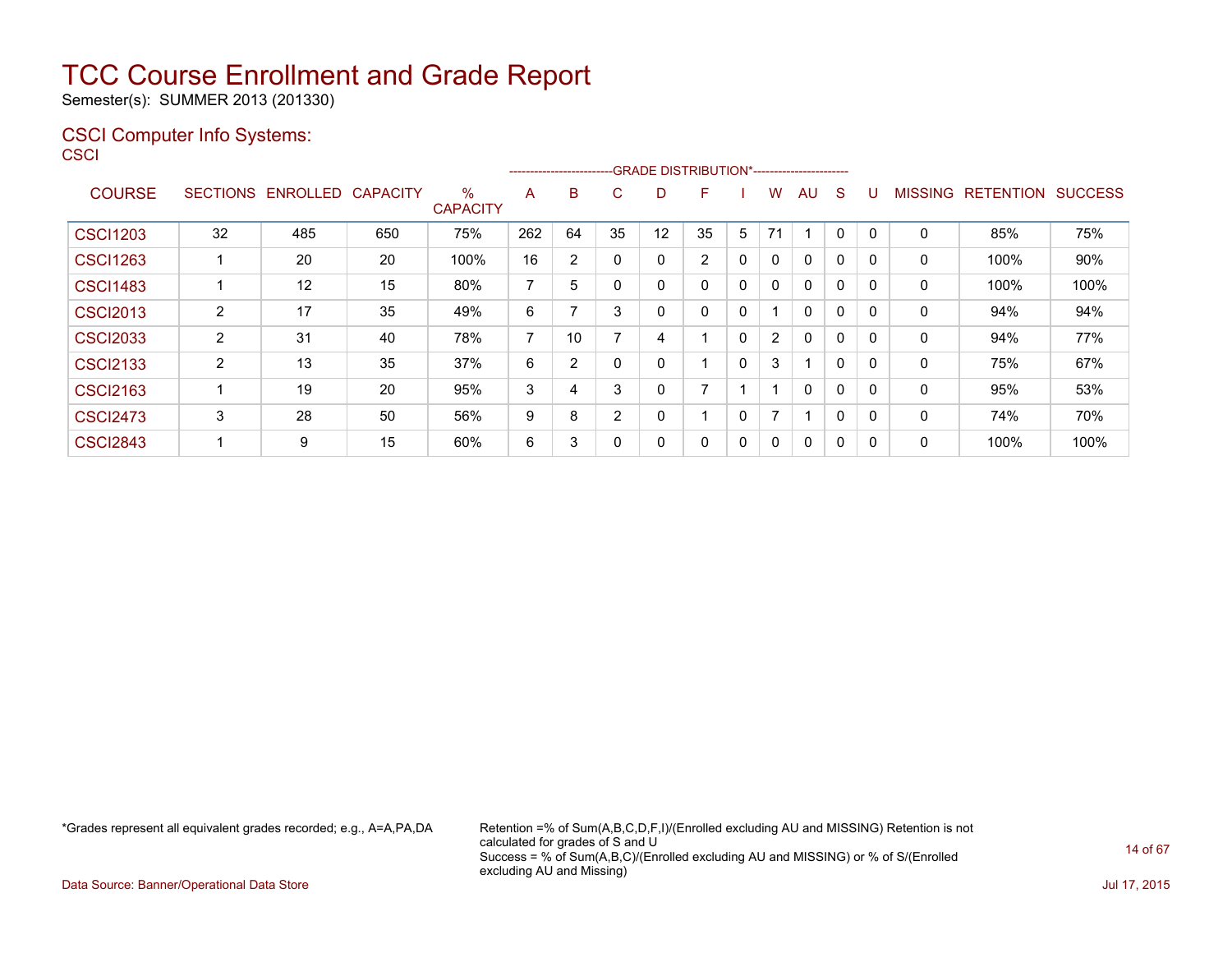Semester(s): SUMMER 2013 (201330)

### CSYS Computer Info Systems:

**CSYS** 

|                 |                |                   |                 |                         |    |                |                | ------------------------GRADE                DISTRIBUTION*---------------------- |                |              |                |              |              |          |                |                  |                |
|-----------------|----------------|-------------------|-----------------|-------------------------|----|----------------|----------------|----------------------------------------------------------------------------------|----------------|--------------|----------------|--------------|--------------|----------|----------------|------------------|----------------|
| <b>COURSE</b>   |                | SECTIONS ENROLLED | <b>CAPACITY</b> | $\%$<br><b>CAPACITY</b> | A  | B              | C.             | D                                                                                | F              |              | w              | AU.          | S            |          | <b>MISSING</b> | <b>RETENTION</b> | <b>SUCCESS</b> |
| <b>CSYS1013</b> |                | 19                | 20              | 95%                     | 9  | 3              | ◠              |                                                                                  |                | 0            | 3              | $\Omega$     | 0            |          | 0              | 84%              | 74%            |
| <b>CSYS1033</b> | $\overline{2}$ | 27                | 34              | 79%                     | 11 | 6              | 3              | 0                                                                                | 4              | $\mathbf{0}$ | 3              | $\mathbf{0}$ | 0            | $\Omega$ | 0              | 89%              | 74%            |
| <b>CSYS1043</b> |                | 12                | 14              | 86%                     | 3  | 5              | 2              |                                                                                  | 0              | 0            |                | $\mathbf{0}$ | 0            | $\Omega$ | 0              | 92%              | 83%            |
| <b>CSYS1073</b> |                | 6                 | 20              | 30%                     | 2  | 2              |                | 0                                                                                | 0              | $\mathbf{0}$ | $\overline{2}$ | $\mathbf{0}$ | 0            | $\Omega$ | 0              | 67%              | 67%            |
| <b>CSYS1203</b> | $\overline{2}$ | 31                | 44              | 70%                     | 17 | 4              | 5              | 0                                                                                | $\overline{2}$ | 0            | 3              | $\mathbf{0}$ | 0            |          | 0              | 90%              | 84%            |
| <b>CSYS2073</b> | 5              | 67                | 100             | 67%                     | 37 | 9              | 9              | 2                                                                                |                | $\mathbf{0}$ | 9              | $\mathbf{0}$ | 0            | $\Omega$ | 0              | 87%              | 82%            |
| <b>CSYS2293</b> |                | $\overline{2}$    | 10              | 20%                     |    | $\Omega$       |                | 0                                                                                | 0              | $\mathbf{0}$ |                | $\mathbf{0}$ | $\mathbf{0}$ | $\Omega$ | 0              | 50%              | 50%            |
| <b>CSYS2563</b> |                | 20                | 20              | 100%                    | 8  | 6              |                | 0                                                                                | 3              | $\mathbf{0}$ | $\overline{2}$ | 0            | 0            | $\Omega$ | 0              | 90%              | 75%            |
| <b>CSYS2643</b> |                | 9                 | 20              | 45%                     | 3  | $\overline{2}$ | $\overline{2}$ | 0                                                                                | 0              | $\mathbf{0}$ | $\overline{2}$ | $\mathbf{0}$ | $\mathbf{0}$ | $\Omega$ | 0              | 78%              | 78%            |
| <b>CSYS2763</b> |                | 7                 | 14              | 50%                     | 5  | 2              |                | 0                                                                                | 0              | 0            | 0              | 0            | 0            | 0        | 0              | 100%             | 100%           |

\*Grades represent all equivalent grades recorded; e.g., A=A,PA,DA Retention =% of Sum(A,B,C,D,F,I)/(Enrolled excluding AU and MISSING) Retention is not calculated for grades of S and U Success = % of Sum(A,B,C)/(Enrolled excluding AU and MISSING) or % of S/(Enrolled excluding AU and Missing)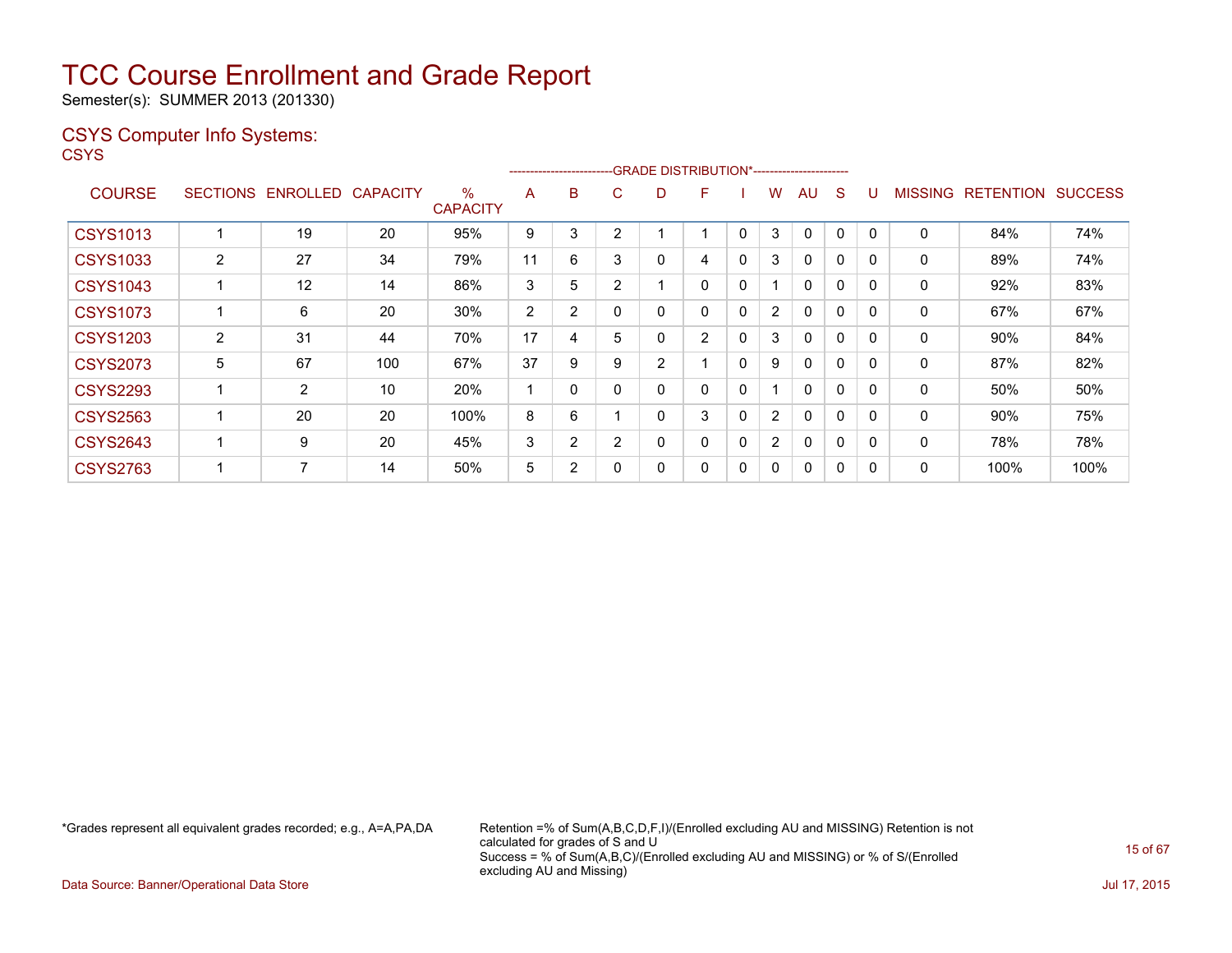Semester(s): SUMMER 2013 (201330)

#### Economics: ECON

| <b>ECON</b> |                 |    |                            |     |                         |     |    |    | -GRADE DISTRIBUTION*---------------------- |   |    |              |              |  |                           |     |
|-------------|-----------------|----|----------------------------|-----|-------------------------|-----|----|----|--------------------------------------------|---|----|--------------|--------------|--|---------------------------|-----|
|             | <b>COURSE</b>   |    | SECTIONS ENROLLED CAPACITY |     | $\%$<br><b>CAPACITY</b> | A   | B. |    |                                            |   | W. | AU.          | <sub>S</sub> |  | MISSING RETENTION SUCCESS |     |
|             | <b>ECON1353</b> |    | 12                         | 20  | 60%                     | 3   |    |    |                                            |   |    | $\mathbf{0}$ |              |  | 92%                       | 58% |
|             | <b>ECON2013</b> | 14 | 239                        | 346 | 69%                     | 118 | 61 | 29 | 5                                          |   | 17 | $\mathbf{0}$ |              |  | 93%                       | 87% |
|             | <b>ECON2023</b> | 12 | 214                        | 313 | 68%                     | 95  | 61 | 24 | 14                                         | 9 | 11 | $\mathbf{0}$ |              |  | 95%                       | 84% |

\*Grades represent all equivalent grades recorded; e.g., A=A,PA,DA Retention =% of Sum(A,B,C,D,F,I)/(Enrolled excluding AU and MISSING) Retention is not calculated for grades of S and U Success = % of Sum(A,B,C)/(Enrolled excluding AU and MISSING) or % of S/(Enrolled excluding AU and Missing)

Data Source: Banner/Operational Data Store Jul 17, 2015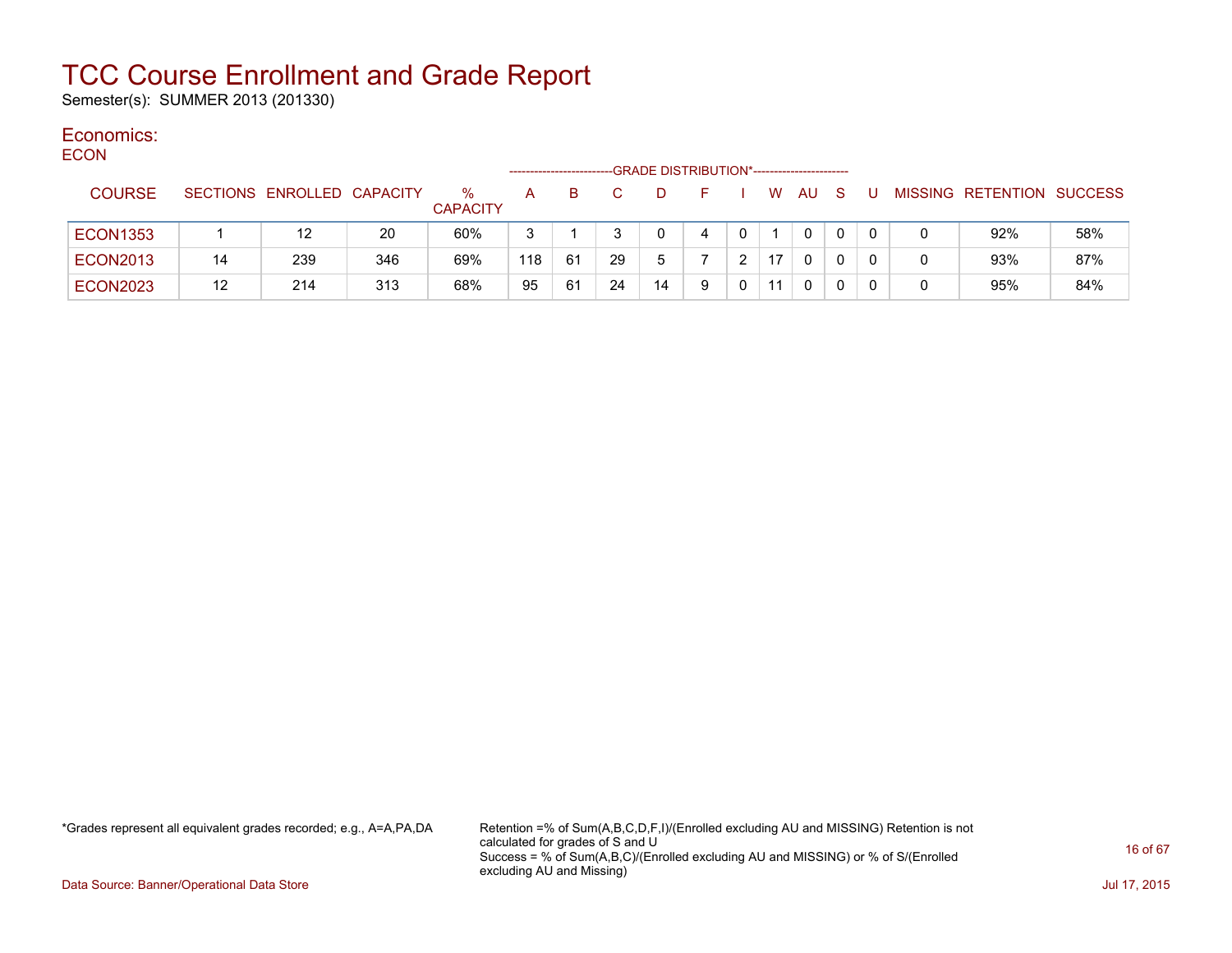Semester(s): SUMMER 2013 (201330)

### Electronics Technology:

ELET

|                 |   |                            |    |                      | -------------------- |    | -GRADE DISTRIBUTION*----------------------- |   |   |              |    |   |                   |                |
|-----------------|---|----------------------------|----|----------------------|----------------------|----|---------------------------------------------|---|---|--------------|----|---|-------------------|----------------|
| <b>COURSE</b>   |   | SECTIONS ENROLLED CAPACITY |    | %<br><b>CAPACITY</b> | A                    | B. | D.                                          |   | W | AU           | -S |   | MISSING RETENTION | <b>SUCCESS</b> |
| <b>ELET1212</b> |   |                            | 18 | 61%                  | 6                    |    |                                             |   | 2 | $\Omega$     |    | 0 | 82%               | 82%            |
| <b>ELET1503</b> | າ |                            | 12 | 58%                  |                      |    |                                             | 0 | 0 | $\Omega$     |    | 0 | 100%              | 100%           |
| <b>ELET2533</b> |   |                            | 0  |                      |                      |    | 0                                           | 0 | 0 | $\mathbf{0}$ |    | 0 | 100%              | 100%           |
| <b>ELET2992</b> |   |                            | 12 | 67%                  | 8                    |    |                                             | 0 | 0 | 0            |    | 0 | 100%              | 100%           |

\*Grades represent all equivalent grades recorded; e.g., A=A,PA,DA Retention =% of Sum(A,B,C,D,F,I)/(Enrolled excluding AU and MISSING) Retention is not calculated for grades of S and U Success = % of Sum(A,B,C)/(Enrolled excluding AU and MISSING) or % of S/(Enrolled excluding AU and Missing)

Data Source: Banner/Operational Data Store Jul 17, 2015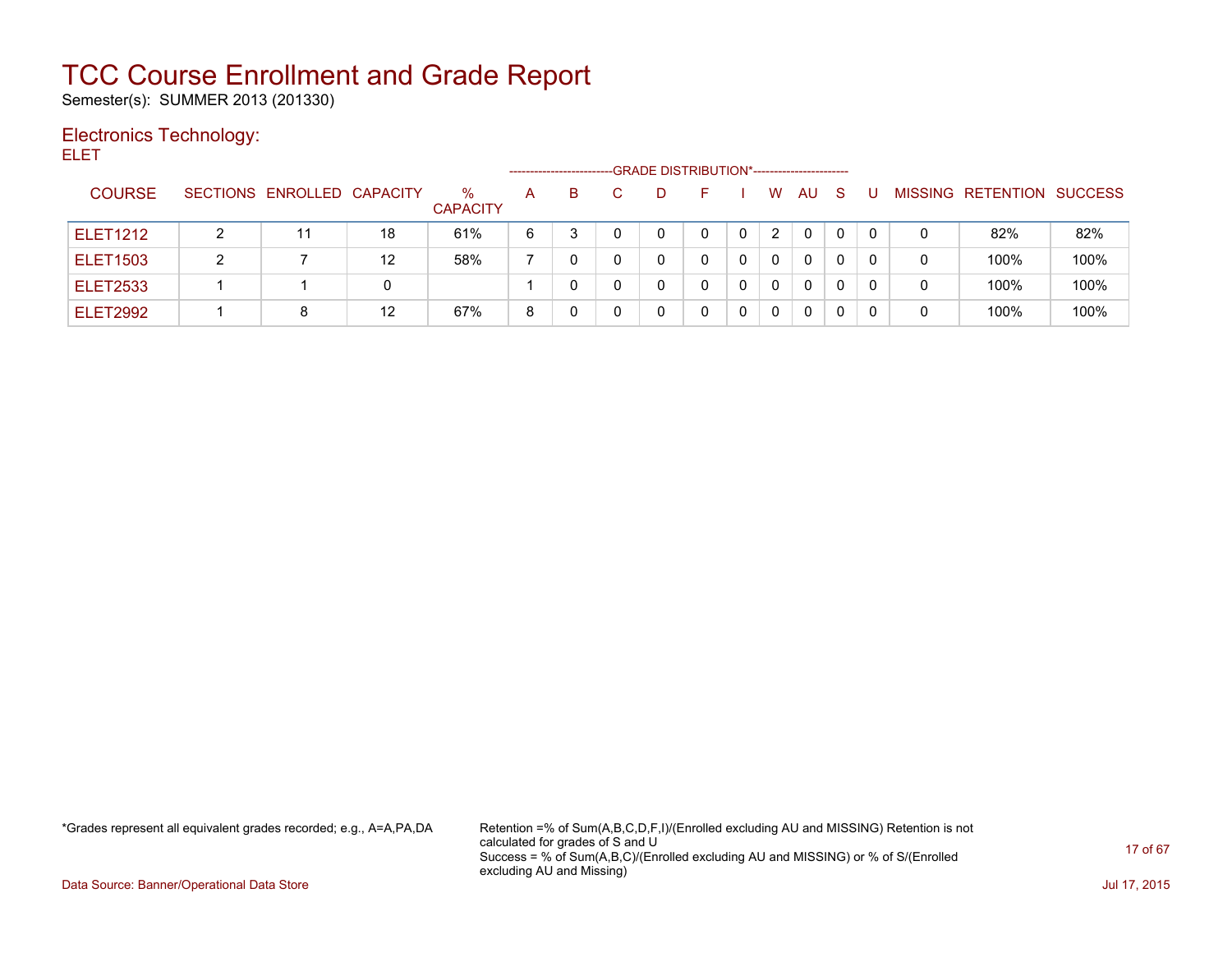Semester(s): SUMMER 2013 (201330)

### English: **ENGL**

|                 |                |                            |             |                                  |              |          |                |                | ------------------------GRADE                DISTRIBUTION*---------------------- |              |          |              |              |              |                |                          |      |
|-----------------|----------------|----------------------------|-------------|----------------------------------|--------------|----------|----------------|----------------|----------------------------------------------------------------------------------|--------------|----------|--------------|--------------|--------------|----------------|--------------------------|------|
| <b>COURSE</b>   |                | SECTIONS ENROLLED CAPACITY |             | $\frac{0}{0}$<br><b>CAPACITY</b> | A            | B        | C              | D              | F                                                                                |              | w        | AU           | S            | U            | <b>MISSING</b> | <b>RETENTION SUCCESS</b> |      |
| <b>ENGL0611</b> | $\mathbf{1}$   | 2                          | 5           | 40%                              | 0            | -1       | $\mathbf{0}$   | $\mathbf{0}$   | 0                                                                                | $\mathbf{0}$ | -1       | $\mathbf 0$  | $\mathbf{0}$ | $\mathbf{0}$ | 0              | 50%                      | 50%  |
| <b>ENGL0621</b> | 1              | 3                          | 5           | 60%                              | $\mathbf 1$  | $\Omega$ | 1              | $\mathbf{0}$   | 0                                                                                | $\mathbf{0}$ |          | $\mathbf{0}$ | $\Omega$     | 0            | $\mathbf{0}$   | 67%                      | 67%  |
| <b>ENGL0903</b> | $\overline{2}$ | 20                         | 40          | 50%                              | $\mathbf 1$  | 5        | 4              | 3              | 1                                                                                | $\mathbf{0}$ | 5        | $\mathbf 1$  | $\Omega$     | $\Omega$     | 0              | 74%                      | 53%  |
| <b>ENGL0913</b> | 5              | 53                         | 100         | 53%                              | 13           | 10       | $\overline{7}$ | 3              | 6                                                                                | 0            | 14       | 0            | 0            | 0            | $\mathbf{0}$   | 74%                      | 57%  |
| <b>ENGL0923</b> | 3              | 31                         | 60          | 52%                              | 9            | 6        | 1              |                | 5                                                                                | $\Omega$     | 9        | $\Omega$     | $\Omega$     | 0            | $\mathbf{0}$   | 71%                      | 52%  |
| <b>ENGL0933</b> | 9              | 105                        | 180         | 58%                              | 13           | 27       | 17             | $\overline{7}$ | 17                                                                               | $\mathbf{0}$ | 24       | $\Omega$     | $\Omega$     | $\Omega$     | 0              | 77%                      | 54%  |
| <b>ENGL1003</b> | 12             | 164                        | 203         | 81%                              | 84           | 26       | 20             | 4              | 10                                                                               | 0            | 20       | 0            | $\Omega$     | 0            | $\mathbf{0}$   | 88%                      | 79%  |
| <b>ENGL1083</b> | 1              | 8                          | 20          | 40%                              | $\mathbf{0}$ | 4        | 3              | 0              |                                                                                  | 0            | 0        | 0            | $\Omega$     | 0            | 0              | 100%                     | 88%  |
| <b>ENGL1113</b> | 27             | 420                        | 609         | 69%                              | 119          | 114      | 63             | 25             | 28                                                                               |              | 70       | $\mathbf{0}$ | $\Omega$     | $\Omega$     | $\Omega$       | 83%                      | 70%  |
| <b>ENGL1131</b> | 1              | 2                          | 20          | 10%                              | -1           |          | $\Omega$       | $\Omega$       | 0                                                                                | 0            | $\Omega$ | $\Omega$     | $\Omega$     | 0            | $\mathbf{0}$   | 100%                     | 100% |
| <b>ENGL1213</b> | 36             | 526                        | 794         | 66%                              | 189          | 134      | 77             | 14             | 30                                                                               | 2            | 80       | 0            | $\Omega$     | 0            | 0              | 85%                      | 76%  |
| <b>ENGL1691</b> | 1              | 6                          | 20          | 30%                              | 4            | $\Omega$ | 0              | $\mathbf{0}$   | $\overline{2}$                                                                   | 0            | $\Omega$ | $\mathbf{0}$ | $\Omega$     | $\Omega$     | 0              | 100%                     | 67%  |
| <b>ENGL2333</b> | $\mathbf 1$    | 14                         | 25          | 56%                              | 5            | 5        | $\overline{2}$ | $\mathbf{0}$   | 0                                                                                | $\mathbf{0}$ | 2        | $\mathbf{0}$ | $\Omega$     | $\Omega$     | $\Omega$       | 86%                      | 86%  |
| <b>ENGL2343</b> | 1              | 20                         | 20          | 100%                             | 12           | 2        | 1              | 0              | 0                                                                                | 0            | 5        | $\mathbf{0}$ | $\mathbf{0}$ | 0            | $\mathbf{0}$   | 75%                      | 75%  |
| <b>ENGL2383</b> | 1              | 16                         | 20          | 80%                              | 3            | 4        | 3              | 1              | $\overline{2}$                                                                   | $\Omega$     | 3        | $\Omega$     | $\Omega$     | $\Omega$     | $\mathbf{0}$   | 81%                      | 62%  |
| <b>ENGL2413</b> | 3              | 31                         | 60          | 52%                              | 10           | 10       | 3              | $\mathbf{0}$   | 0                                                                                | 2            | 6        | 0            | $\Omega$     | $\Omega$     | 0              | 81%                      | 74%  |
| <b>ENGL2653</b> | 1              | $\mathbf{1}$               | $\mathbf 1$ | 100%                             | $\mathbf 1$  | $\Omega$ | $\mathbf{0}$   | $\mathbf{0}$   | 0                                                                                | $\mathbf{0}$ | $\Omega$ | $\mathbf{0}$ | $\Omega$     | $\Omega$     | 0              | 100%                     | 100% |
| <b>ENGL2773</b> | 1              | 9                          | 20          | 45%                              | 4            | 3        | $\mathbf{0}$   | $\mathbf{0}$   | 1                                                                                | 0            |          | $\mathbf{0}$ | $\Omega$     | $\Omega$     | 0              | 89%                      | 78%  |
| <b>ENGL2883</b> | 1              | 14                         | 20          | 70%                              | 8            | 3        | $\mathbf{0}$   | 1              | 1                                                                                | 0            | -1       | 0            | 0            | 0            | 0              | 93%                      | 79%  |
| <b>ENGL2991</b> | 1              | 5                          | 5           | 100%                             | -1           | 1        | 0              | 0              | 0                                                                                | $\Omega$     | 3        | $\Omega$     | $\Omega$     | 0            | $\Omega$       | 40%                      | 40%  |

\*Grades represent all equivalent grades recorded; e.g., A=A,PA,DA Retention =% of Sum(A,B,C,D,F,I)/(Enrolled excluding AU and MISSING) Retention is not calculated for grades of S and U Success = % of Sum(A,B,C)/(Enrolled excluding AU and MISSING) or % of S/(Enrolled excluding AU and Missing) Data Source: Banner/Operational Data Store Jul 17, 2015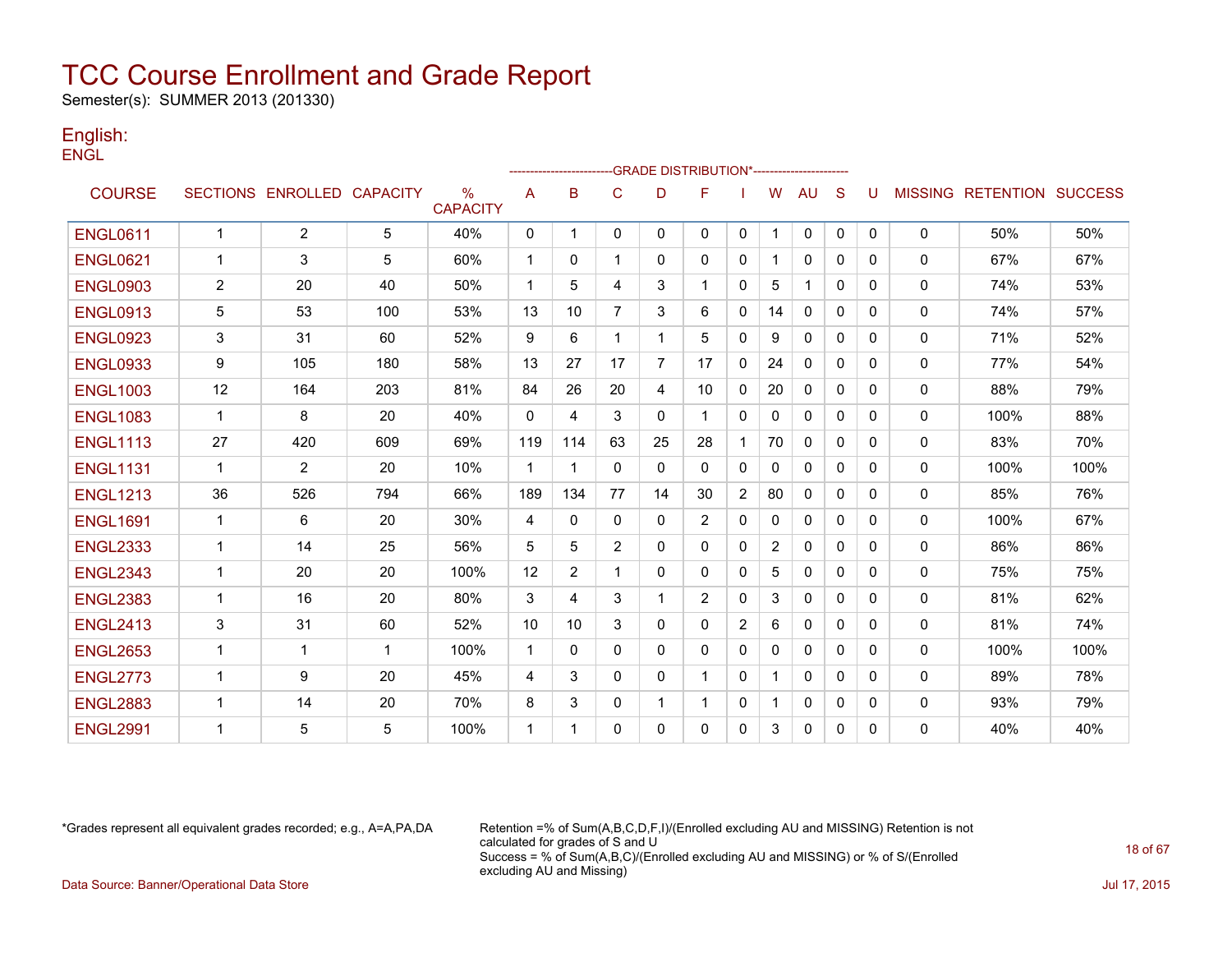Semester(s): SUMMER 2013 (201330)

#### Engineering: **ENGR**

| _____           |                 |          |                 |                         |                | ----------------------- |   | -GRADE DISTRIBUTION*----------------------- |   |   |                |              |          |          |                |                  |                |
|-----------------|-----------------|----------|-----------------|-------------------------|----------------|-------------------------|---|---------------------------------------------|---|---|----------------|--------------|----------|----------|----------------|------------------|----------------|
| <b>COURSE</b>   | <b>SECTIONS</b> | ENROLLED | <b>CAPACITY</b> | $\%$<br><b>CAPACITY</b> | A              | В                       | С | D                                           | F |   | w              | AU           | S.       | U        | <b>MISSING</b> | <b>RETENTION</b> | <b>SUCCESS</b> |
| <b>ENGR1111</b> | 2               | 48       | 60              | 80%                     | 43             | 3                       | 0 | 0                                           | 0 |   | 2              |              | $\Omega$ | 0        | $\mathbf 0$    | 96%              | 96%            |
| <b>ENGR1242</b> |                 | 18       | 18              | 100%                    | 14             | 3                       | 0 | 0                                           | 0 | 0 |                | 0            | 0        | 0        | $\mathbf 0$    | 94%              | 94%            |
| <b>ENGR1443</b> |                 | 5        | 15              | 33%                     | $\overline{2}$ |                         |   | 0                                           | 0 |   | 2              | $\mathbf{0}$ | 0        | 0        | $\mathbf 0$    | 60%              | 60%            |
| <b>ENGR2103</b> | 2               | 38       | 60              | 63%                     | 22             | 8                       | 2 |                                             | 0 |   | 5              | 0            | 0        | 0        | $\mathbf 0$    | 87%              | 84%            |
| <b>ENGR2143</b> |                 | 28       | 30              | 93%                     | 25             | $\overline{2}$          | 0 | 0                                           | 0 | 0 | 0              | $\mathbf{0}$ | 0        | $\Omega$ |                | 100%             | 100%           |
| <b>ENGR2213</b> |                 | 19       | 30              | 63%                     | 6              | 6                       | 5 | 0                                           | 0 |   | 2              | 0            | 0        | 0        | 0              | 89%              | 89%            |
| <b>ENGR2523</b> |                 | 25       | 30              | 83%                     | 5              | 6                       | 9 | $\overline{\mathbf{A}}$                     | 0 |   | 4              | 0            | 0        | 0        | $\mathbf{0}$   | 84%              | 80%            |
| <b>ENGR2613</b> | 2               | 29       | 34              | 85%                     | 8              | 14                      | 3 | $\overline{2}$                              | 0 | 0 | $\overline{2}$ | 0            | 0        | 0        | 0              | 93%              | 86%            |

\*Grades represent all equivalent grades recorded; e.g., A=A,PA,DA Retention =% of Sum(A,B,C,D,F,I)/(Enrolled excluding AU and MISSING) Retention is not calculated for grades of S and U Success = % of Sum(A,B,C)/(Enrolled excluding AU and MISSING) or % of S/(Enrolled excluding AU and Missing)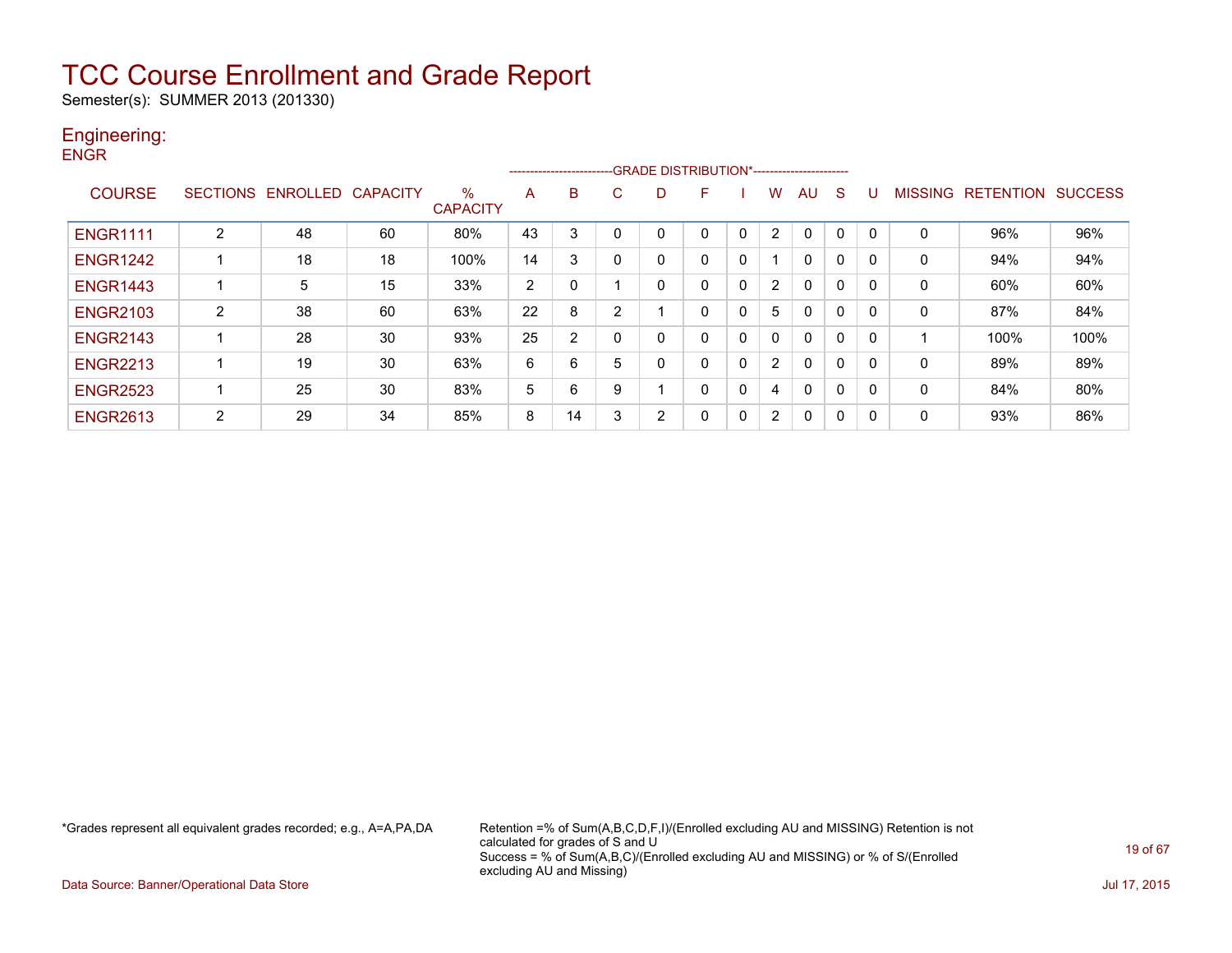Semester(s): SUMMER 2013 (201330)

#### English as a Second Language: **ESLG**

|                 |                            |    |                      |    | -------------------------- |  | -GRADE DISTRIBUTION*----------------------- |    |              |   |                           |     |
|-----------------|----------------------------|----|----------------------|----|----------------------------|--|---------------------------------------------|----|--------------|---|---------------------------|-----|
| <b>COURSE</b>   | SECTIONS ENROLLED CAPACITY |    | %<br><b>CAPACITY</b> | A  | B.                         |  |                                             | W. | AU.          | U | MISSING RETENTION SUCCESS |     |
| <b>ESLG0992</b> | 27                         | 30 | 90%                  | 18 |                            |  |                                             |    | $\mathbf{0}$ |   | 96%                       | 89% |
| <b>ESLG0993</b> | 32                         | 45 | 71%                  | 15 | 12                         |  |                                             |    |              |   | 90%                       | 90% |

\*Grades represent all equivalent grades recorded; e.g., A=A,PA,DA Retention =% of Sum(A,B,C,D,F,I)/(Enrolled excluding AU and MISSING) Retention is not calculated for grades of S and U Success = % of Sum(A,B,C)/(Enrolled excluding AU and MISSING) or % of S/(Enrolled excluding AU and Missing)

Data Source: Banner/Operational Data Store Jul 17, 2015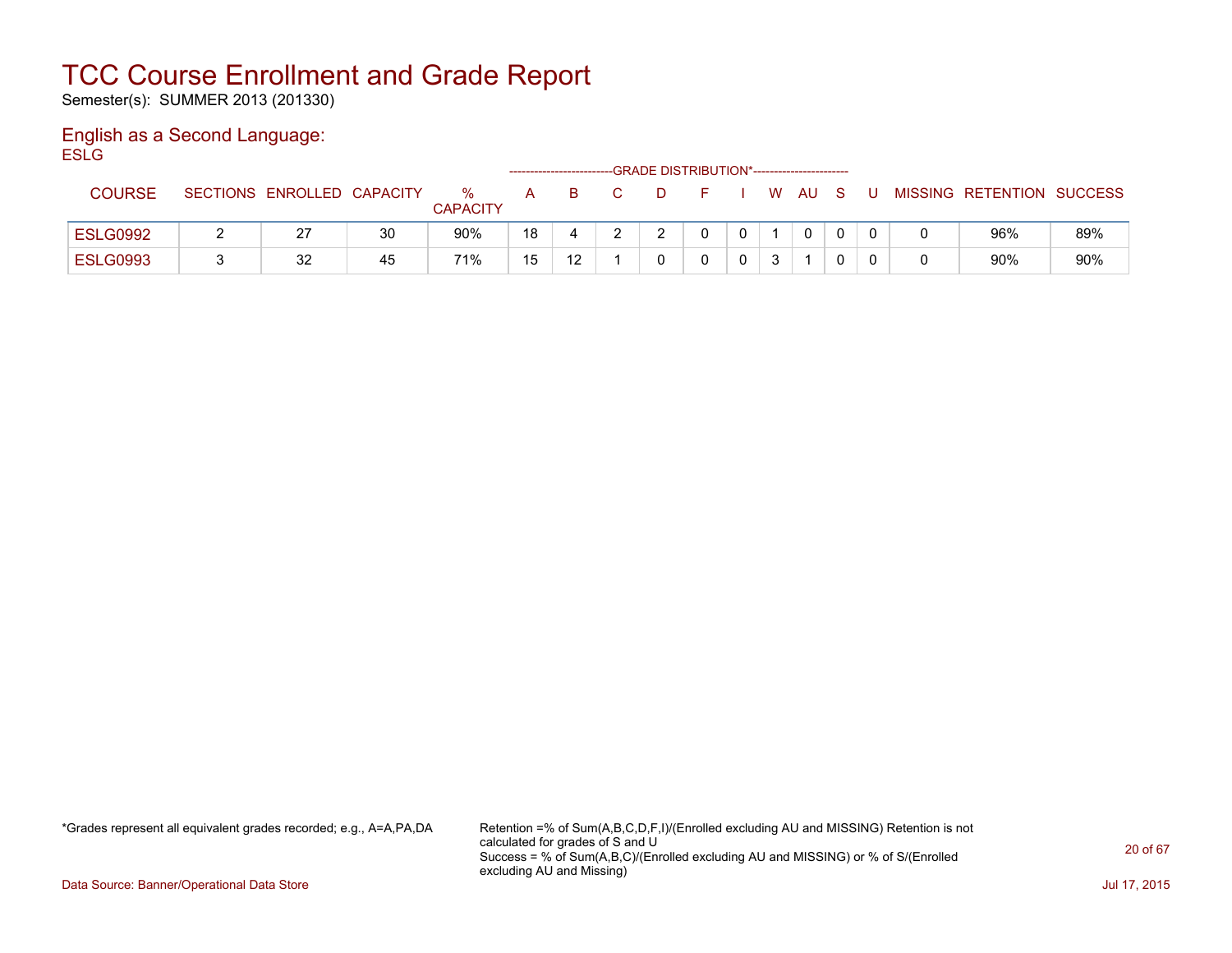Semester(s): SUMMER 2013 (201330)

### Event Management:

| -<br><b>EVNT</b> |                            |    |                 |          |  | --GRADE DISTRIBUTION*----------------------- |              |              |  |  |                                                                     |     |
|------------------|----------------------------|----|-----------------|----------|--|----------------------------------------------|--------------|--------------|--|--|---------------------------------------------------------------------|-----|
| <b>COURSE</b>    | SECTIONS ENROLLED CAPACITY |    | <b>CAPACITY</b> |          |  |                                              |              |              |  |  | △ ※   A   B   C   D   F   I   W  AU S   U MISSING RETENTION SUCCESS |     |
| <b>EVNT2213</b>  |                            | 20 | 45%             | <u>_</u> |  |                                              | $\mathbf{0}$ | $\mathbf{0}$ |  |  | 89%                                                                 | 78% |

\*Grades represent all equivalent grades recorded; e.g., A=A,PA,DA Retention =% of Sum(A,B,C,D,F,I)/(Enrolled excluding AU and MISSING) Retention is not calculated for grades of S and U Success = % of Sum(A,B,C)/(Enrolled excluding AU and MISSING) or % of S/(Enrolled excluding AU and Missing)

Data Source: Banner/Operational Data Store Jul 17, 2015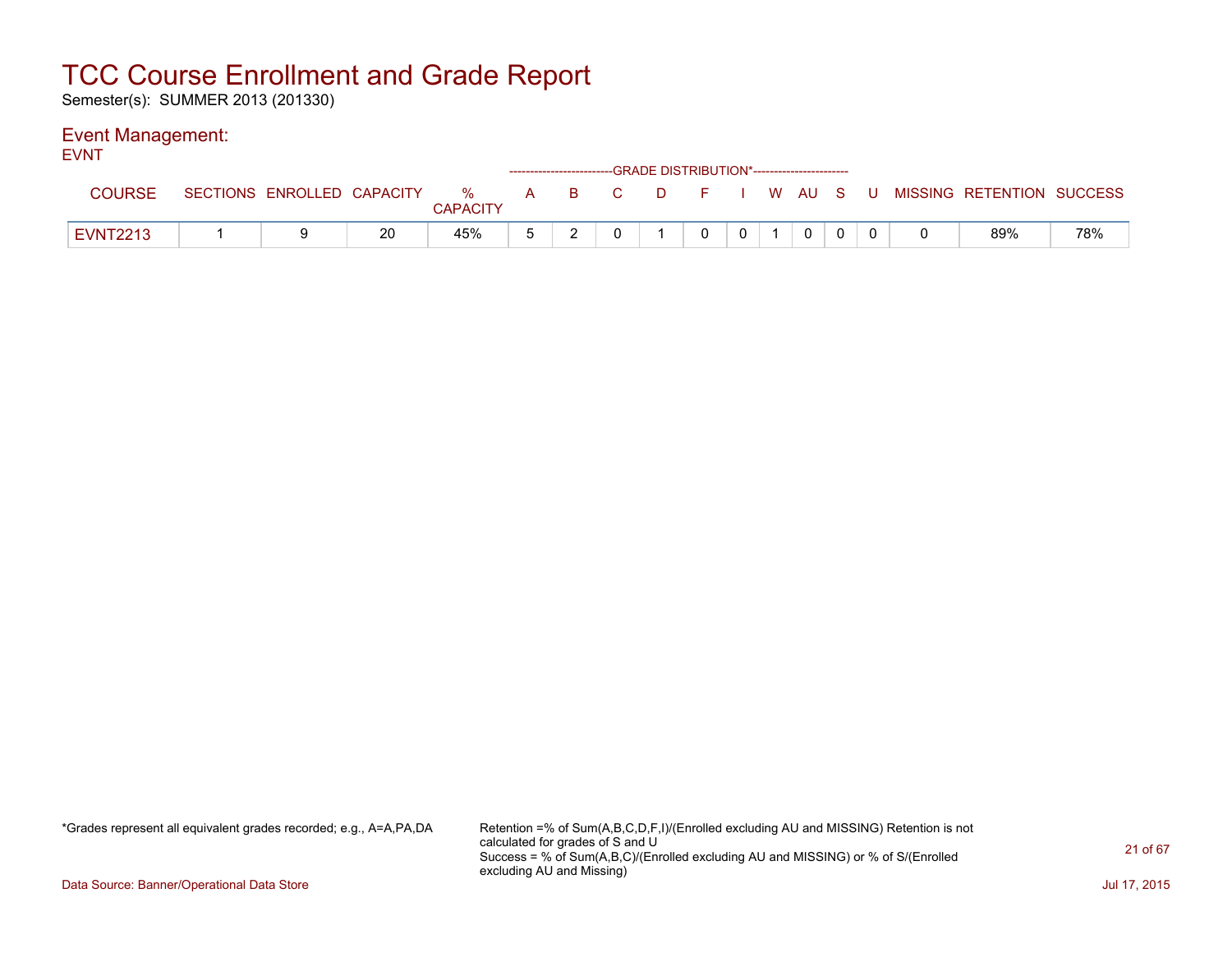Semester(s): SUMMER 2013 (201330)

### Fire & Emergency Medical Svcs: FEMS

|                 |   |                   |                 |                                  |    | ---------------------- |          | -GRADE DISTRIBUTION*----------------------- |   |              |              |              |              |              |                |                  |                |
|-----------------|---|-------------------|-----------------|----------------------------------|----|------------------------|----------|---------------------------------------------|---|--------------|--------------|--------------|--------------|--------------|----------------|------------------|----------------|
| <b>COURSE</b>   |   | SECTIONS ENROLLED | <b>CAPACITY</b> | $\frac{0}{0}$<br><b>CAPACITY</b> | A  | B                      | C.       | D                                           | F |              | W            | AU           | S            | U            | <b>MISSING</b> | <b>RETENTION</b> | <b>SUCCESS</b> |
| <b>FEMS2413</b> |   | 8                 | $\mathbf 0$     |                                  | 6  | $\overline{2}$         | 0        | 0                                           | 0 | $\mathbf{0}$ | $\mathbf{0}$ | $\mathbf{0}$ | $\mathbf{0}$ | $\Omega$     | 0              | 100%             | 100%           |
| <b>FEMS2424</b> |   | 8                 | $\mathbf 0$     |                                  | 5  | 3                      | 0        | 0                                           | 0 | 0            | 0            | $\mathbf{0}$ | 0            | <sup>0</sup> | 0              | 100%             | 100%           |
| <b>FEMS2431</b> |   | 8                 | 0               |                                  | 7  |                        | 0        | 0                                           | 0 | 0            | 0            | 0            | $\Omega$     | 0            | 0              | 100%             | 100%           |
| <b>FEMS2731</b> |   | 7                 | $\mathbf 0$     |                                  | 7  | 0                      | 0        | 0                                           | 0 | $\mathbf{0}$ | $\mathbf{0}$ | $\Omega$     | $\Omega$     | $\Omega$     | 0              | 100%             | 100%           |
| <b>FEMS2741</b> |   | $\overline{2}$    | 0               |                                  | 0  | $\overline{2}$         | 0        | 0                                           | 0 | 0            | 0            | $\mathbf{0}$ | 0            | <sup>0</sup> | 0              | 100%             | 100%           |
| <b>FEMS2811</b> |   | 7                 | $\mathbf 0$     |                                  | 7  | $\Omega$               | 0        | 0                                           | 0 | $\Omega$     | 0            | $\mathbf{0}$ | $\Omega$     | <sup>0</sup> | 0              | 100%             | 100%           |
| <b>FEMS2821</b> |   | $\overline{2}$    | 0               |                                  | 0  | $\overline{2}$         | 0        | 0                                           | 0 | 0            | $\Omega$     | $\Omega$     | 0            | 0            | 0              | 100%             | 100%           |
| <b>FEMS2831</b> |   | 7                 | $\mathbf 0$     |                                  | 7  | 0                      | 0        | 0                                           | 0 | 0            | 0            | $\mathbf{0}$ | $\Omega$     | <sup>0</sup> | 0              | 100%             | 100%           |
| <b>FEMS2841</b> |   | $\overline{7}$    | $\mathbf 0$     |                                  | 3  | 4                      | $\Omega$ | 0                                           | 0 | 0            | $\Omega$     | $\mathbf 0$  | $\Omega$     | <sup>0</sup> | $\mathbf 0$    | 100%             | 100%           |
| <b>FEMS2852</b> |   | 7                 | 0               |                                  | 6  |                        | 0        | 0                                           | 0 | 0            | 0            | 0            | 0            | <sup>0</sup> | 0              | 100%             | 100%           |
| <b>FEMS2862</b> |   | 7                 | 0               |                                  | 6  |                        | 0        | 0                                           | 0 | 0            | $\Omega$     | 0            | 0            | <sup>0</sup> | 0              | 100%             | 100%           |
| <b>FEMS2993</b> | 2 | 29                | 40              | 72%                              | 25 | 0                      | 0        | 0                                           | 3 |              | 0            | 0            | 0            | <sup>0</sup> | 0              | 100%             | 86%            |

\*Grades represent all equivalent grades recorded; e.g., A=A,PA,DA Retention =% of Sum(A,B,C,D,F,I)/(Enrolled excluding AU and MISSING) Retention is not calculated for grades of S and U Success = % of Sum(A,B,C)/(Enrolled excluding AU and MISSING) or % of S/(Enrolled excluding AU and Missing)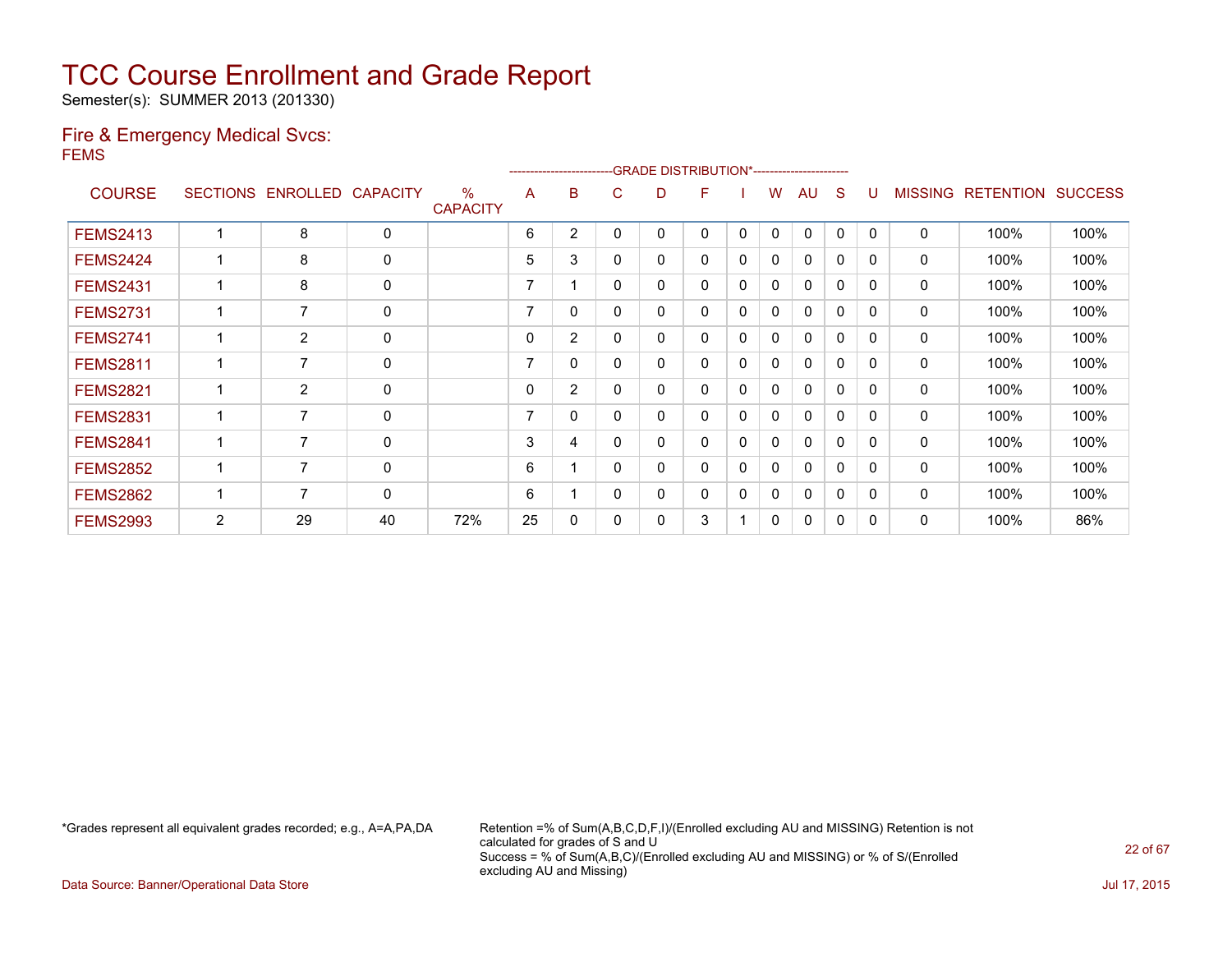Semester(s): SUMMER 2013 (201330)

#### French: FREN

| FREN            |                            |    |                         |              | --------------------- | -GRADE DISTRIBUTION*----------------------- |              |              |          |    |         |           |         |
|-----------------|----------------------------|----|-------------------------|--------------|-----------------------|---------------------------------------------|--------------|--------------|----------|----|---------|-----------|---------|
| <b>COURSE</b>   | SECTIONS ENROLLED CAPACITY |    | $\%$<br><b>CAPACITY</b> | A            | B.                    | D                                           |              | W            | AU       | -S | MISSING | RETENTION | SUCCESS |
| <b>FREN1001</b> |                            |    | 100%                    |              |                       |                                             |              | $\mathbf{0}$ | 0        | 0  |         | 100%      | 100%    |
| <b>FREN1103</b> | 24                         | 24 | 100%                    | 2            | 3                     |                                             | 0            | 16           | 0        | 0  |         | 33%       | 29%     |
| <b>FREN1213</b> |                            | 20 | 35%                     | $\mathbf{0}$ |                       |                                             | 0            | 3            | $\Omega$ | 0  | 0       | 57%       | 57%     |
| <b>FREN2333</b> | 9                          | 15 | 60%                     |              |                       |                                             | $\mathbf{0}$ | $\mathbf{0}$ | 2        |    |         | 100%      | 100%    |

\*Grades represent all equivalent grades recorded; e.g., A=A,PA,DA Retention =% of Sum(A,B,C,D,F,I)/(Enrolled excluding AU and MISSING) Retention is not calculated for grades of S and U Success = % of Sum(A,B,C)/(Enrolled excluding AU and MISSING) or % of S/(Enrolled excluding AU and Missing)

Data Source: Banner/Operational Data Store Jul 17, 2015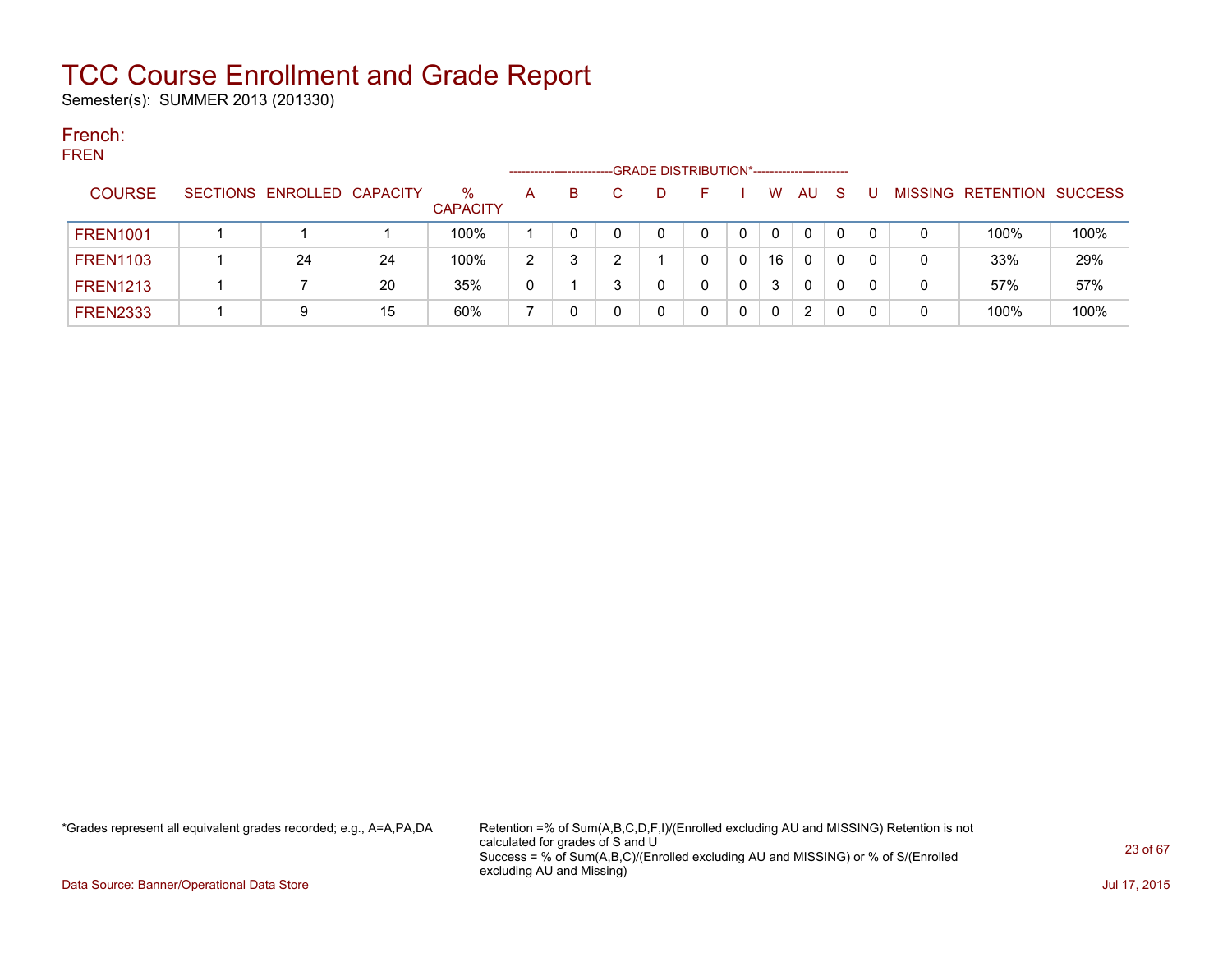Semester(s): SUMMER 2013 (201330)

### Geography:

| <b>GEOG</b> |               |   |                            |     |                 |    |    |    |                                             |   |   |   |              |              |     |   |                           |     |
|-------------|---------------|---|----------------------------|-----|-----------------|----|----|----|---------------------------------------------|---|---|---|--------------|--------------|-----|---|---------------------------|-----|
|             |               |   |                            |     |                 |    |    |    | -GRADE DISTRIBUTION*----------------------- |   |   |   |              |              |     |   |                           |     |
|             | <b>COURSE</b> |   | SECTIONS ENROLLED CAPACITY |     | $\%$            | A  | B. |    | D.                                          |   |   | W | <b>AU</b>    | <sub>S</sub> |     |   | MISSING RETENTION SUCCESS |     |
|             |               |   |                            |     | <b>CAPACITY</b> |    |    |    |                                             |   |   |   |              |              |     |   |                           |     |
|             | GEOG1014      |   | 27                         | 44  | 61%             |    | 9  |    | 5                                           | 4 | 0 |   | 0            | 0            | -0  | 0 | 96%                       | 63% |
|             | GEOG1023      |   | 6                          | 10  | 60%             | 4  |    |    | 0                                           | 0 | າ | 0 | $\mathbf{0}$ | 0            | - 0 | 0 | 100%                      | 67% |
|             |               |   |                            |     |                 |    |    |    |                                             |   |   |   |              |              |     |   |                           |     |
|             | GEOG1043      |   | 95                         | 140 | 68%             | 44 | 22 | 14 |                                             | 6 | 0 | 2 | $\mathbf{0}$ | 0            | -0  | 0 | 98%                       | 84% |
|             | GEOG2033      | າ | 19                         | 50  | 38%             | 14 |    |    | 0                                           |   | 0 | 0 |              | 0            | -0  | 0 | 100%                      | 94% |

\*Grades represent all equivalent grades recorded; e.g., A=A,PA,DA Retention =% of Sum(A,B,C,D,F,I)/(Enrolled excluding AU and MISSING) Retention is not calculated for grades of S and U Success = % of Sum(A,B,C)/(Enrolled excluding AU and MISSING) or % of S/(Enrolled excluding AU and Missing)

Data Source: Banner/Operational Data Store Jul 17, 2015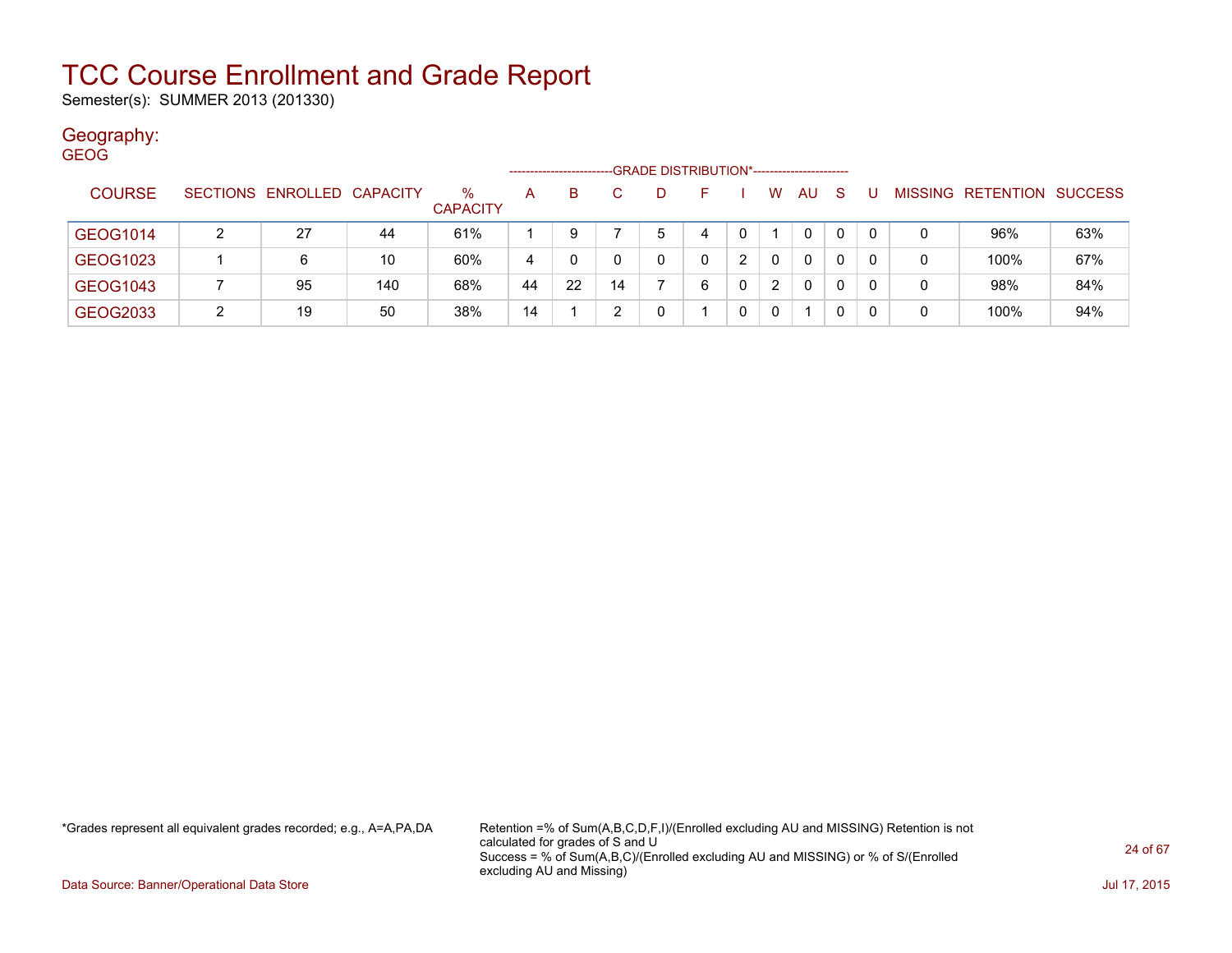Semester(s): SUMMER 2013 (201330)

### Geographical Information Sys:

**GIS** 

|         |                            |                      |  | ------------------------GRADE        DISTRIBUTION*----------------------- |              |          |  |                           |      |
|---------|----------------------------|----------------------|--|---------------------------------------------------------------------------|--------------|----------|--|---------------------------|------|
|         | SECTIONS ENROLLED CAPACITY | %<br><b>CAPACITY</b> |  | A B C D F I W AU S U                                                      |              |          |  | MISSING RETENTION SUCCESS |      |
| GIS2393 |                            |                      |  |                                                                           | $\mathbf{0}$ | $\Omega$ |  | 100%                      | 100% |

\*Grades represent all equivalent grades recorded; e.g., A=A,PA,DA Retention =% of Sum(A,B,C,D,F,I)/(Enrolled excluding AU and MISSING) Retention is not calculated for grades of S and U Success = % of Sum(A,B,C)/(Enrolled excluding AU and MISSING) or % of S/(Enrolled excluding AU and Missing)

Data Source: Banner/Operational Data Store Jul 17, 2015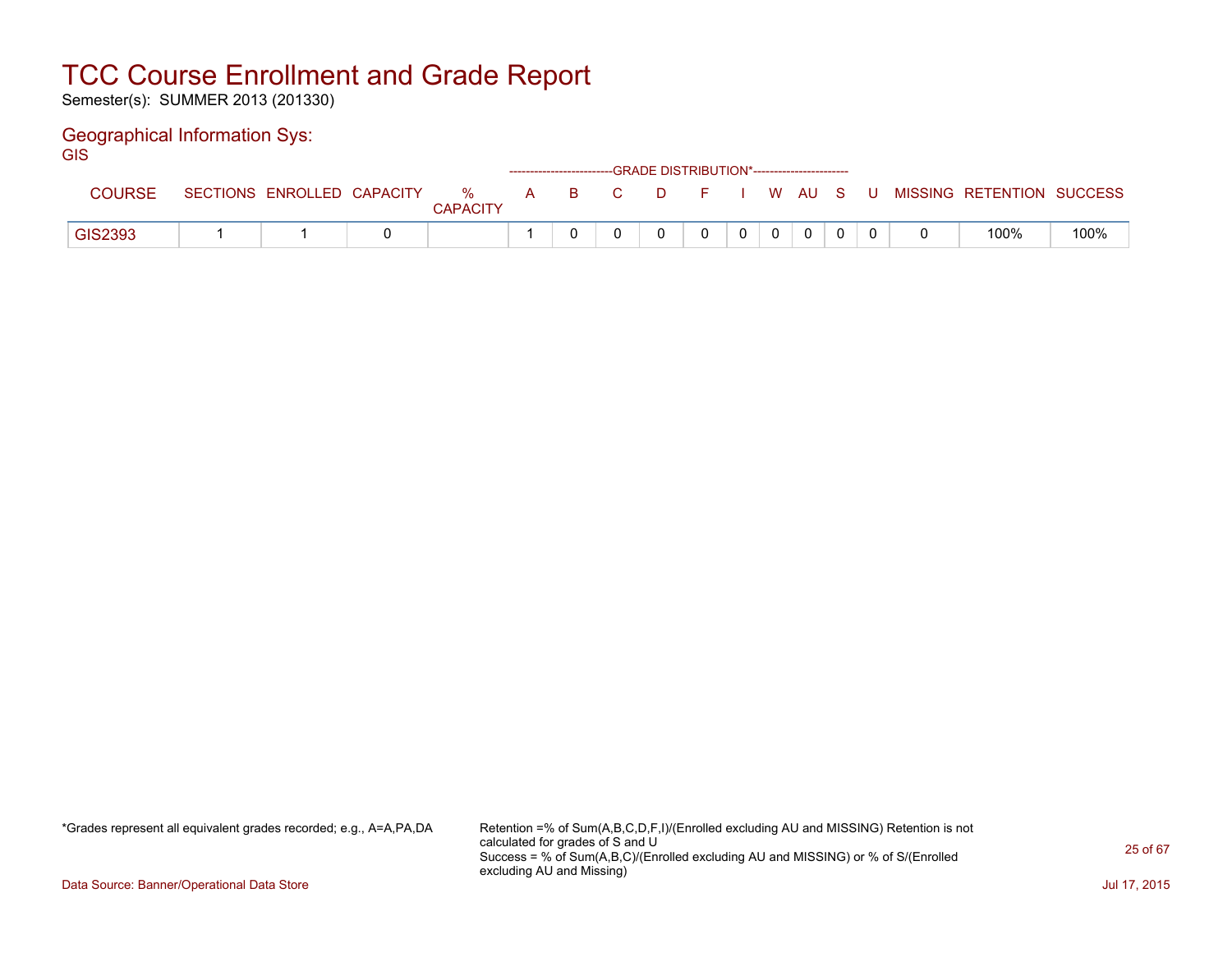Semester(s): SUMMER 2013 (201330)

#### German: GRMN

| GRMIN           |                            |    |                      | ------------------------GRADE DISTRIBUTION*----------------------- |  |  |                |          |          |  |                                                |     |
|-----------------|----------------------------|----|----------------------|--------------------------------------------------------------------|--|--|----------------|----------|----------|--|------------------------------------------------|-----|
| <b>COURSE</b>   | SECTIONS ENROLLED CAPACITY |    | %<br><b>CAPACITY</b> |                                                                    |  |  |                |          |          |  | A B C D F I W AU S U MISSING—RETENTION SUCCESS |     |
| <b>GRMN1103</b> |                            | 20 | 35%                  | 4                                                                  |  |  | 0 <sup>1</sup> | $\Omega$ | $\Omega$ |  | 100%                                           | 86% |

\*Grades represent all equivalent grades recorded; e.g., A=A,PA,DA Retention =% of Sum(A,B,C,D,F,I)/(Enrolled excluding AU and MISSING) Retention is not calculated for grades of S and U Success = % of Sum(A,B,C)/(Enrolled excluding AU and MISSING) or % of S/(Enrolled excluding AU and Missing)

Data Source: Banner/Operational Data Store Jul 17, 2015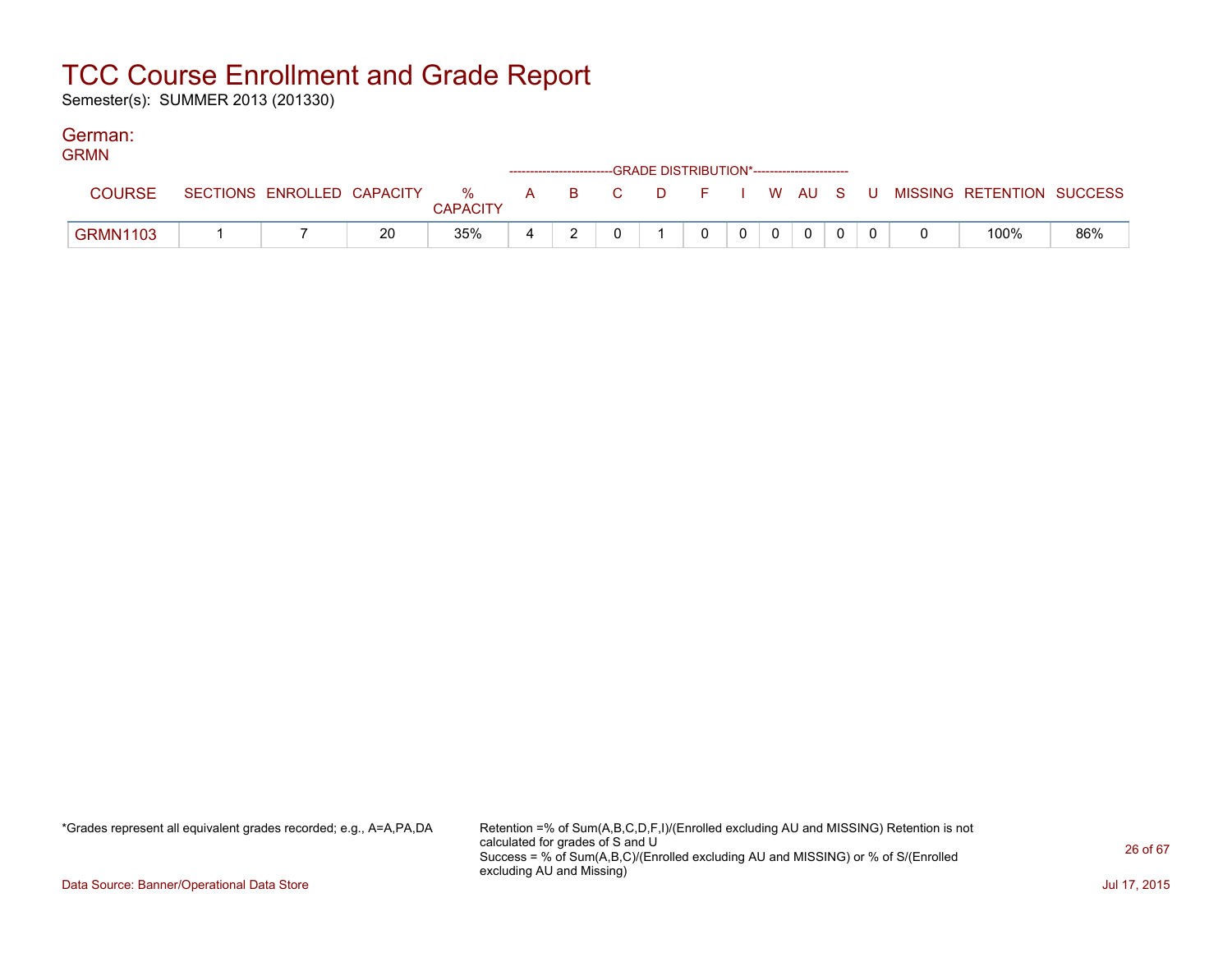Semester(s): SUMMER 2013 (201330)

#### Graphics and Imaging Tech: GRPH

|                 |                            |   |                         |                |   |   | ------------------------GRADE                DISTRIBUTION*---------------------- |          |          |              |             |              |              |              |                           |      |
|-----------------|----------------------------|---|-------------------------|----------------|---|---|----------------------------------------------------------------------------------|----------|----------|--------------|-------------|--------------|--------------|--------------|---------------------------|------|
| <b>COURSE</b>   | SECTIONS ENROLLED CAPACITY |   | $\%$<br><b>CAPACITY</b> | A              | B | C | D                                                                                | F        |          | w            | AU          | -S           | U            |              | MISSING RETENTION SUCCESS |      |
| <b>GRPH1233</b> | 2                          | 0 |                         | $\overline{2}$ | 0 |   | 0                                                                                | 0        |          | $\Omega$     | 0           | $\Omega$     | $\mathbf{0}$ | $\Omega$     | 100%                      | 100% |
| <b>GRPH1242</b> | 4                          | 0 |                         | 4              | 0 |   | 0                                                                                | 0        |          | $\mathbf{0}$ | $\mathbf 0$ | 0            | $\Omega$     | 0            | 100%                      | 100% |
| <b>GRPH1334</b> | 3                          | 0 |                         | 3              | 0 |   | 0                                                                                | 0        |          | $\mathbf{0}$ | $\mathbf 0$ | $\mathbf{0}$ | 0            | $\mathbf{0}$ | 100%                      | 100% |
| <b>GRPH1443</b> | 3                          | 0 |                         | 3              | 0 |   | 0                                                                                | $\Omega$ | $\Omega$ | 0            | $\mathbf 0$ | $\mathbf{0}$ | $\mathbf{0}$ | 0            | 100%                      | 100% |
| <b>GRPH2014</b> | 4                          | 0 |                         | 4              | 0 |   | 0                                                                                | $\Omega$ |          | $\mathbf{0}$ | $\mathbf 0$ | 0            | 0            | $\mathbf{0}$ | 100%                      | 100% |
| <b>GRPH2022</b> | 4                          | 0 |                         | 4              | 0 |   | 0                                                                                | 0        |          | $\mathbf{0}$ | $\mathbf 0$ | 0            | $\mathbf{0}$ | 0            | 100%                      | 100% |
| <b>GRPH2064</b> | 3                          | 0 |                         | 3              | 0 | 0 | 0                                                                                | 0        |          | $\mathbf{0}$ | $\mathbf 0$ | $\mathbf{0}$ | $\mathbf{0}$ | $\Omega$     | 100%                      | 100% |
| <b>GRPH2224</b> | 3                          | 0 |                         | 3              | 0 |   | 0                                                                                | 0        | 0        | $\mathbf{0}$ | 0           | $\mathbf{0}$ | $\mathbf{0}$ | 0            | 100%                      | 100% |

\*Grades represent all equivalent grades recorded; e.g., A=A,PA,DA Retention =% of Sum(A,B,C,D,F,I)/(Enrolled excluding AU and MISSING) Retention is not calculated for grades of S and U Success = % of Sum(A,B,C)/(Enrolled excluding AU and MISSING) or % of S/(Enrolled excluding AU and Missing)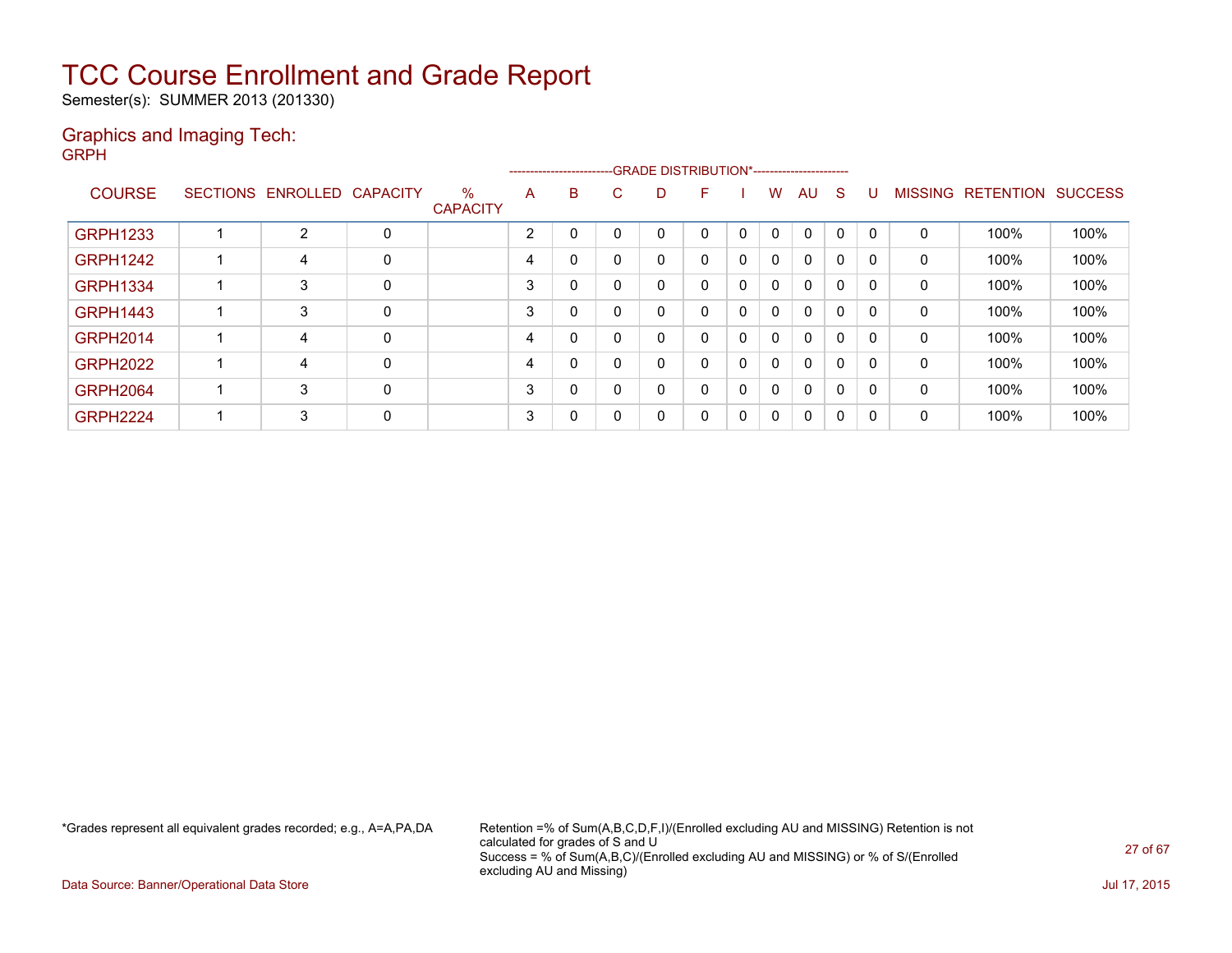Semester(s): SUMMER 2013 (201330)

#### History: **HIST**

|                 |    |                            |     |                         | --------------------- |    |    | -GRADE DISTRIBUTION*----------------------- |    |          |    |              |    |              |   |                           |     |
|-----------------|----|----------------------------|-----|-------------------------|-----------------------|----|----|---------------------------------------------|----|----------|----|--------------|----|--------------|---|---------------------------|-----|
| <b>COURSE</b>   |    | SECTIONS ENROLLED CAPACITY |     | $\%$<br><b>CAPACITY</b> | A                     | B  |    |                                             | F  |          | W  | AU           | -S | U            |   | MISSING RETENTION SUCCESS |     |
| <b>HIST1033</b> |    | 31                         | 40  | 78%                     | 6                     |    | 5  |                                             | 5  |          | 5. | 0            | 0  | $\mathbf{0}$ | 0 | 84%                       | 58% |
| <b>HIST1053</b> |    | 39                         | 70  | 56%                     | 9                     | 10 | 10 |                                             | 3  | $\Omega$ | 4  | 0            | 0  | 0            | 0 | 90%                       | 74% |
| <b>HIST1063</b> | 2  | 19                         | 40  | 48%                     |                       | -5 |    |                                             |    |          | 3  | $\mathbf{0}$ | 0  | $\mathbf{0}$ | 0 | 84%                       | 74% |
| <b>HIST1483</b> | 14 | 172                        | 330 | 52%                     | 64                    | 39 | 18 | 10                                          | 19 | $\Omega$ | 22 | $\mathbf{0}$ | 0  | $\mathbf{0}$ | 0 | 87%                       | 70% |
| <b>HIST1493</b> | 29 | 467                        | 760 | 61%                     | 198                   | 83 | 77 | 24                                          | 29 |          | 55 |              | 0  | 0            | 0 | 88%                       | 77% |

\*Grades represent all equivalent grades recorded; e.g., A=A,PA,DA Retention =% of Sum(A,B,C,D,F,I)/(Enrolled excluding AU and MISSING) Retention is not calculated for grades of S and U Success = % of Sum(A,B,C)/(Enrolled excluding AU and MISSING) or % of S/(Enrolled excluding AU and Missing)

Data Source: Banner/Operational Data Store Jul 17, 2015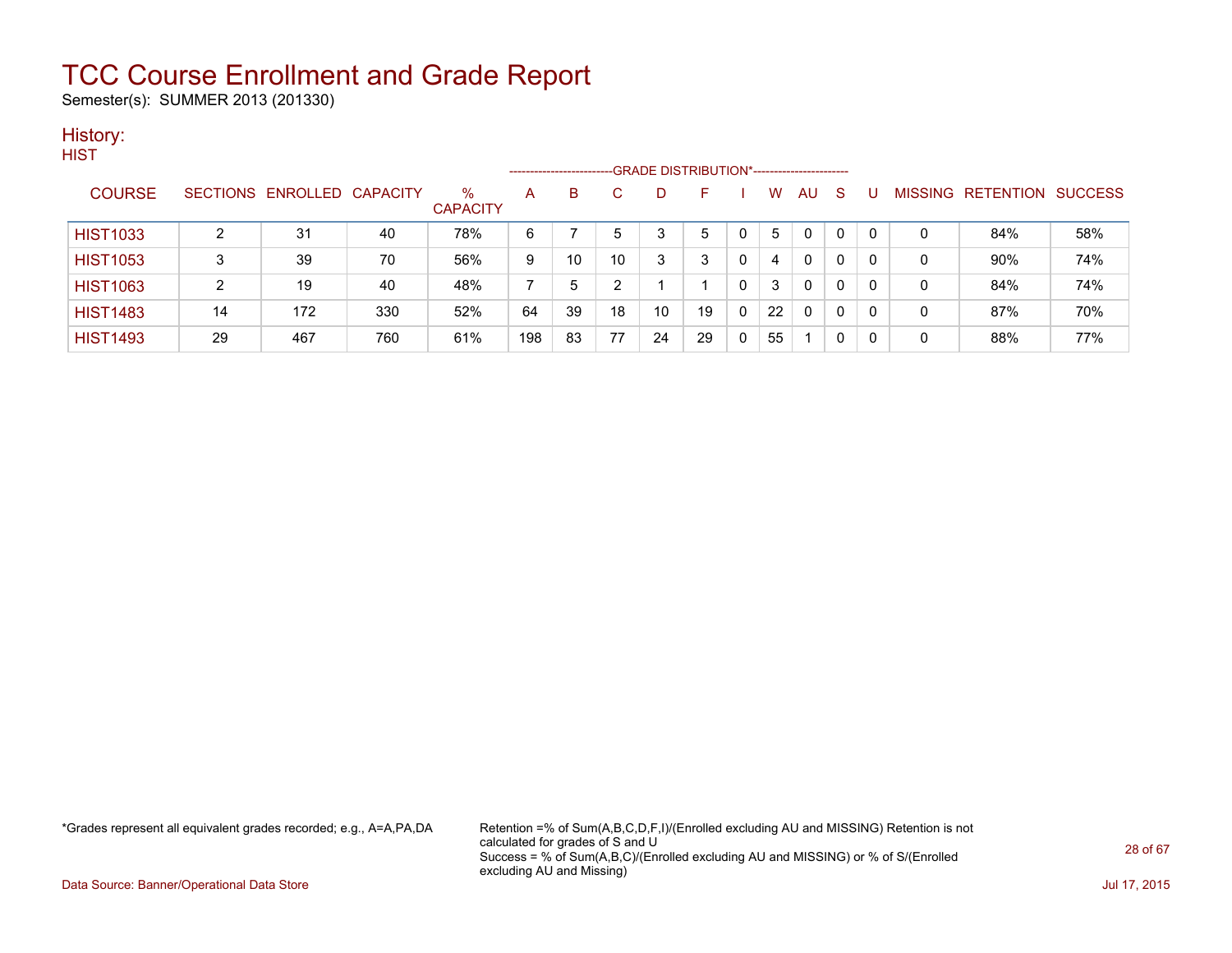Semester(s): SUMMER 2013 (201330)

### Health Information Technology: **HITC**

|                 |   |                            |    |                         |    |    |    | ------------------------GRADE DISTRIBUTION*----------------------- |   |   |          |              |              |          |                |           |                |
|-----------------|---|----------------------------|----|-------------------------|----|----|----|--------------------------------------------------------------------|---|---|----------|--------------|--------------|----------|----------------|-----------|----------------|
| <b>COURSE</b>   |   | SECTIONS ENROLLED CAPACITY |    | $\%$<br><b>CAPACITY</b> | A  | B. | C. | D                                                                  | F |   | W        | AU           | S            |          | <b>MISSING</b> | RETENTION | <b>SUCCESS</b> |
| <b>HITC1231</b> | າ | 20                         | 36 | 56%                     | 12 | 8  |    |                                                                    | 0 |   | 0        | 0            | 0            |          | 0              | 100%      | 100%           |
| <b>HITC1333</b> |   |                            | 15 | 47%                     | 2  | っ  |    |                                                                    | 0 |   | $\Omega$ | $\mathbf{0}$ | 0            |          | 0              | 100%      | 71%            |
| <b>HITC1412</b> | 2 | 18                         | 36 | 50%                     | 11 | 4  | ົ  |                                                                    | 0 | 0 |          | $\mathbf{0}$ | 0            |          | 0              | 94%       | 94%            |
| <b>HITC2342</b> | C | 20                         | 24 | 83%                     | 15 | 4  | U  | 0                                                                  | 0 |   | $\Omega$ | $\mathbf{0}$ | 0            | $\Omega$ | 0              | 100%      | 95%            |
| <b>HITC2992</b> |   | 18                         | 18 | 100%                    | 18 | 0  |    | 0                                                                  | 0 | 0 | 0        | $\mathbf{0}$ | 0            |          | 0              | 100%      | 100%           |
| <b>HITC2993</b> | 4 | 48                         | 60 | 80%                     | 16 | 23 | 5  | 0                                                                  | 0 | 3 |          | 0            | $\mathbf{0}$ | -0       | 0              | 98%       | 92%            |

\*Grades represent all equivalent grades recorded; e.g., A=A,PA,DA Retention =% of Sum(A,B,C,D,F,I)/(Enrolled excluding AU and MISSING) Retention is not calculated for grades of S and U Success = % of Sum(A,B,C)/(Enrolled excluding AU and MISSING) or % of S/(Enrolled excluding AU and Missing)

Data Source: Banner/Operational Data Store Jul 17, 2015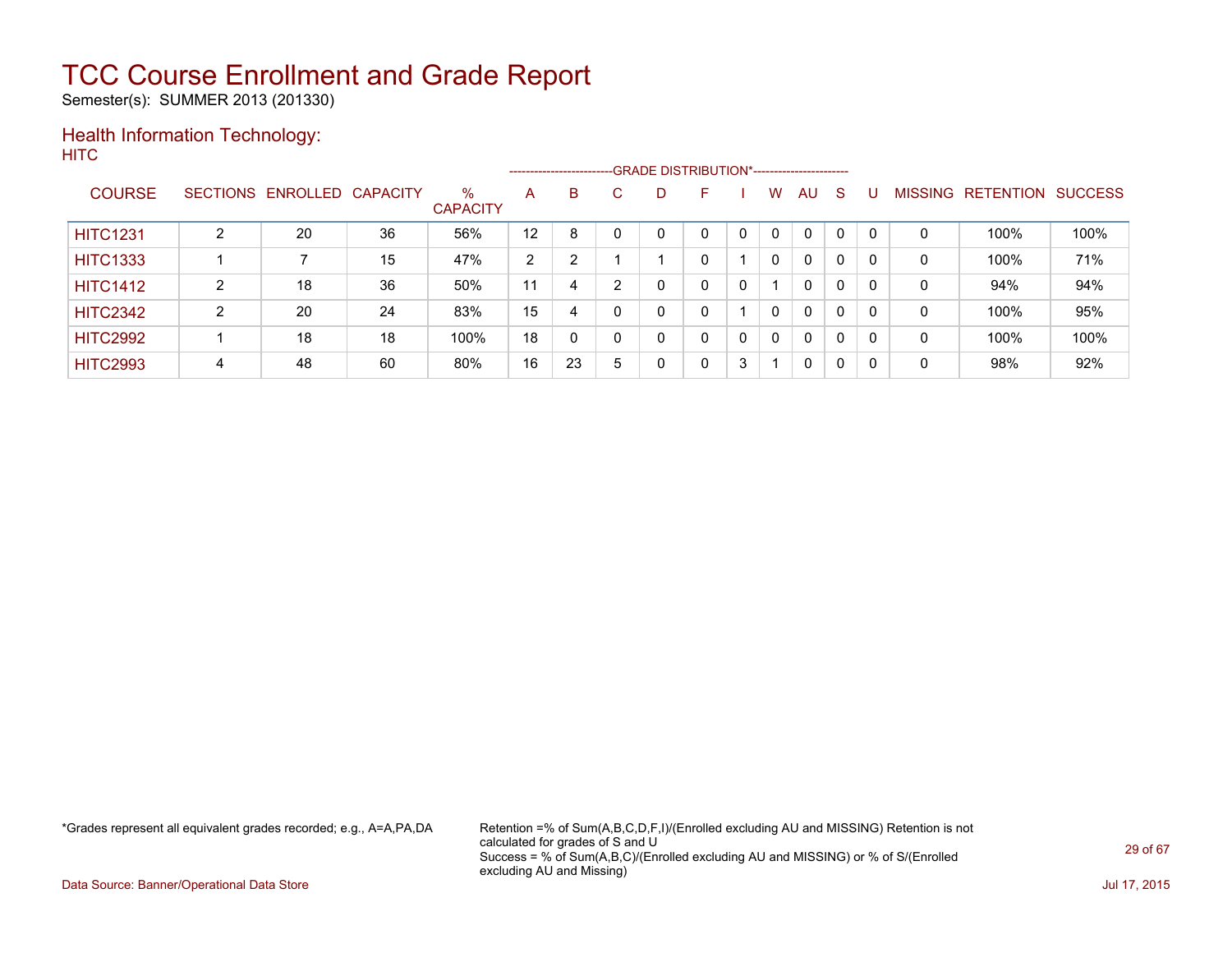Semester(s): SUMMER 2013 (201330)

### Horticulture Technology:

**HORT** 

|                 |                            |    |                      |   |   | ------------------------GRADE DISTRIBUTION*----------------------- |             |          |      |     |  |                           |      |
|-----------------|----------------------------|----|----------------------|---|---|--------------------------------------------------------------------|-------------|----------|------|-----|--|---------------------------|------|
| <b>COURSE</b>   | SECTIONS ENROLLED CAPACITY |    | %<br><b>CAPACITY</b> | A | B |                                                                    |             |          | W AU | - S |  | MISSING RETENTION SUCCESS |      |
| <b>HORT2251</b> |                            | 10 | 10%                  |   |   |                                                                    | $\mathbf 0$ | $\Omega$ |      |     |  |                           |      |
| <b>HORT2991</b> |                            | 14 | 29%                  |   |   |                                                                    |             | 0        |      |     |  | 100%                      | 100% |

\*Grades represent all equivalent grades recorded; e.g., A=A,PA,DA Retention =% of Sum(A,B,C,D,F,I)/(Enrolled excluding AU and MISSING) Retention is not calculated for grades of S and U Success = % of Sum(A,B,C)/(Enrolled excluding AU and MISSING) or % of S/(Enrolled excluding AU and Missing)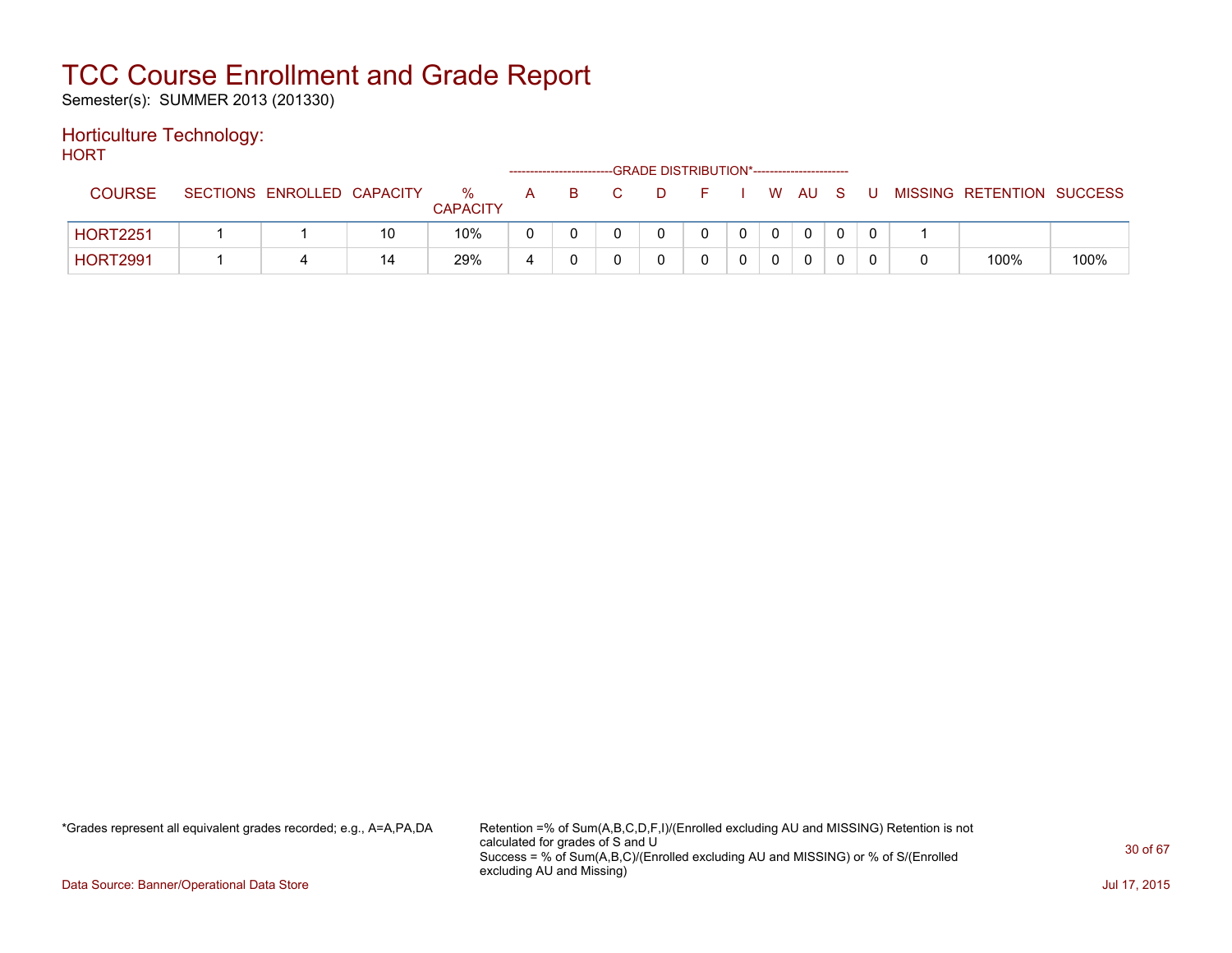Semester(s): SUMMER 2013 (201330)

#### Human Resources: **HDES**

| <b>NNEO</b>     |                            |    |                 |    |  | ------------------------GRADE DISTRIBUTION*----------------------- |            |              |  |                                                  |     |
|-----------------|----------------------------|----|-----------------|----|--|--------------------------------------------------------------------|------------|--------------|--|--------------------------------------------------|-----|
| COURSE          | SECTIONS ENROLLED CAPACITY |    | <b>CAPACITY</b> |    |  |                                                                    |            |              |  | % A B C D F I W AU S U MISSING RETENTION SUCCESS |     |
| <b>HRES1313</b> | 15                         | 20 | 75%             | 14 |  |                                                                    | $0 \mid 1$ | $\mathbf{0}$ |  | 93%                                              | 93% |

\*Grades represent all equivalent grades recorded; e.g., A=A,PA,DA Retention =% of Sum(A,B,C,D,F,I)/(Enrolled excluding AU and MISSING) Retention is not calculated for grades of S and U Success = % of Sum(A,B,C)/(Enrolled excluding AU and MISSING) or % of S/(Enrolled excluding AU and Missing)

Data Source: Banner/Operational Data Store Jul 17, 2015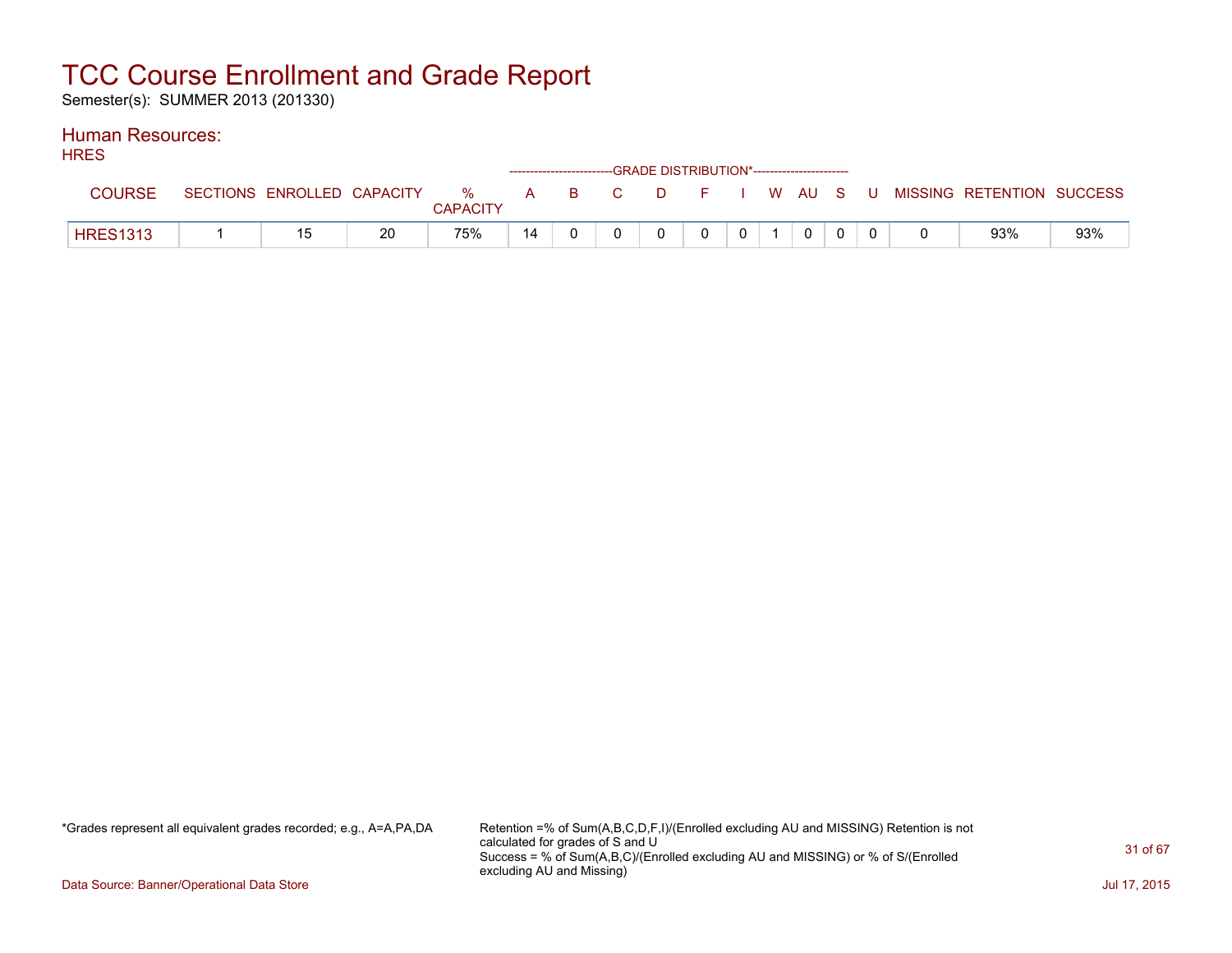Semester(s): SUMMER 2013 (201330)

### Human Services:

**HSVC** 

|                 |                 |          |                 |                         |    |                |    | --------------------------GRADE DISTRIBUTION*----------------------- |   |          |              |              |              |          |                |                  |                |
|-----------------|-----------------|----------|-----------------|-------------------------|----|----------------|----|----------------------------------------------------------------------|---|----------|--------------|--------------|--------------|----------|----------------|------------------|----------------|
| <b>COURSE</b>   | <b>SECTIONS</b> | ENROLLED | <b>CAPACITY</b> | $\%$<br><b>CAPACITY</b> | A  | B              | C. | D                                                                    | F |          | w            | AU           | S            |          | <b>MISSING</b> | <b>RETENTION</b> | <b>SUCCESS</b> |
| <b>HSVC1113</b> |                 | 13       | 20              | 65%                     | 8  | 4              |    |                                                                      | 0 | $\Omega$ | 0            | 0            | $\mathbf{0}$ | $\Omega$ | 0              | 100%             | 92%            |
| <b>HSVC1443</b> |                 | 2        | 20              | 10%                     | 2  | $\Omega$       |    | 0                                                                    | 0 | 0        | 0            | $\Omega$     | $\mathbf{0}$ | $\Omega$ | 0              | 100%             | 100%           |
| <b>HSVC1453</b> |                 |          | 20              | 5%                      | 0  |                | 0  | 0                                                                    | 0 | 0        | $\mathbf{0}$ | $\mathbf{0}$ | 0            | $\Omega$ | 0              | 100%             | 100%           |
| <b>HSVC2073</b> |                 | 8        | 10              | 80%                     | 8  |                |    | 0                                                                    | 0 | 0        | $\mathbf{0}$ | $\Omega$     | 0            | 0        | 0              | 100%             | 100%           |
| <b>HSVC2113</b> | 2               | 14       | 20              | 70%                     | 11 | $\overline{2}$ |    | 0                                                                    | 0 | 0        |              | $\Omega$     | 0            | 0        | 0              | 93%              | 93%            |
| <b>HSVC2173</b> |                 |          | 10              | 70%                     | 6  | $\Omega$       |    | 0                                                                    | 0 |          | 0            | $\mathbf{0}$ | 0            | $\Omega$ | 0              | 100%             | 86%            |
| <b>HSVC2993</b> |                 |          | 5               | 20%                     |    | $\mathbf{0}$   |    | 0                                                                    | 0 | 0        | $\Omega$     | $\mathbf{0}$ | 0            | 0        | 0              | 100%             | 100%           |

\*Grades represent all equivalent grades recorded; e.g., A=A,PA,DA Retention =% of Sum(A,B,C,D,F,I)/(Enrolled excluding AU and MISSING) Retention is not calculated for grades of S and U Success = % of Sum(A,B,C)/(Enrolled excluding AU and MISSING) or % of S/(Enrolled excluding AU and Missing)

Data Source: Banner/Operational Data Store Jul 17, 2015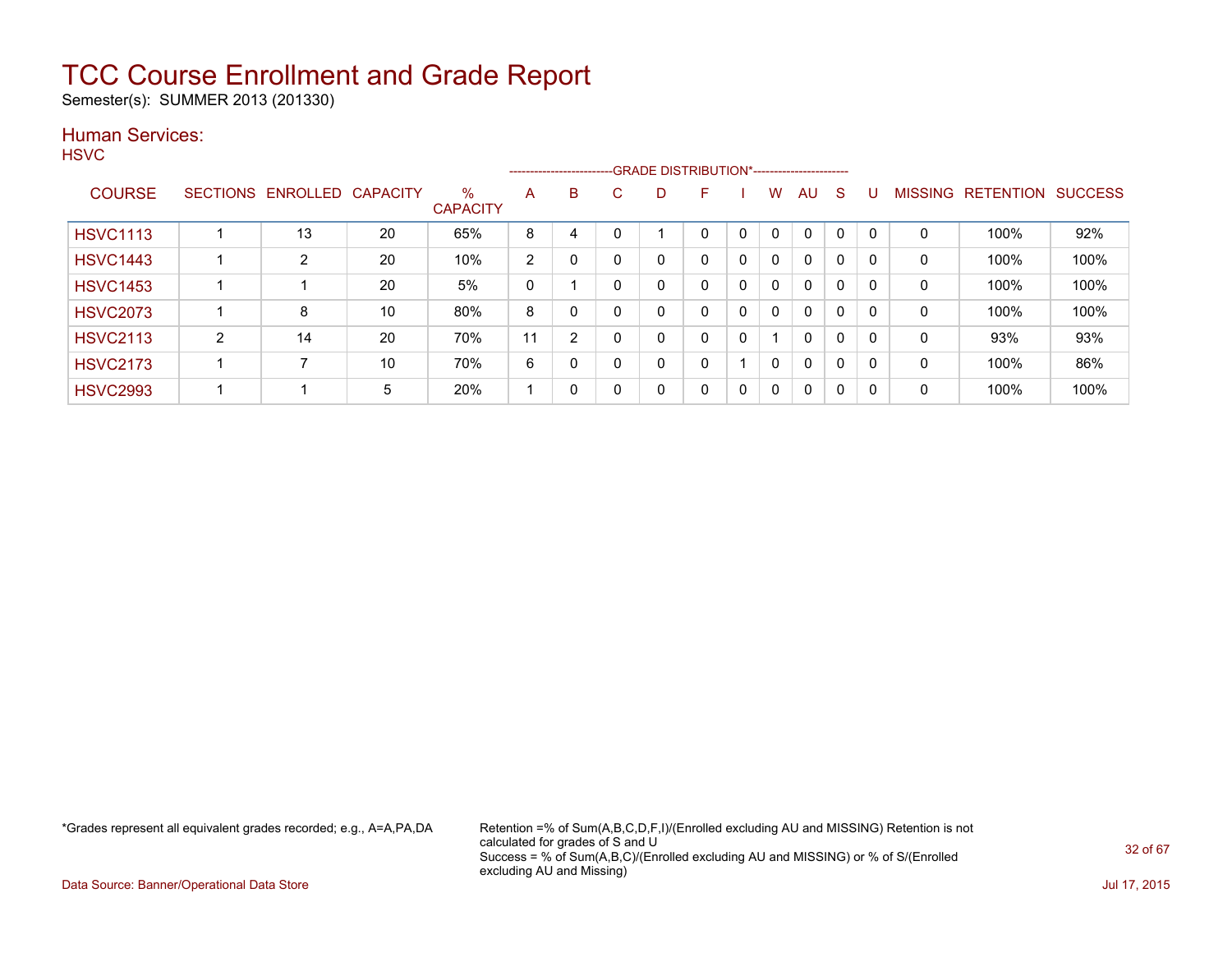Semester(s): SUMMER 2013 (201330)

#### Humanities: **HUMN**

| .               |    |                            |     |                         |     | ------------------------ |    |              | -GRADE DISTRIBUTION*----------------------- |                |                          |              |          |          |   |                                  |      |
|-----------------|----|----------------------------|-----|-------------------------|-----|--------------------------|----|--------------|---------------------------------------------|----------------|--------------------------|--------------|----------|----------|---|----------------------------------|------|
| <b>COURSE</b>   |    | SECTIONS ENROLLED CAPACITY |     | $\%$<br><b>CAPACITY</b> | A   | B                        | C  | D            | F                                           |                | w                        | AU           | S        |          |   | <b>MISSING RETENTION SUCCESS</b> |      |
| <b>HUMN2113</b> | 15 | 252                        | 345 | 73%                     | 126 | 38                       | 22 | 8            | 16                                          | $\overline{2}$ | 39                       |              | $\Omega$ | - 0      | 0 | 84%                              | 74%  |
| <b>HUMN2223</b> | 8  | 79                         | 185 | 43%                     | 36  | 13                       | 9  | 5            | 4                                           | 2              | 10                       | 0            | 0        | 0        | 0 | 87%                              | 73%  |
| <b>HUMN2333</b> |    | 8                          | 20  | 40%                     | 3   | $\overline{2}$           | ົ  | 0            |                                             | 0              | $\Omega$                 | $\mathbf{0}$ | 0        | 0        | 0 | 100%                             | 88%  |
| <b>HUMN2443</b> | 4  | 62                         | 80  | 78%                     | 22  | 16                       |    | 4            | 9                                           | 0              | $\overline{\phantom{a}}$ | 0            | 0        | $\Omega$ | 0 | 89%                              | 68%  |
| <b>HUMN2553</b> |    |                            | 20  | 35%                     | 5   | 2                        |    | $\mathbf{0}$ | 0                                           | 0              | $\Omega$                 | $\mathbf{0}$ | 0        | -0       | 0 | 100%                             | 100% |
| <b>HUMN2663</b> | 5  | 60                         | 94  | 64%                     | 30  | 14                       | 4  | 0            | 2                                           | 0              | 10                       | 0            | 0        | -0       | 0 | 83%                              | 80%  |

\*Grades represent all equivalent grades recorded; e.g., A=A,PA,DA Retention =% of Sum(A,B,C,D,F,I)/(Enrolled excluding AU and MISSING) Retention is not calculated for grades of S and U Success = % of Sum(A,B,C)/(Enrolled excluding AU and MISSING) or % of S/(Enrolled excluding AU and Missing)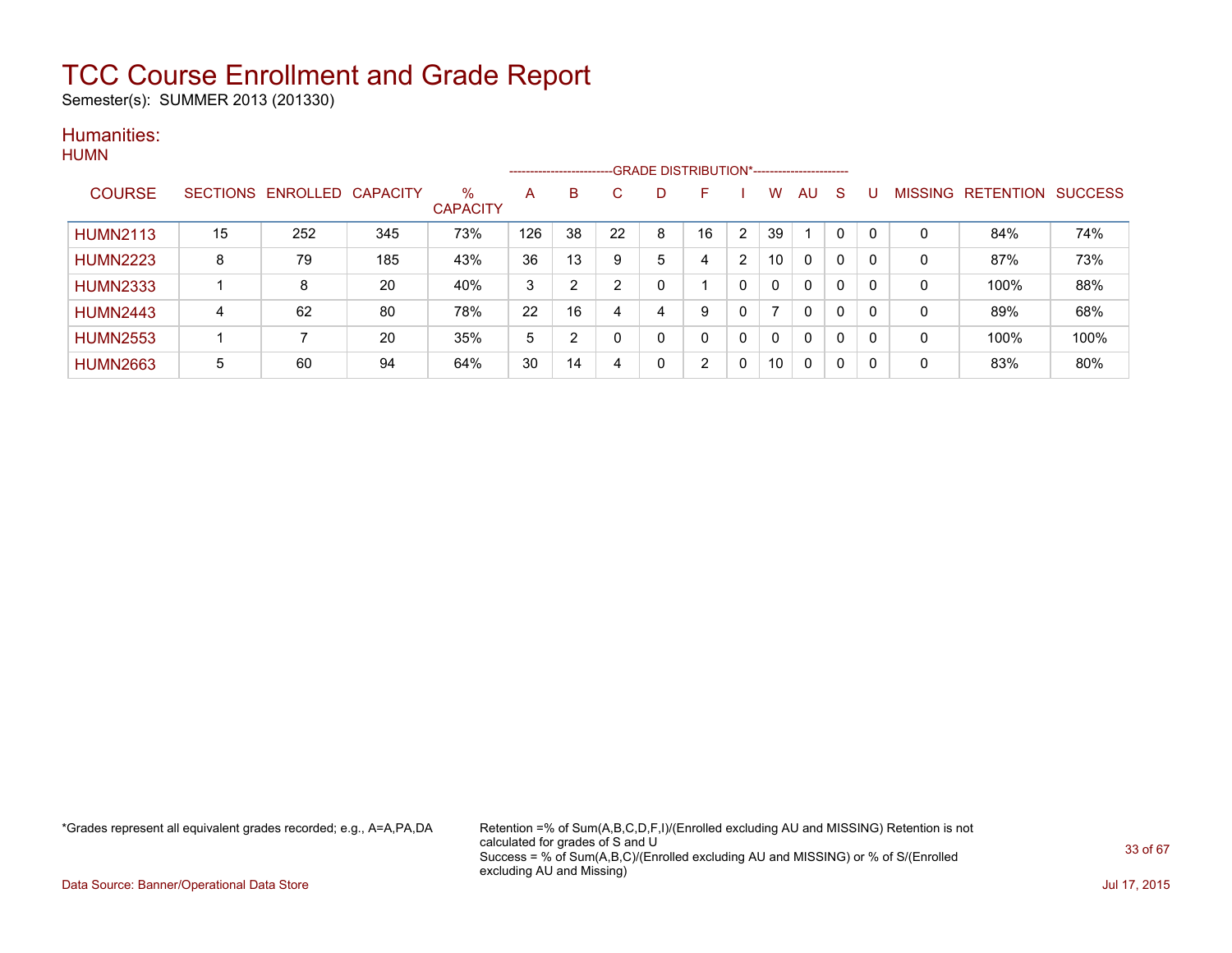Semester(s): SUMMER 2013 (201330)

### Interpreter Education:

INED

|                 |                            |    |                         |   | ------------------------- | -GRADE DISTRIBUTION*----------------------- |  |    |      |     |    |                           |      |
|-----------------|----------------------------|----|-------------------------|---|---------------------------|---------------------------------------------|--|----|------|-----|----|---------------------------|------|
| COURSE          | SECTIONS ENROLLED CAPACITY |    | $\%$<br><b>CAPACITY</b> | A | B.                        | D.                                          |  | W. | AU A | - S | J. | MISSING RETENTION SUCCESS |      |
| <b>INED1363</b> | 23                         | 30 | 77%                     | 9 | 10                        |                                             |  |    | 0    |     |    | 96%                       | 96%  |
| <b>INED1373</b> | 13                         | 15 | 87%                     | 6 |                           |                                             |  |    | 0    |     |    | 100%                      | 100% |

\*Grades represent all equivalent grades recorded; e.g., A=A,PA,DA Retention =% of Sum(A,B,C,D,F,I)/(Enrolled excluding AU and MISSING) Retention is not calculated for grades of S and U Success = % of Sum(A,B,C)/(Enrolled excluding AU and MISSING) or % of S/(Enrolled excluding AU and Missing)

Data Source: Banner/Operational Data Store Jul 17, 2015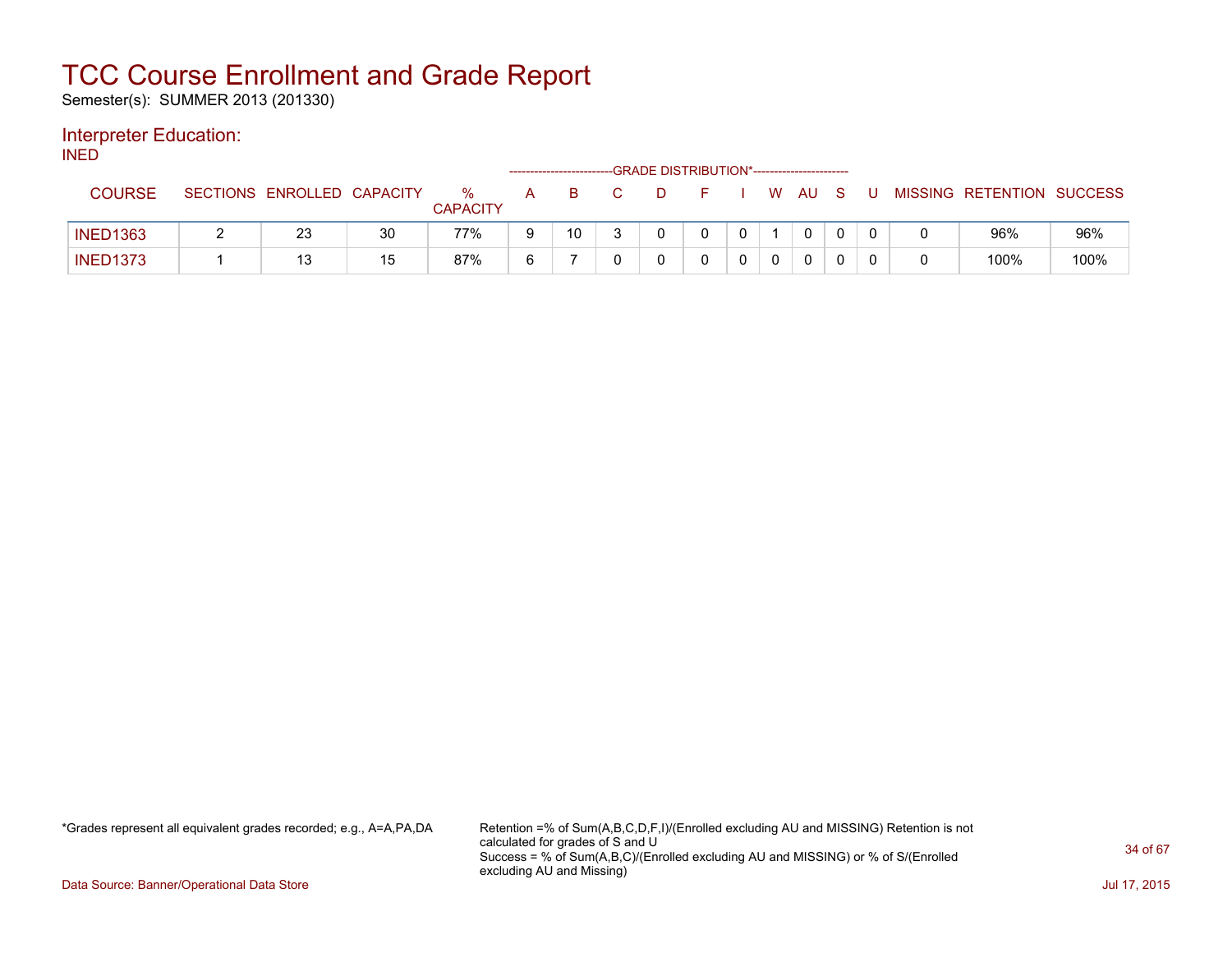Semester(s): SUMMER 2013 (201330)

#### Interior Design: INTD

| .               |                            |    |                         | ------------------- |    |  | -GRADE DISTRIBUTION*----------------------- |   |              |    |    |   |   |                           |      |
|-----------------|----------------------------|----|-------------------------|---------------------|----|--|---------------------------------------------|---|--------------|----|----|---|---|---------------------------|------|
| <b>COURSE</b>   | SECTIONS ENROLLED CAPACITY |    | $\%$<br><b>CAPACITY</b> | A                   | B. |  |                                             |   | W            | AU | -S |   |   | MISSING RETENTION SUCCESS |      |
| <b>INTD1313</b> |                            | 15 | 47%                     | 5                   |    |  | 0                                           |   |              | 0  | 0  |   |   | 86%                       | 86%  |
| <b>INTD1413</b> | 9                          | 20 | 45%                     |                     | 0  |  | 0                                           |   |              | 0  | 0  |   | 0 | 89%                       | 89%  |
| <b>INTD2343</b> |                            | 10 | 20%                     | 2                   | 0  |  |                                             | 0 | $\mathbf{0}$ | 0  | 0  | 0 | 0 | 100%                      | 100% |
| <b>INTD2413</b> | 44                         | 15 | 73%                     | 6                   |    |  |                                             |   |              | 0  | 0  |   | 0 | 91%                       | 73%  |

\*Grades represent all equivalent grades recorded; e.g., A=A,PA,DA Retention =% of Sum(A,B,C,D,F,I)/(Enrolled excluding AU and MISSING) Retention is not calculated for grades of S and U Success = % of Sum(A,B,C)/(Enrolled excluding AU and MISSING) or % of S/(Enrolled excluding AU and Missing)

Data Source: Banner/Operational Data Store Jul 17, 2015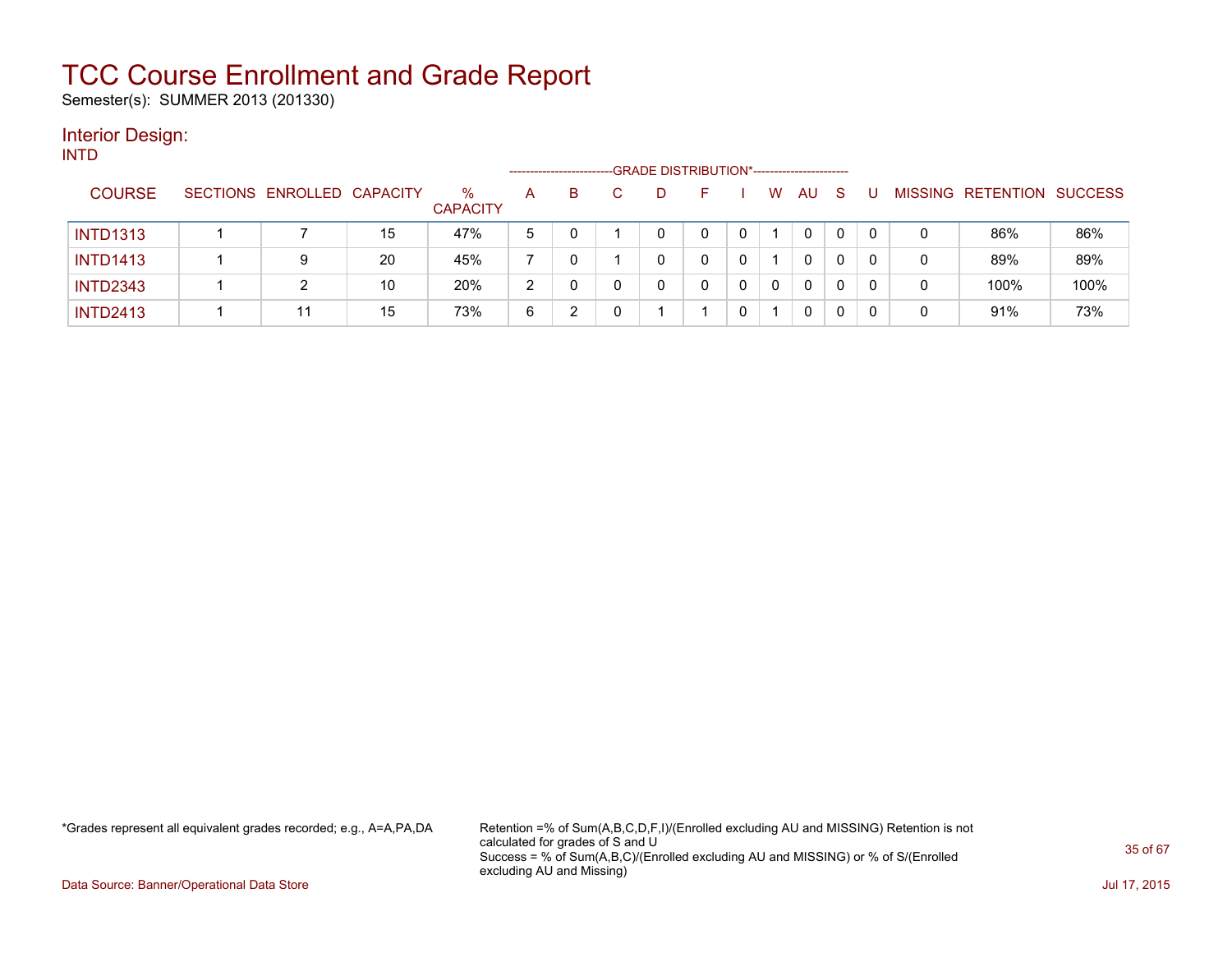Semester(s): SUMMER 2013 (201330)

#### Italian: ITAL

| <b>TIAL</b>     |  |                 | ------------------------GRADE DISTRIBUTION*----------------------- |  |  |             |  |                                                                             |      |
|-----------------|--|-----------------|--------------------------------------------------------------------|--|--|-------------|--|-----------------------------------------------------------------------------|------|
| <b>COURSE</b>   |  | <b>CAPACITY</b> |                                                                    |  |  |             |  | SECTIONS ENROLLED CAPACITY % A B C D F I W AU S U MISSING RETENTION SUCCESS |      |
| <b>ITAL1213</b> |  |                 |                                                                    |  |  | $\mathbf 0$ |  | 100%                                                                        | 100% |

\*Grades represent all equivalent grades recorded; e.g., A=A,PA,DA Retention =% of Sum(A,B,C,D,F,I)/(Enrolled excluding AU and MISSING) Retention is not calculated for grades of S and U Success = % of Sum(A,B,C)/(Enrolled excluding AU and MISSING) or % of S/(Enrolled excluding AU and Missing)

Data Source: Banner/Operational Data Store Jul 17, 2015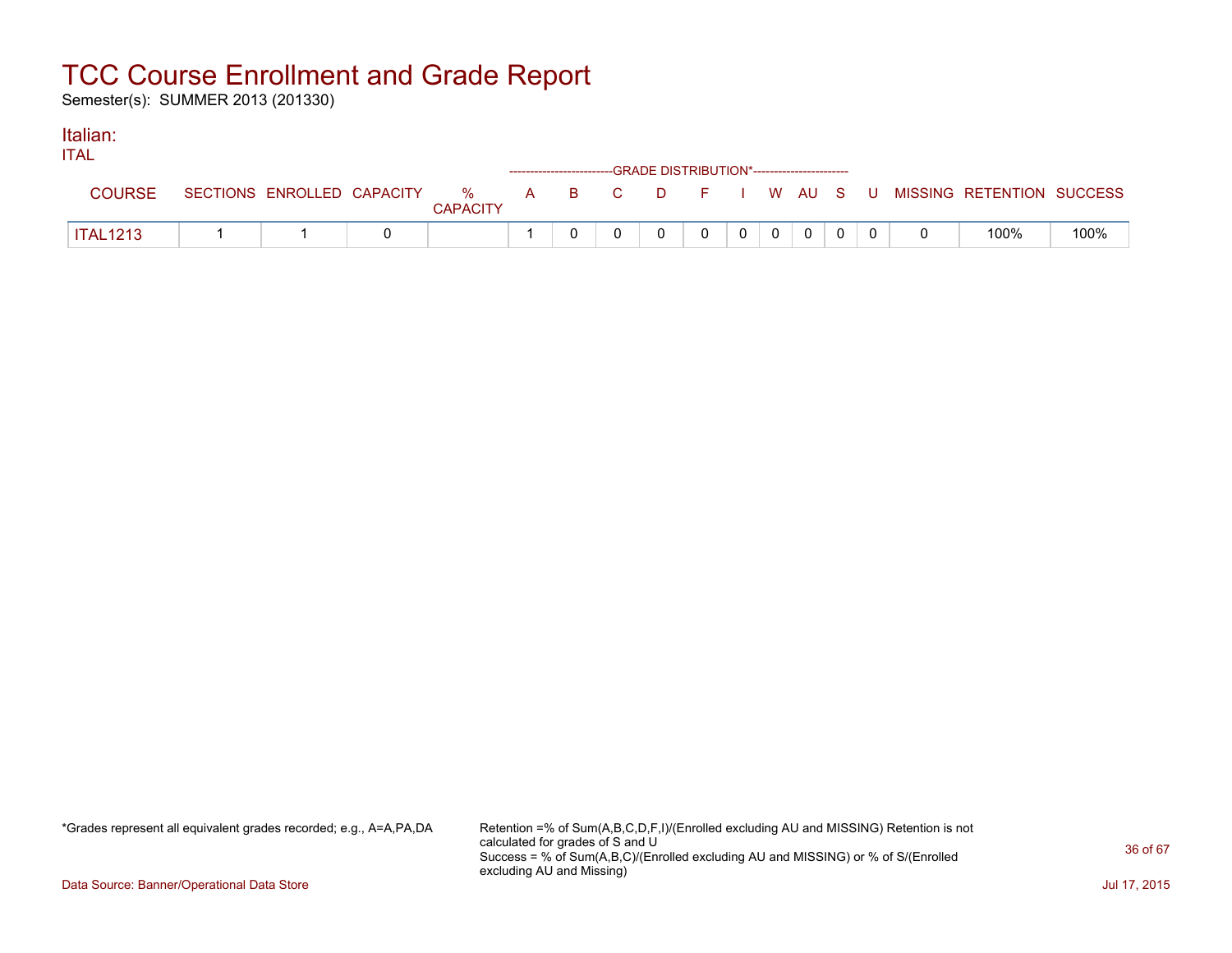Semester(s): SUMMER 2013 (201330)

#### Information Tech Convergence: **ITCV**

| . |                 |                            |    |                         |                                                                                                                                      |              | ------------------------GRADE DISTRIBUTION*----------------------- |  |        |    |                           |     |
|---|-----------------|----------------------------|----|-------------------------|--------------------------------------------------------------------------------------------------------------------------------------|--------------|--------------------------------------------------------------------|--|--------|----|---------------------------|-----|
|   | <b>COURSE</b>   | SECTIONS ENROLLED CAPACITY |    | $\%$<br><b>CAPACITY</b> | $\begin{array}{c} \rightarrow \end{array} \qquad \begin{array}{c} \text{B} \end{array} \qquad \begin{array}{c} \text{C} \end{array}$ | $\mathbf{C}$ | D.                                                                 |  | I WAUS | -U | MISSING RETENTION SUCCESS |     |
|   | <b>ITCV2203</b> |                            | 20 | 35%                     |                                                                                                                                      |              |                                                                    |  | 0      |    | 86%                       | 86% |

\*Grades represent all equivalent grades recorded; e.g., A=A,PA,DA Retention =% of Sum(A,B,C,D,F,I)/(Enrolled excluding AU and MISSING) Retention is not calculated for grades of S and U Success = % of Sum(A,B,C)/(Enrolled excluding AU and MISSING) or % of S/(Enrolled excluding AU and Missing)

Data Source: Banner/Operational Data Store Jul 17, 2015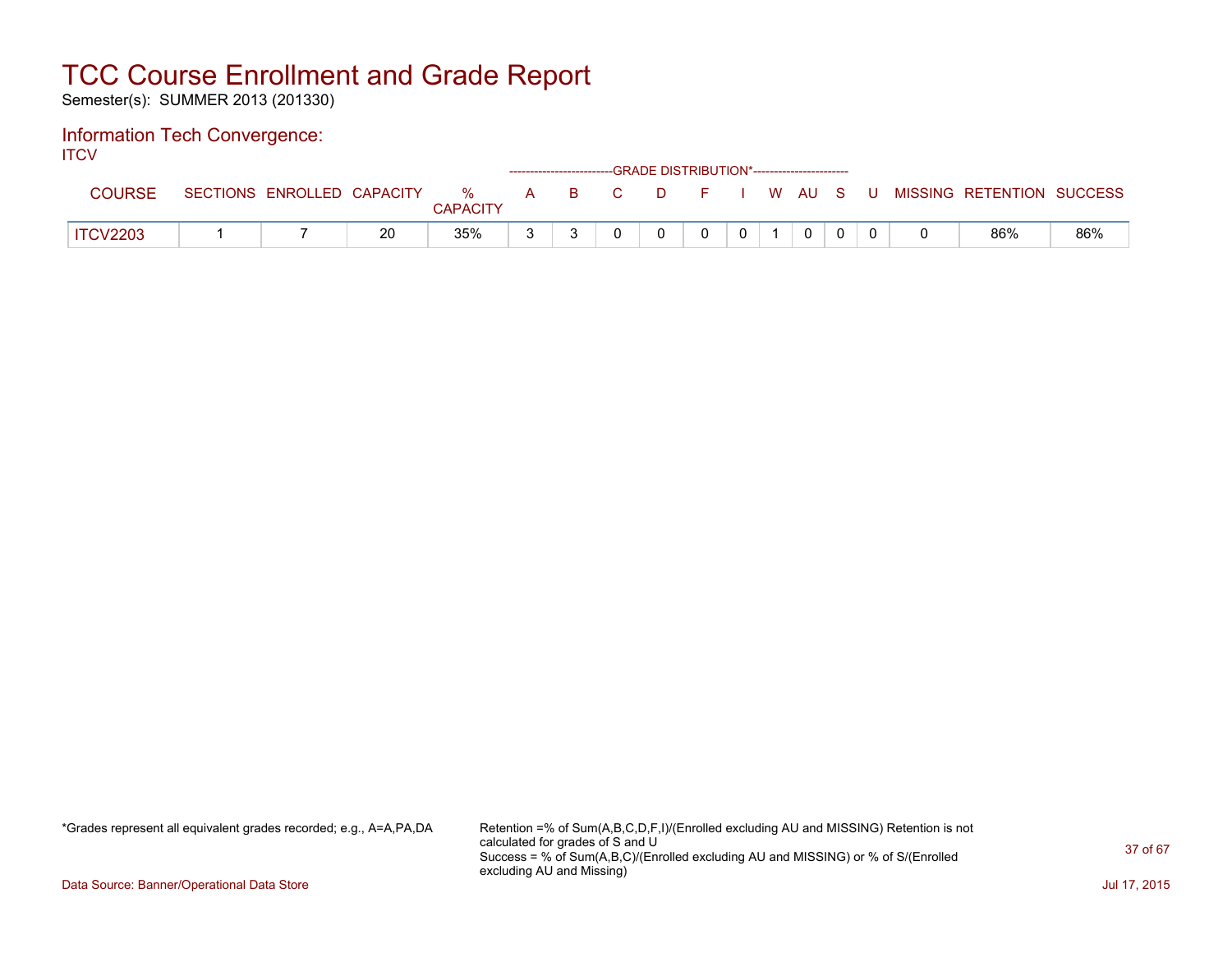Semester(s): SUMMER 2013 (201330)

### Japanese:

| <b>JAPN</b>     |                            |    |                      |                      |   |                                             |   |   |              |    |          |   |   |                   |                |
|-----------------|----------------------------|----|----------------------|----------------------|---|---------------------------------------------|---|---|--------------|----|----------|---|---|-------------------|----------------|
|                 |                            |    |                      | -------------------- |   | -GRADE DISTRIBUTION*----------------------- |   |   |              |    |          |   |   |                   |                |
| <b>COURSE</b>   | SECTIONS ENROLLED CAPACITY |    | %<br><b>CAPACITY</b> | A                    | B | D                                           |   |   | W            | AU | -S       |   |   | MISSING RETENTION | <b>SUCCESS</b> |
| <b>JAPN1103</b> |                            | 20 | 45%                  | 5                    | 4 | 0                                           |   | 0 | 0            | 0  | $\Omega$ | 0 | 0 | 100%              | 100%           |
| <b>JAPN1213</b> |                            | 20 | 35%                  | 6                    |   | 0                                           |   |   | $\mathbf{0}$ | 0  |          | 0 | 0 | 100%              | 100%           |
| <b>JAPN2323</b> | 5                          | 10 | 50%                  | 5                    |   | 0                                           |   | 0 | 0            | 0  |          | 0 | 0 | 100%              | 100%           |
| <b>JAPN2993</b> |                            |    | 100%                 |                      |   | 0                                           | 0 | 0 | 0            |    |          |   | 0 | 100%              | 100%           |

\*Grades represent all equivalent grades recorded; e.g., A=A,PA,DA Retention =% of Sum(A,B,C,D,F,I)/(Enrolled excluding AU and MISSING) Retention is not calculated for grades of S and U Success = % of Sum(A,B,C)/(Enrolled excluding AU and MISSING) or % of S/(Enrolled excluding AU and Missing)

Data Source: Banner/Operational Data Store Jul 17, 2015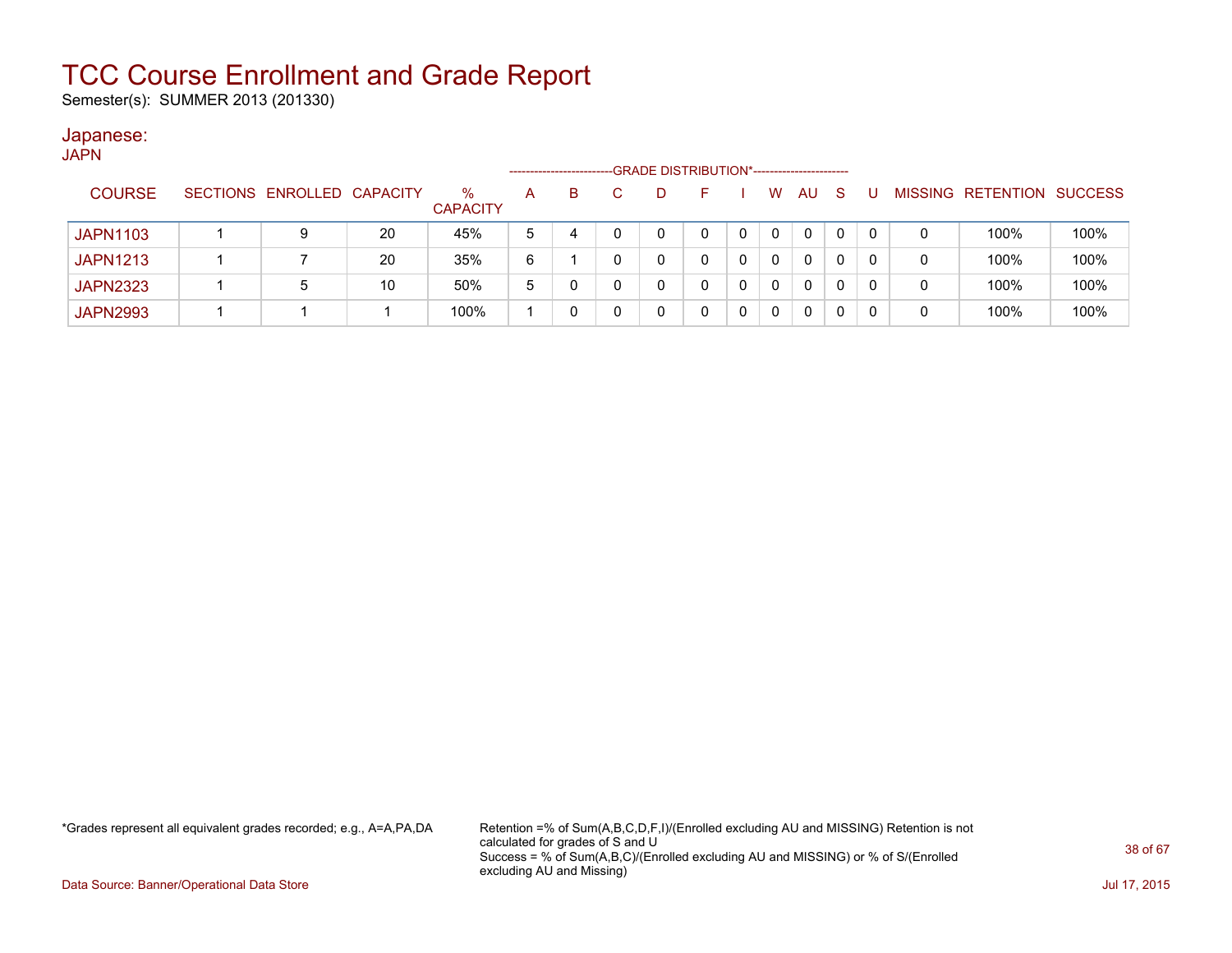Semester(s): SUMMER 2013 (201330)

### Journalism Mass Communications: JRMC

|                 |                 |                 |                 |                      |                |   |                |   | ------------------------GRADE                DISTRIBUTION*---------------------- |                |              |              |   |          |                |                  |                |
|-----------------|-----------------|-----------------|-----------------|----------------------|----------------|---|----------------|---|----------------------------------------------------------------------------------|----------------|--------------|--------------|---|----------|----------------|------------------|----------------|
| <b>COURSE</b>   | <b>SECTIONS</b> | <b>ENROLLED</b> | <b>CAPACITY</b> | %<br><b>CAPACITY</b> | A              | B | C.             | D | F                                                                                |                | W            | AU           | S |          | <b>MISSING</b> | <b>RETENTION</b> | <b>SUCCESS</b> |
| <b>JRMC1013</b> |                 | 16              | 20              | 80%                  | 9              | 3 |                |   |                                                                                  | 0              |              | $\mathbf{0}$ | 0 | $\Omega$ | 0              | 94%              | 81%            |
| <b>JRMC1103</b> |                 | 8               | 15              | 53%                  | 4              |   | $\overline{2}$ |   |                                                                                  | 0              | 0            | $\mathbf{0}$ | 0 | $\Omega$ | 0              | 100%             | 88%            |
| <b>JRMC1113</b> |                 | 11              | 14              | 79%                  | 8              |   | $\Omega$       |   | 0                                                                                | $\overline{2}$ | $\mathbf{0}$ | $\mathbf{0}$ | 0 | $\Omega$ | 0              | 100%             | 82%            |
| <b>JRMC2513</b> |                 | $\overline{2}$  | 20              | 10%                  |                | 0 |                |   | 0                                                                                |                | $\mathbf{0}$ | $\mathbf{0}$ | 0 | 0        | 0              | 100%             | 50%            |
| <b>JRMC2523</b> |                 | 4               | 20              | 20%                  | 4              | 0 |                |   | 0                                                                                | 0              | $\mathbf{0}$ | $\Omega$     | 0 |          | 0              | 100%             | 100%           |
| <b>JRMC2853</b> |                 |                 | 4               | 25%                  | 0              | 0 |                |   | 0                                                                                | 0              | 0            | $\mathbf{0}$ | 0 | 0        | $\mathbf 0$    | 100%             | 100%           |
| <b>JRMC2973</b> |                 |                 | 20              | 5%                   |                | 0 |                |   | 0                                                                                | 0              | $\mathbf{0}$ | $\mathbf{0}$ | 0 | $\Omega$ | 0              | 100%             | 100%           |
| <b>JRMC2983</b> |                 | $\overline{2}$  | 20              | 10%                  | $\overline{2}$ | 0 | $\Omega$       |   | 0                                                                                | $\mathbf 0$    | $\mathbf{0}$ | $\mathbf{0}$ | 0 |          | 0              | 100%             | 100%           |
| <b>JRMC2993</b> |                 | 5               | 15              | 33%                  | 3              |   |                |   | 0                                                                                | 0              | $\mathbf{0}$ | 0            | 0 | 0        | 0              | 100%             | 100%           |

\*Grades represent all equivalent grades recorded; e.g., A=A,PA,DA Retention =% of Sum(A,B,C,D,F,I)/(Enrolled excluding AU and MISSING) Retention is not calculated for grades of S and U Success = % of Sum(A,B,C)/(Enrolled excluding AU and MISSING) or % of S/(Enrolled excluding AU and Missing)

Data Source: Banner/Operational Data Store Jul 17, 2015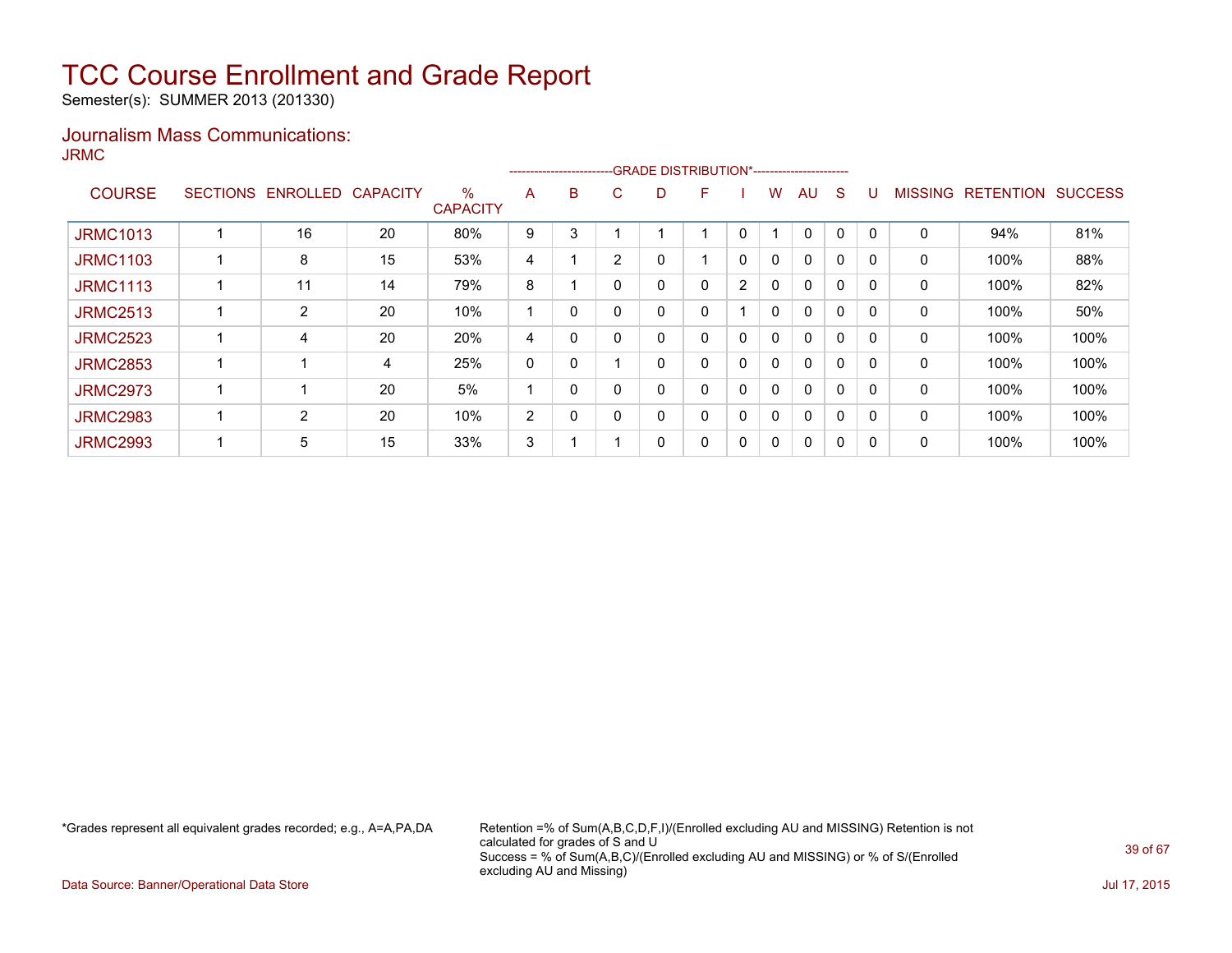Semester(s): SUMMER 2013 (201330)

#### Latin: LATNE

| LAIN            |  |                 |    |  | ------------------------GRADE DISTRIBUTION*----------------------- |          |  |           |   |                                                                             |      |
|-----------------|--|-----------------|----|--|--------------------------------------------------------------------|----------|--|-----------|---|-----------------------------------------------------------------------------|------|
| COURSE          |  | <b>CAPACITY</b> |    |  |                                                                    |          |  |           |   | SECTIONS ENROLLED CAPACITY % A B C D F I W AU S U MISSING RETENTION SUCCESS |      |
| <b>LATN1103</b> |  | 45%             | -9 |  |                                                                    | $\Omega$ |  | $0 0 0 0$ | റ | 100%                                                                        | 100% |

\*Grades represent all equivalent grades recorded; e.g., A=A,PA,DA Retention =% of Sum(A,B,C,D,F,I)/(Enrolled excluding AU and MISSING) Retention is not calculated for grades of S and U Success = % of Sum(A,B,C)/(Enrolled excluding AU and MISSING) or % of S/(Enrolled excluding AU and Missing)

Data Source: Banner/Operational Data Store Jul 17, 2015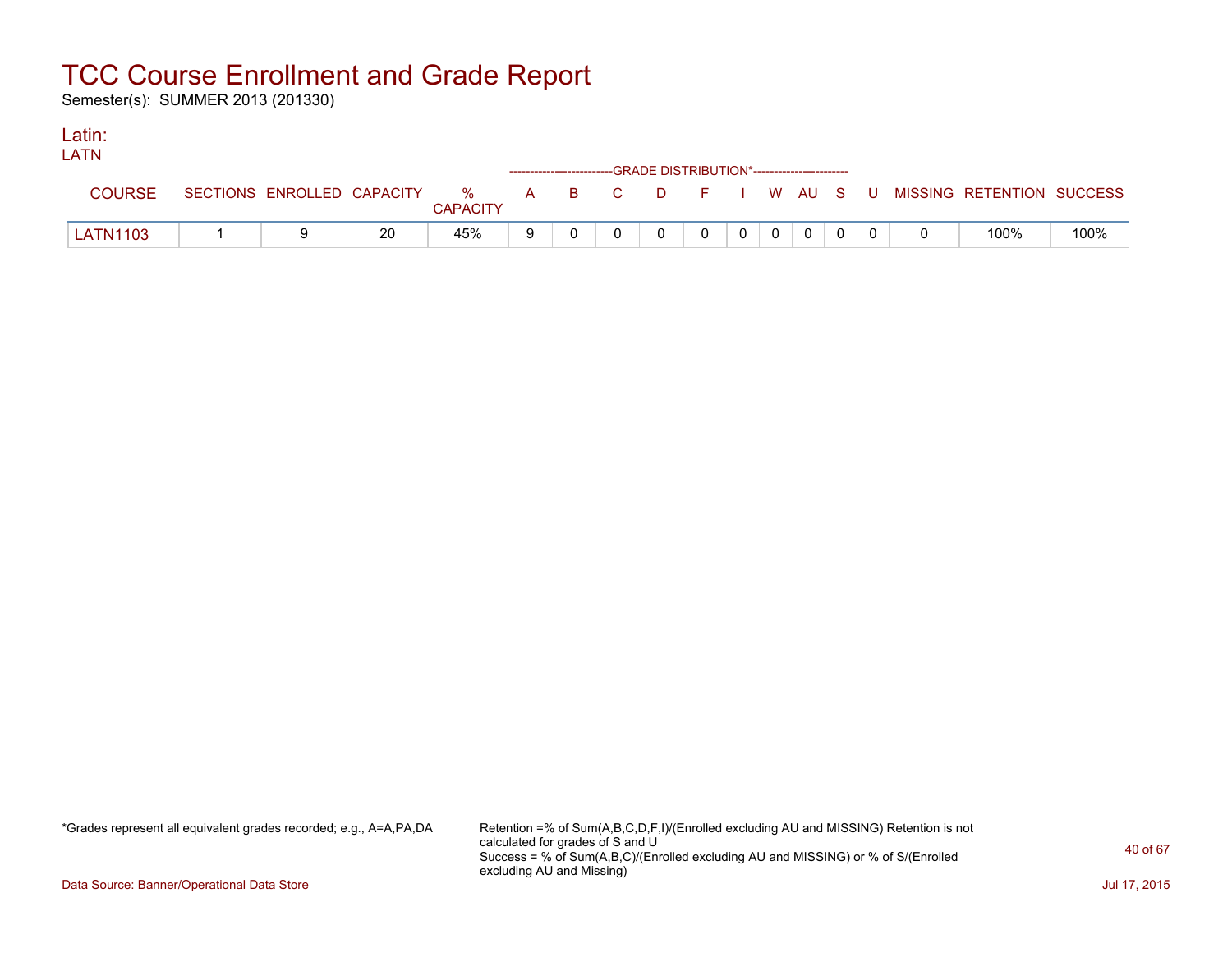Semester(s): SUMMER 2013 (201330)

### Mathematics:

MATH

|                 |                |                   |                 |                         |                | ------------------------GRADE                DISTRIBUTION*---------------------- |              |                |                |              |                |                |              |              |                |           |                |
|-----------------|----------------|-------------------|-----------------|-------------------------|----------------|----------------------------------------------------------------------------------|--------------|----------------|----------------|--------------|----------------|----------------|--------------|--------------|----------------|-----------|----------------|
| <b>COURSE</b>   |                | SECTIONS ENROLLED | <b>CAPACITY</b> | $\%$<br><b>CAPACITY</b> | A              | В                                                                                | C            | D              | F              |              | W              | AU             | S            |              | <b>MISSING</b> | RETENTION | <b>SUCCESS</b> |
| <b>MATH0003</b> | 11             | 120               | 220             | 55%                     | 27             | 17                                                                               | 17           | 5              | 22             | $\mathbf{0}$ | 32             | 0              | $\mathbf{0}$ | $\mathbf{0}$ | 0              | 73%       | 51%            |
| <b>MATH0013</b> | 12             | 150               | 240             | 62%                     | 33             | 24                                                                               | 25           | 8              | 38             | $\mathbf{0}$ | 22             | $\mathbf{0}$   | $\Omega$     | 0            | 0              | 85%       | 55%            |
| <b>MATH0055</b> | $\overline{2}$ | 20                | 40              | 50%                     | $\mathbf{0}$   | 4                                                                                | 6            | $\overline{2}$ | 6              | 0            | $\overline{2}$ | 0              | $\Omega$     | 0            | $\mathbf{0}$   | 90%       | 50%            |
| <b>MATH0105</b> | 8              | 102               | 160             | 64%                     | 19             | 15                                                                               | 16           | $\overline{7}$ | 24             |              | 20             | 0              | $\Omega$     | 0            | $\mathbf 0$    | 80%       | 49%            |
| <b>MATH0123</b> | 16             | 242               | 320             | 76%                     | 55             | 36                                                                               | 37           | 25             | 40             | 0            | 49             | 0              | $\Omega$     | 0            | 0              | 80%       | 53%            |
| <b>MATH1454</b> | $\mathbf 1$    | $\overline{2}$    | 20              | 10%                     | $\mathbf 1$    | 0                                                                                | $\mathbf{0}$ | $\mathbf{0}$   |                | $\Omega$     | 0              | $\mathbf{0}$   | $\Omega$     | 0            | 0              | 100%      | 50%            |
| <b>MATH1473</b> | 3              | 46                | 60              | 77%                     | 9              | 16                                                                               |              | 3              | 5              | $\Omega$     | 6              | $\mathbf{0}$   | $\Omega$     | 0            | $\mathbf{0}$   | 87%       | 70%            |
| <b>MATH1513</b> | 30             | 564               | 823             | 69%                     | 185            | 118                                                                              | 95           | 35             | 33             |              | 95             | $\overline{2}$ | $\mathbf{0}$ | 0            | $\mathbf 0$    | 83%       | 71%            |
| <b>MATH1613</b> | 8              | 118               | 204             | 58%                     | 26             | 26                                                                               | 19           | 6              | 14             | 0            | 27             | 0              | $\Omega$     | 0            | 0              | 77%       | 60%            |
| <b>MATH1715</b> | $\overline{2}$ | 31                | 60              | 52%                     | 3              | 8                                                                                | 4            | 4              | 7              | $\Omega$     | 4              |                | $\Omega$     | 0            | 0              | 87%       | 50%            |
| <b>MATH2114</b> | 8              | 123               | 173             | 71%                     | 41             | 28                                                                               | 23           | 4              | $\overline{7}$ |              | 17             | $\overline{2}$ | $\Omega$     | 0            | $\mathbf{0}$   | 86%       | 76%            |
| <b>MATH2124</b> | 6              | 102               | 148             | 69%                     | 51             | 20                                                                               | 12           | 3              | $\overline{2}$ | 0            | 14             | $\mathbf{0}$   | $\mathbf{0}$ | 0            | $\mathbf 0$    | 86%       | 81%            |
| <b>MATH2134</b> | 3              | 47                | 66              | 71%                     | 14             | 12                                                                               | 13           | 1              | 1              | $\Omega$     | 6              | 0              | $\Omega$     | 0            | $\mathbf{0}$   | 87%       | 83%            |
| <b>MATH2193</b> | 16             | 322               | 420             | 77%                     | 136            | 69                                                                               | 56           | 16             | 18             |              | 25             |                | $\Omega$     | 0            | $\mathbf{0}$   | 92%       | 81%            |
| <b>MATH2423</b> | $\mathbf 1$    | 7                 | 20              | 35%                     | 2              | 1                                                                                |              | 1              | 0              | $\Omega$     | $\overline{2}$ | $\mathbf{0}$   | $\Omega$     | 0            | 0              | 71%       | 57%            |
| <b>MATH2513</b> | $\mathbf{1}$   | 19                | 20              | 95%                     | $\overline{7}$ | $\overline{7}$                                                                   | 3            |                | 0              | $\mathbf{0}$ | 1              | $\mathbf{0}$   | $\mathbf{0}$ | 0            | 0              | 95%       | 89%            |
| <b>MATH2523</b> | $\overline{7}$ | 141               | 193             | 73%                     | 18             | 21                                                                               | 37           | 8              | 25             | 0            | 27             | 3              | 0            | 0            | $\overline{2}$ | 80%       | 56%            |
| <b>MATH2613</b> | 2              | 43                | 55              | 78%                     | 17             | 8                                                                                | 12           | 3              | 0              | 0            | 3              | 0              | 0            | 0            | $\mathbf{0}$   | 93%       | 86%            |

\*Grades represent all equivalent grades recorded; e.g., A=A,PA,DA Retention =% of Sum(A,B,C,D,F,I)/(Enrolled excluding AU and MISSING) Retention is not calculated for grades of S and U Success = % of Sum(A,B,C)/(Enrolled excluding AU and MISSING) or % of S/(Enrolled excluding AU and Missing)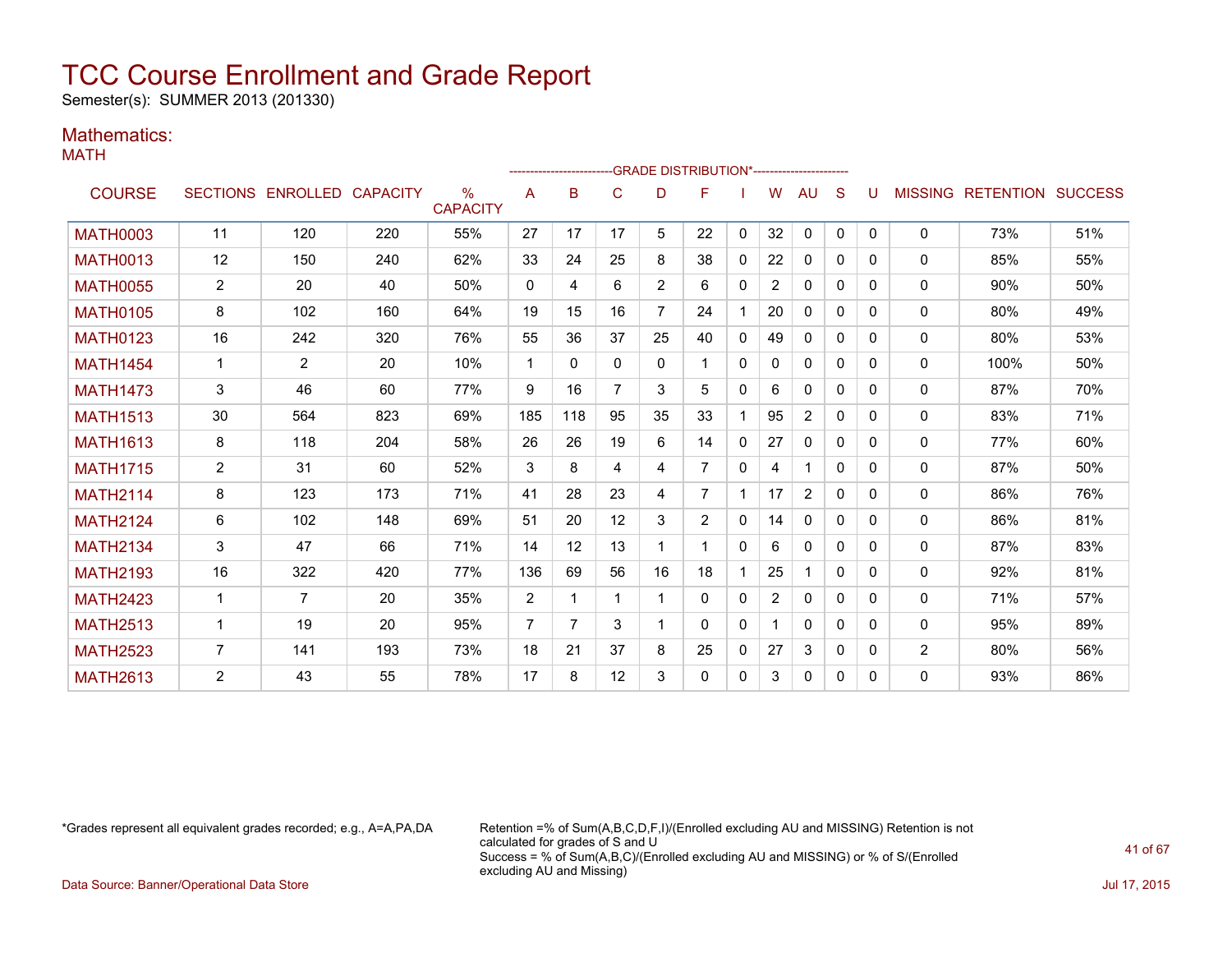Semester(s): SUMMER 2013 (201330)

### Medical Assistant:

| .        |                            |    |                      |              |    |                |   | ------------------------GRADE DISTRIBUTION*----------------------- |  |        |          |    |                           |      |
|----------|----------------------------|----|----------------------|--------------|----|----------------|---|--------------------------------------------------------------------|--|--------|----------|----|---------------------------|------|
| COURSE   | SECTIONS ENROLLED CAPACITY |    | %<br><b>CAPACITY</b> | $\mathsf{A}$ | -B | $\overline{C}$ | D |                                                                    |  | W AU S |          | -U | MISSING RETENTION SUCCESS |      |
| MDAS2336 |                            | 10 | 50%                  |              |    |                |   |                                                                    |  |        | $\Omega$ |    | 100%                      | 100% |

\*Grades represent all equivalent grades recorded; e.g., A=A,PA,DA Retention =% of Sum(A,B,C,D,F,I)/(Enrolled excluding AU and MISSING) Retention is not calculated for grades of S and U Success = % of Sum(A,B,C)/(Enrolled excluding AU and MISSING) or % of S/(Enrolled excluding AU and Missing)

Data Source: Banner/Operational Data Store Jul 17, 2015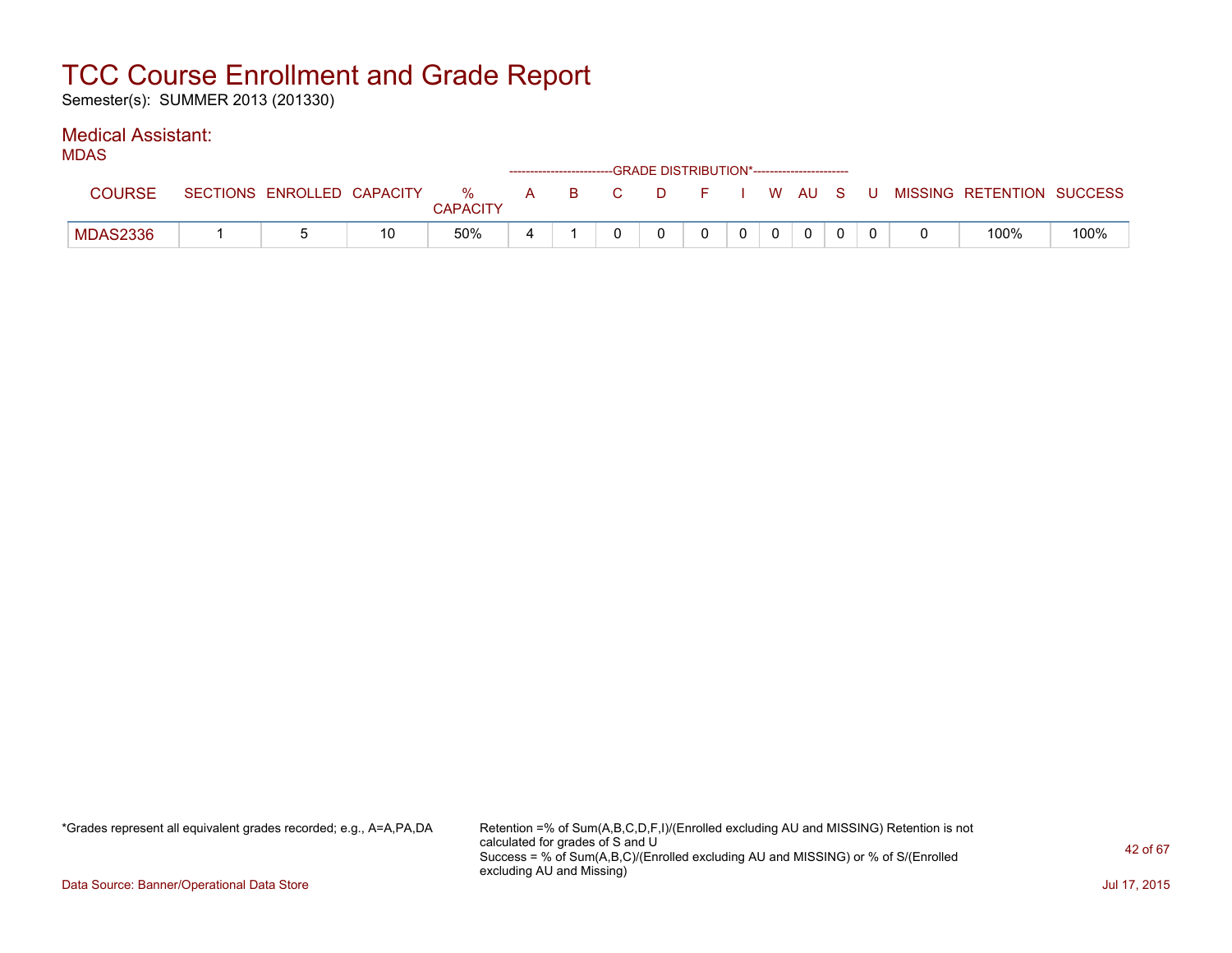Semester(s): SUMMER 2013 (201330)

### Medical Laboratory Technology: MDLT

|                 |                            |                   |                         |    | --------------------- | -GRADE DISTRIBUTION*------------------------ |   |   |              |     |    |          |                |           |                |
|-----------------|----------------------------|-------------------|-------------------------|----|-----------------------|----------------------------------------------|---|---|--------------|-----|----|----------|----------------|-----------|----------------|
| <b>COURSE</b>   | SECTIONS ENROLLED CAPACITY |                   | $\%$<br><b>CAPACITY</b> | A  | B                     | D                                            |   |   | w            | AU. | -S |          | <b>MISSING</b> | RETENTION | <b>SUCCESS</b> |
| <b>MDLT1203</b> |                            | 12                | 75%                     | 8  |                       | 0                                            | 0 | 0 | 0            | 0   |    | $\Omega$ | 0              | 100%      | 100%           |
| <b>MDLT1212</b> | 9                          | $12 \overline{ }$ | 75%                     | 6  |                       |                                              | 0 | 0 | 0            | 0   |    | 0        | 0              | 100%      | 100%           |
| <b>MDLT1222</b> | 9                          | $12 \overline{ }$ | 75%                     | 8  |                       | 0                                            | 0 | 0 | $\mathbf{0}$ | 0   | 0  | $\Omega$ | 0              | 100%      | 100%           |
| <b>MDLT2465</b> | 10                         | 12                | 83%                     | 10 |                       | 0                                            | 0 | 0 | 0            | 0   |    | 0        | 0              | 100%      | 100%           |
| <b>MDLT2991</b> | 10                         | 12                | 83%                     | 10 |                       | 0                                            | 0 | 0 | 0            | 0   |    | 0        | 0              | 100%      | 100%           |

\*Grades represent all equivalent grades recorded; e.g., A=A,PA,DA Retention =% of Sum(A,B,C,D,F,I)/(Enrolled excluding AU and MISSING) Retention is not calculated for grades of S and U Success = % of Sum(A,B,C)/(Enrolled excluding AU and MISSING) or % of S/(Enrolled excluding AU and Missing)

Data Source: Banner/Operational Data Store Jul 17, 2015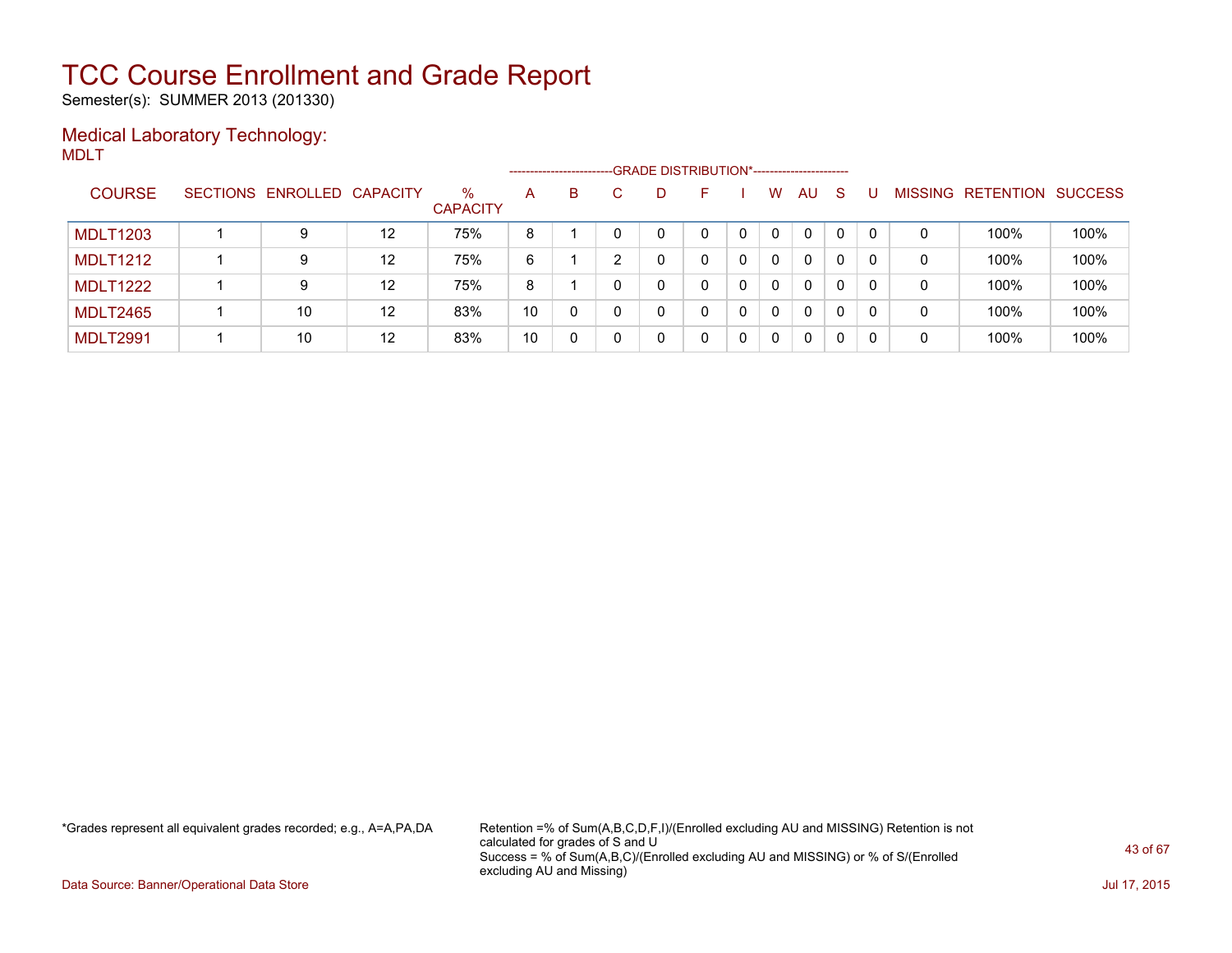Semester(s): SUMMER 2013 (201330)

### Medical Transcription:

MDTR

| .             |                            |    |                      |     | ------------------------GRADE DISTRIBUTION*----------------------- |     |         |  |              |  |                             |      |
|---------------|----------------------------|----|----------------------|-----|--------------------------------------------------------------------|-----|---------|--|--------------|--|-----------------------------|------|
| <b>COURSE</b> | SECTIONS ENROLLED CAPACITY |    | %<br><b>CAPACITY</b> | A a |                                                                    | BC. | DFIWAUS |  |              |  | U MISSING RETENTION SUCCESS |      |
| MDTR2436      |                            | 10 | 20%                  |     |                                                                    |     |         |  | $\mathbf{0}$ |  | 100%                        | 100% |

\*Grades represent all equivalent grades recorded; e.g., A=A,PA,DA Retention =% of Sum(A,B,C,D,F,I)/(Enrolled excluding AU and MISSING) Retention is not calculated for grades of S and U Success = % of Sum(A,B,C)/(Enrolled excluding AU and MISSING) or % of S/(Enrolled excluding AU and Missing)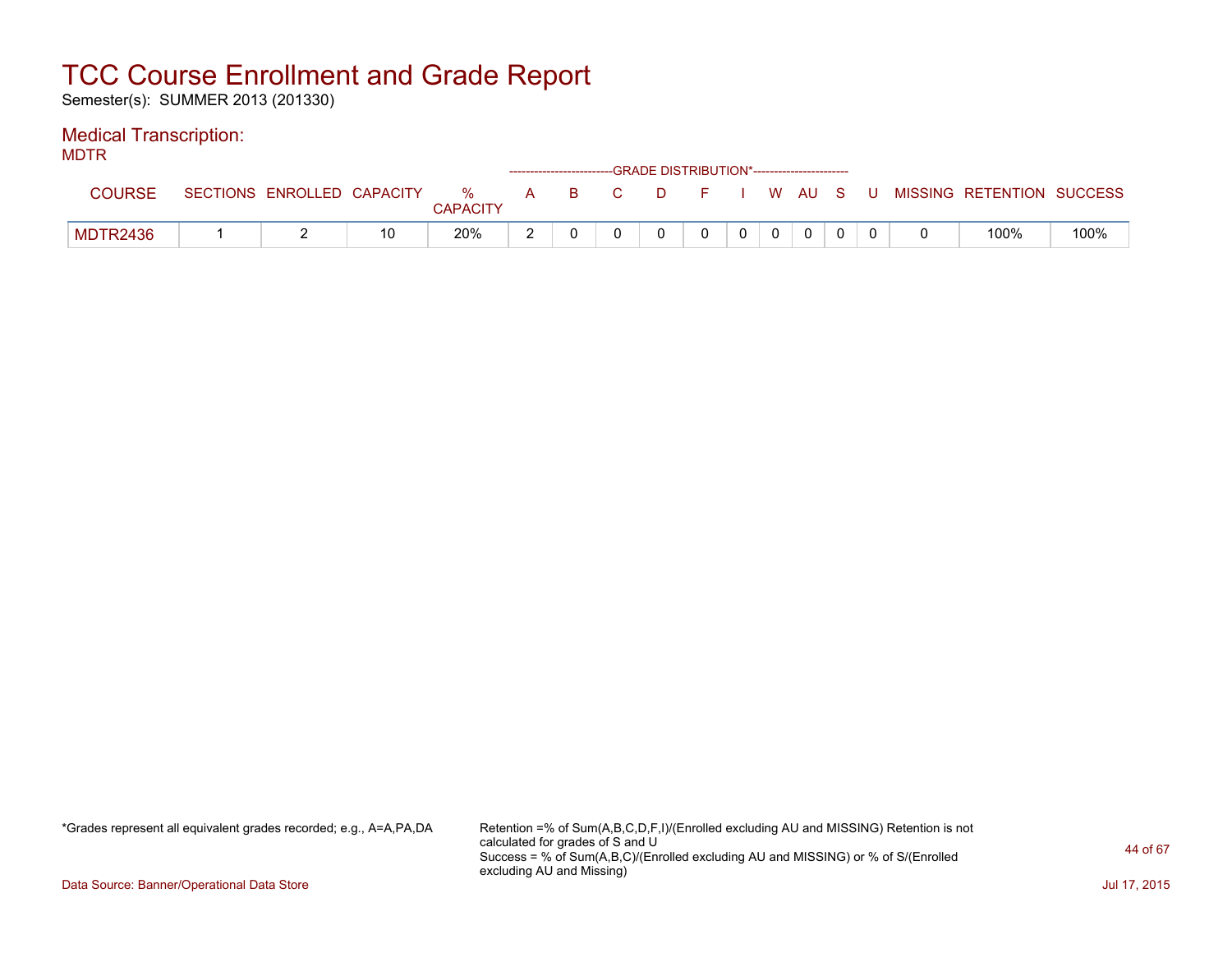Semester(s): SUMMER 2013 (201330)

### Management:

| <b>MGMT</b>     |                            |    |                         | ------------------------- |    |                                                       | -GRADE DISTRIBUTION*----------------------- |        |              |              |     |                           |     |
|-----------------|----------------------------|----|-------------------------|---------------------------|----|-------------------------------------------------------|---------------------------------------------|--------|--------------|--------------|-----|---------------------------|-----|
| <b>COURSE</b>   | SECTIONS ENROLLED CAPACITY |    | $\%$<br><b>CAPACITY</b> | $\mathsf{A}$              | B. | $\overline{\mathbf{C}}$ . The $\overline{\mathbf{C}}$ | . D. .                                      | FIWAUS |              |              | . U | MISSING RETENTION SUCCESS |     |
| <b>MGMT1353</b> | 10                         | 20 | 50%                     | 6                         |    |                                                       |                                             |        | $\mathbf{3}$ | $\mathbf{0}$ |     | 70%                       | 60% |
| <b>MGMT2363</b> | 42                         | 64 | 66%                     | 15                        | 10 |                                                       |                                             |        | 9            | 0            |     | 79%                       | 71% |

\*Grades represent all equivalent grades recorded; e.g., A=A,PA,DA Retention =% of Sum(A,B,C,D,F,I)/(Enrolled excluding AU and MISSING) Retention is not calculated for grades of S and U Success = % of Sum(A,B,C)/(Enrolled excluding AU and MISSING) or % of S/(Enrolled excluding AU and Missing)

Data Source: Banner/Operational Data Store Jul 17, 2015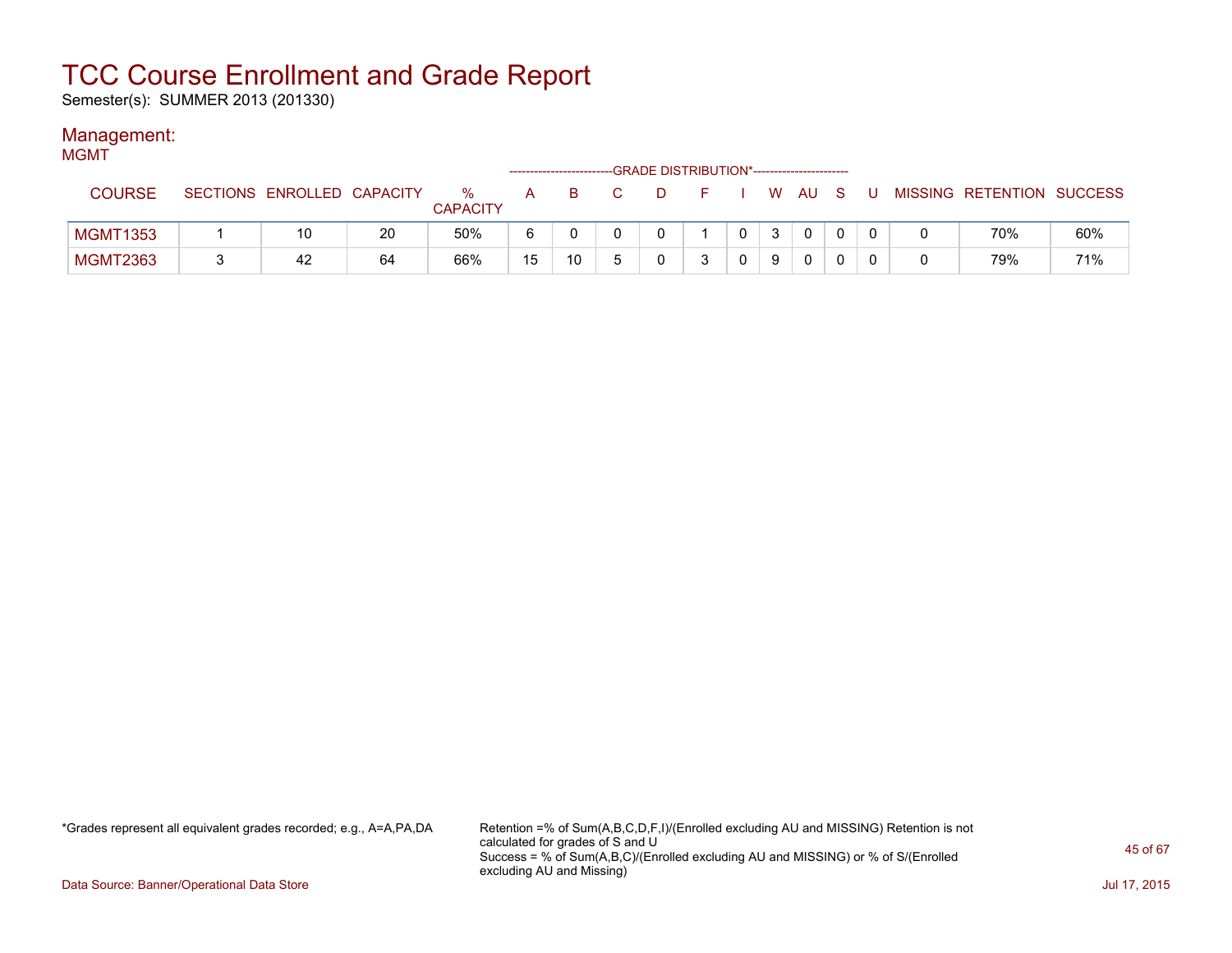Semester(s): SUMMER 2013 (201330)

### Marketing:

| <b>MKTG</b>     |                            |    |                         |              |    |   | -GRADE DISTRIBUTION*----------------------- |    |   |          |     |     |          |   |                           |     |
|-----------------|----------------------------|----|-------------------------|--------------|----|---|---------------------------------------------|----|---|----------|-----|-----|----------|---|---------------------------|-----|
| <b>COURSE</b>   | SECTIONS ENROLLED CAPACITY |    | $\%$<br><b>CAPACITY</b> | $\mathsf{A}$ | B. |   | D                                           | н. |   | <b>W</b> | AU. | - S | U        |   | MISSING RETENTION SUCCESS |     |
| <b>MKTG2293</b> |                            | 10 | 80%                     | 4            |    |   |                                             | 0  | 0 | 2        | 0   |     | $\Omega$ | 0 | 75%                       | 75% |
| <b>MKTG2343</b> | 21                         | 40 | 52%                     | 15           |    |   |                                             | 0  | 0 | 3        | 0   |     | 0        | 0 | 86%                       | 86% |
| <b>MKTG2423</b> | 36                         | 40 | 90%                     | 19           |    | 4 |                                             |    |   | 6        | 0   |     |          | 0 | 83%                       | 83% |

\*Grades represent all equivalent grades recorded; e.g., A=A,PA,DA Retention =% of Sum(A,B,C,D,F,I)/(Enrolled excluding AU and MISSING) Retention is not calculated for grades of S and U Success = % of Sum(A,B,C)/(Enrolled excluding AU and MISSING) or % of S/(Enrolled excluding AU and Missing)

Data Source: Banner/Operational Data Store Jul 17, 2015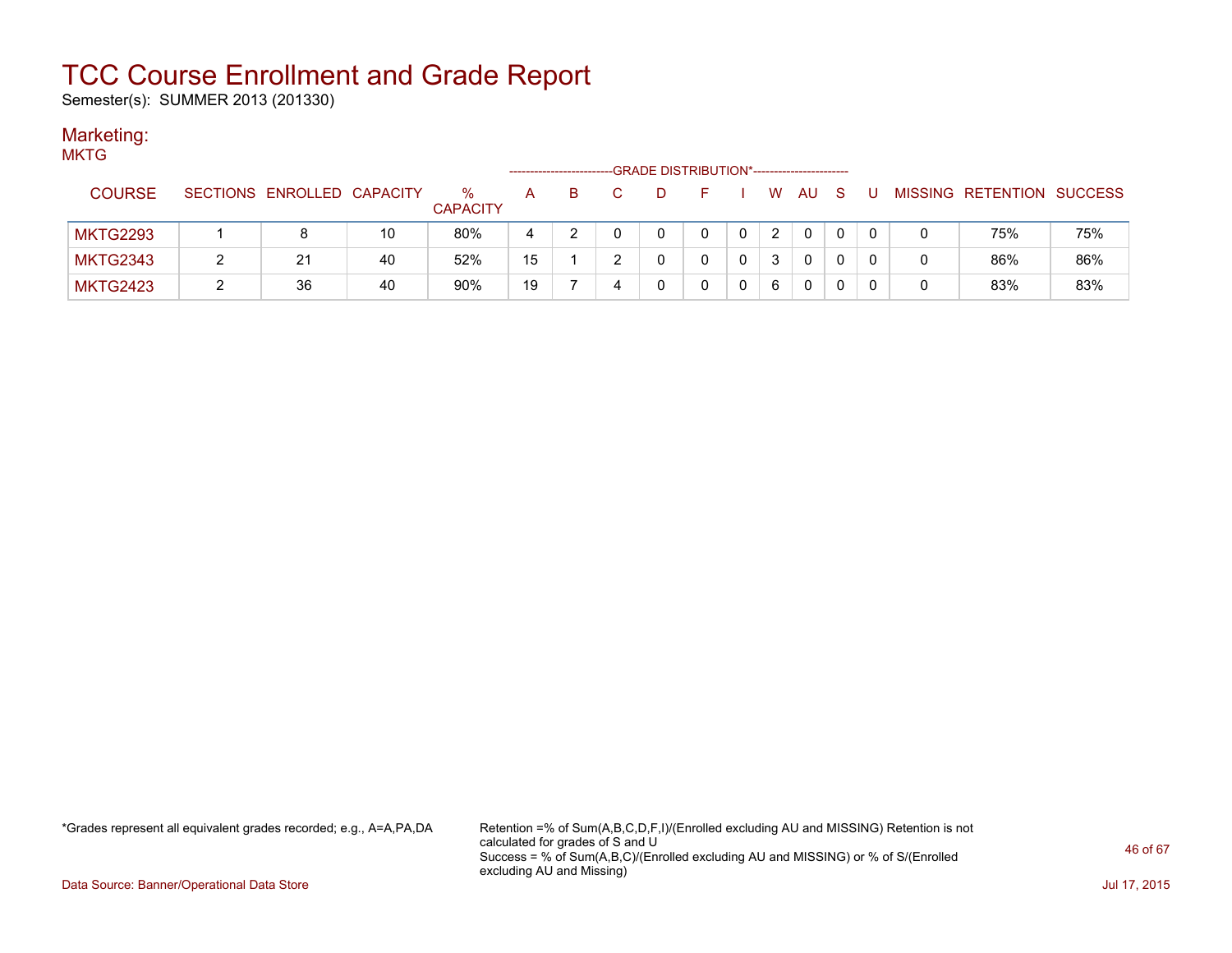Semester(s): SUMMER 2013 (201330)

#### Music: **MUSC**

|                 |                |                            |                |                                  |              |                |                | -GRADE DISTRIBUTION*----------------------- |              |          |              |                |              |          |              |                           |      |
|-----------------|----------------|----------------------------|----------------|----------------------------------|--------------|----------------|----------------|---------------------------------------------|--------------|----------|--------------|----------------|--------------|----------|--------------|---------------------------|------|
| <b>COURSE</b>   |                | SECTIONS ENROLLED CAPACITY |                | $\frac{0}{0}$<br><b>CAPACITY</b> | A            | B              | C              | D                                           | F            |          | W            | AU             | <sub>S</sub> | U        |              | MISSING RETENTION SUCCESS |      |
| <b>MUSC1002</b> | $\mathbf 1$    | 12                         | 24             | 50%                              | 3            | 5              | 1              | $\mathbf{1}$                                | $\mathbf{0}$ | 0        | 2            | 0              | 0            | 0        | 0            | 83%                       | 75%  |
| <b>MUSC1023</b> | 1              | $\overline{7}$             | 24             | 29%                              | 6            | 0              | $\mathbf{1}$   | 0                                           | 0            | 0        | 0            | $\mathbf{0}$   | $\Omega$     | 0        | $\mathbf{0}$ | 100%                      | 100% |
| <b>MUSC1053</b> | 1              | 6                          | 16             | 38%                              | 5            | 0              | 0              | 0                                           | $\mathbf 1$  | 0        | 0            | $\mathbf{0}$   | 0            | 0        | 0            | 100%                      | 83%  |
| <b>MUSC1072</b> | 1              | 11                         | 16             | 69%                              | 5            | 4              | $\overline{2}$ | 0                                           | 0            | 0        | 0            | 0              | 0            | 0        | $\mathbf{0}$ | 100%                      | 100% |
| <b>MUSC1113</b> | $\overline{2}$ | 20                         | 49             | 41%                              | 14           | $\overline{2}$ | 1              | 0                                           | 0            | 0        | 3            | $\mathbf{0}$   | 0            | 0        | $\mathbf{0}$ | 85%                       | 85%  |
| <b>MUSC1171</b> | 1              | 7                          | 16             | 44%                              | 3            | $\mathbf{0}$   | $\mathbf{0}$   | 0                                           | $\mathbf{1}$ | 0        | 3            | 0              | $\mathbf{0}$ | 0        | 0            | 57%                       | 43%  |
| <b>MUSC1191</b> | 15             | 44                         | 150            | 29%                              | 41           | 1              | $\mathbf{0}$   | 0                                           | 0            | 0        | 0            | 2              | 0            | 0        | $\mathbf{0}$ | 100%                      | 100% |
| <b>MUSC1201</b> | 3              | 6                          | 30             | 20%                              | 6            | $\Omega$       | $\Omega$       | 0                                           | 0            | 0        | 0            | $\mathbf{0}$   | $\Omega$     | 0        | $\mathbf{0}$ | 100%                      | 100% |
| <b>MUSC1241</b> | $\overline{2}$ | 8                          | 20             | 40%                              | 6            | $\overline{2}$ | 0              | 0                                           | 0            | 0        | $\Omega$     | $\mathbf{0}$   | $\Omega$     | 0        | $\mathbf 0$  | 100%                      | 100% |
| <b>MUSC1251</b> | 2              | 3                          | 20             | 15%                              | 3            | 0              | $\Omega$       | 0                                           | $\Omega$     | 0        | $\Omega$     | $\mathbf{0}$   | $\Omega$     | $\Omega$ | $\mathbf{0}$ | 100%                      | 100% |
| <b>MUSC1311</b> | 1              | $\overline{2}$             | 10             | 20%                              | 2            | 0              | 0              | 0                                           | $\Omega$     | 0        | $\Omega$     | $\mathbf{0}$   | $\mathbf{0}$ | 0        | $\mathbf 0$  | 100%                      | 100% |
| <b>MUSC1331</b> | 1              | $\mathbf 1$                | 10             | 10%                              | $\mathbf{1}$ | 0              | 0              | 0                                           | 0            | 0        | 0            | $\mathbf{0}$   | $\Omega$     | 0        | 0            | 100%                      | 100% |
| <b>MUSC1351</b> | 1              | 1                          | 10             | 10%                              | $\mathbf 1$  | 0              | 0              | 0                                           | 0            | 0        | 0            | $\mathbf{0}$   | 0            | 0        | $\mathbf{0}$ | 100%                      | 100% |
| <b>MUSC1381</b> | 1              | 1                          | 10             | 10%                              | $\mathbf 1$  | 0              | 0              | 0                                           | 0            | 0        | 0            | $\mathbf{0}$   | 0            | 0        | 0            | 100%                      | 100% |
| <b>MUSC1391</b> | 1              | 1                          | 10             | 10%                              | 1            | 0              | $\Omega$       | 0                                           | 0            | 0        | 0            | $\mathbf{0}$   | 0            | 0        | $\mathbf{0}$ | 100%                      | 100% |
| <b>MUSC1411</b> | 1              | $\overline{2}$             | 10             | 20%                              | 2            | 0              | 0              | 0                                           | 0            | 0        | 0            | $\mathbf{0}$   | 0            | 0        | 0            | 100%                      | 100% |
| <b>MUSC1612</b> | $\overline{2}$ | 9                          | 14             | 64%                              | 8            | $\mathbf{0}$   | $\mathbf{0}$   | 0                                           | 0            | 0        | $\mathbf{1}$ | 0              | $\mathbf{0}$ | 0        | $\mathbf 0$  | 89%                       | 89%  |
| <b>MUSC1622</b> | 1              | 3                          | 3              | 100%                             | 3            | 0              | 0              | 0                                           | 0            | 0        | 0            | 0              | 0            | 0        | 0            | 100%                      | 100% |
| <b>MUSC1632</b> | 1              | 1                          | $\overline{c}$ | 50%                              | 1            | 0              | $\Omega$       | 0                                           | $\Omega$     | 0        | $\mathbf 0$  | $\mathbf{0}$   | $\Omega$     | 0        | $\mathbf 0$  | 100%                      | 100% |
| <b>MUSC1642</b> | 1              | 1                          | $\overline{2}$ | 50%                              | $\mathbf{1}$ | 0              | 0              | 0                                           | 0            | 0        | 0            | $\mathbf{0}$   | $\Omega$     | 0        | $\mathbf 0$  | 100%                      | 100% |
| <b>MUSC1781</b> | 1              | $\overline{2}$             | 5              | 40%                              | 2            | 0              | 0              | 0                                           | 0            | 0        | $\Omega$     | $\mathbf{0}$   | $\Omega$     | 0        | 0            | 100%                      | 100% |
| <b>MUSC2161</b> | 1              | 6                          | 20             | 30%                              | 4            | 0              | $\Omega$       | $\Omega$                                    | $\Omega$     | $\Omega$ | $\Omega$     | $\overline{2}$ | $\Omega$     | 0        | $\Omega$     | 100%                      | 100% |
|                 |                |                            |                |                                  |              |                |                |                                             |              |          |              |                |              |          |              |                           |      |

\*Grades represent all equivalent grades recorded; e.g., A=A,PA,DA Retention =% of Sum(A,B,C,D,F,I)/(Enrolled excluding AU and MISSING) Retention is not calculated for grades of S and U Success = % of Sum(A,B,C)/(Enrolled excluding AU and MISSING) or % of S/(Enrolled excluding AU and Missing)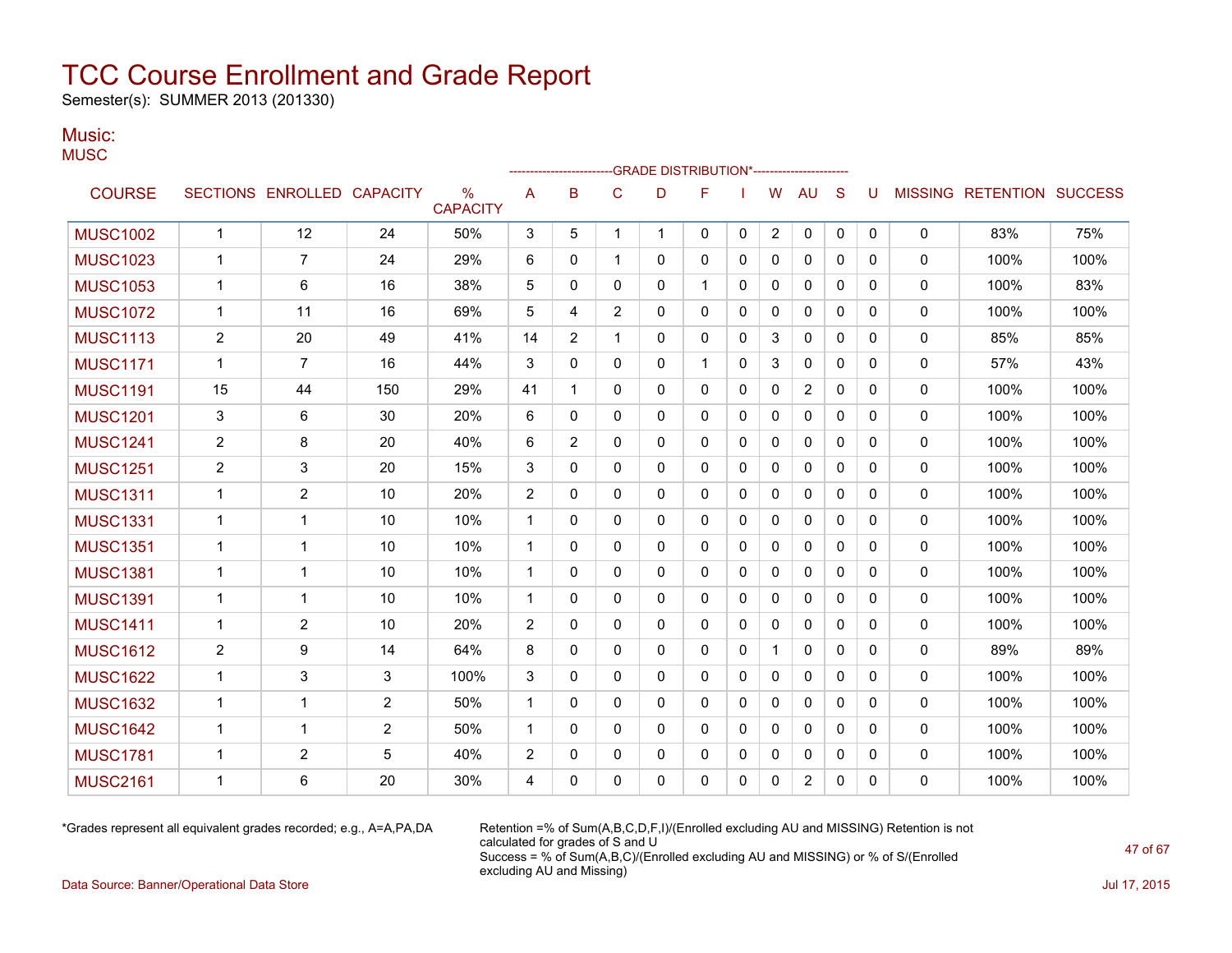Semester(s): SUMMER 2013 (201330)

#### Nursing: **NURS**

|                 |                |                   |                 |                         |    | ------------------------GRADE DISTRIBUTION*----------------------- |   |          |    |   |   |          |   |              |                |                  |                |
|-----------------|----------------|-------------------|-----------------|-------------------------|----|--------------------------------------------------------------------|---|----------|----|---|---|----------|---|--------------|----------------|------------------|----------------|
| <b>COURSE</b>   |                | SECTIONS ENROLLED | <b>CAPACITY</b> | $\%$<br><b>CAPACITY</b> | А  | B                                                                  | C |          | F. |   | w | AU       | S |              | <b>MISSING</b> | <b>RETENTION</b> | <b>SUCCESS</b> |
| <b>NURS1133</b> | $\overline{2}$ | 24                | 32              | 75%                     | 17 | 5                                                                  |   |          |    |   | 2 | $\Omega$ | 0 | $\Omega$     |                | 92%              | 92%            |
| <b>NURS1421</b> | 2              | 35                | 40              | 88%                     | 31 | 4                                                                  | 0 | $\Omega$ |    | 0 | 0 | 0        | 0 | 0            | $\Omega$       | 100%             | 100%           |
| <b>NURS2303</b> |                | 15                | 20              | 75%                     | 12 | $\overline{2}$                                                     | 0 | $\Omega$ |    | 0 |   | 0        | 0 | 0            | $\Omega$       | 93%              | 93%            |
| <b>NURS2403</b> | 2              | 15                | 50              | 30%                     | 8  | 5                                                                  | 2 |          |    | 0 | 0 | 0        | 0 | 0            | 0              | 100%             | 100%           |
| <b>NURS2512</b> |                | 24                | 30              | 80%                     | 6  | 18                                                                 | 0 |          |    | 0 | 0 | 0        | 0 | 0            | 0              | 100%             | 100%           |
| <b>NURS2543</b> |                | 12                | 20              | 60%                     |    | 11                                                                 | 0 | $\Omega$ |    | 0 | 0 | 0        | 0 | 0            | 0              | 100%             | 100%           |
| <b>NURS2992</b> |                | 9                 | 10              | 90%                     | 9  | 0                                                                  | 0 | $\Omega$ | 0  | 0 | 0 | 0        | 0 | $\mathbf{0}$ | 0              | 100%             | 100%           |

\*Grades represent all equivalent grades recorded; e.g., A=A,PA,DA Retention =% of Sum(A,B,C,D,F,I)/(Enrolled excluding AU and MISSING) Retention is not calculated for grades of S and U Success = % of Sum(A,B,C)/(Enrolled excluding AU and MISSING) or % of S/(Enrolled excluding AU and Missing)

Data Source: Banner/Operational Data Store Jul 17, 2015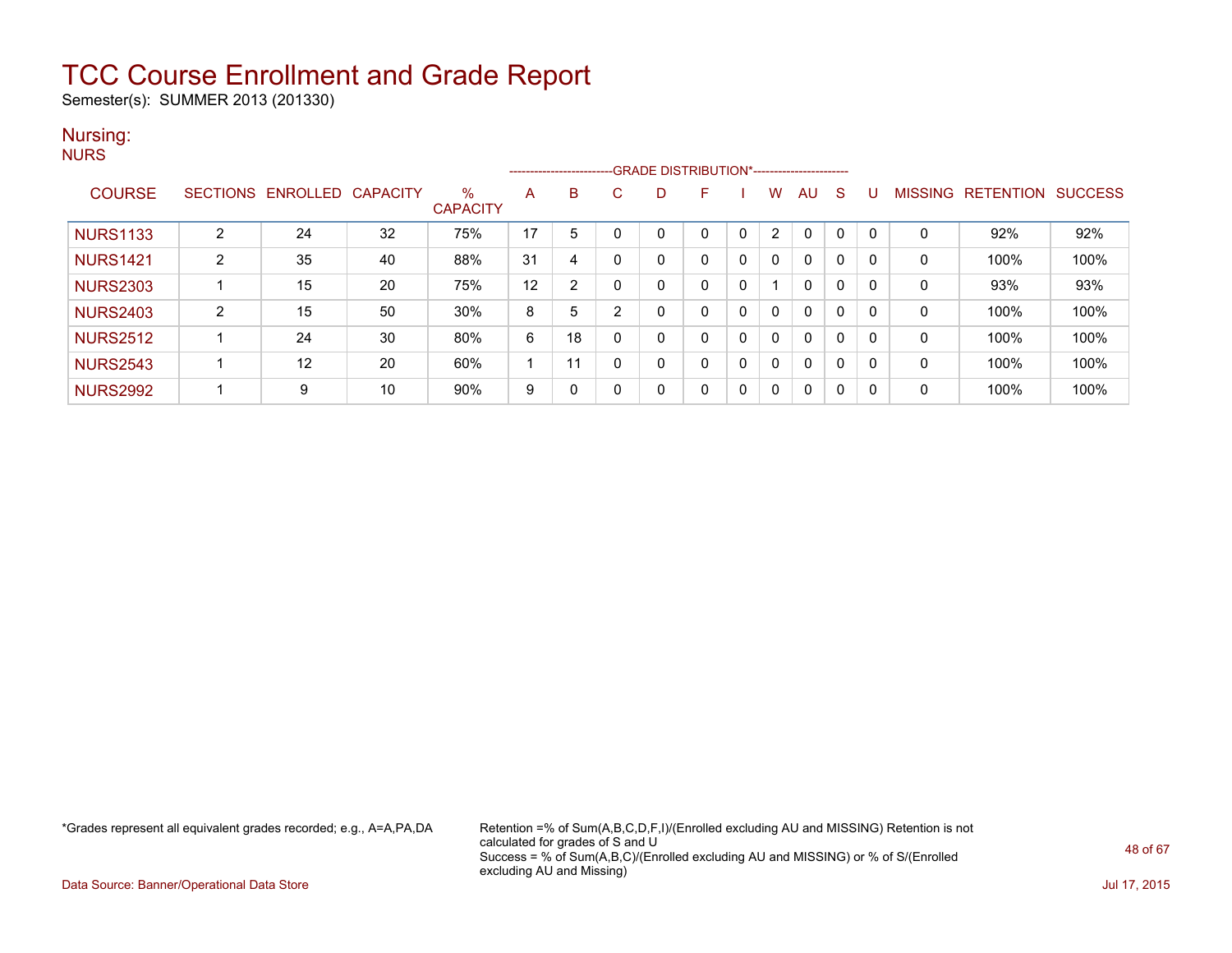Semester(s): SUMMER 2013 (201330)

#### Occupational Therapy Assistant: OCTA

| ----          |                            |    |                      |                |    |                         | -GRADE DISTRIBUTION*---------------------- |     |      |    |    |                           |      |
|---------------|----------------------------|----|----------------------|----------------|----|-------------------------|--------------------------------------------|-----|------|----|----|---------------------------|------|
| <b>COURSE</b> | SECTIONS ENROLLED CAPACITY |    | %<br><b>CAPACITY</b> | A              | B. | $\overline{\mathbf{C}}$ | D.                                         | E I | W AU | S. | -U | MISSING RETENTION SUCCESS |      |
| OCTA1203      |                            | 20 | 35%                  |                |    |                         |                                            |     | 0    |    |    | 86%                       | 86%  |
| OCTA1502      | 18                         | 20 | 90%                  | $\overline{ }$ |    |                         |                                            |     | 0    |    |    | 100%                      | 100% |

\*Grades represent all equivalent grades recorded; e.g., A=A,PA,DA Retention =% of Sum(A,B,C,D,F,I)/(Enrolled excluding AU and MISSING) Retention is not calculated for grades of S and U Success = % of Sum(A,B,C)/(Enrolled excluding AU and MISSING) or % of S/(Enrolled excluding AU and Missing)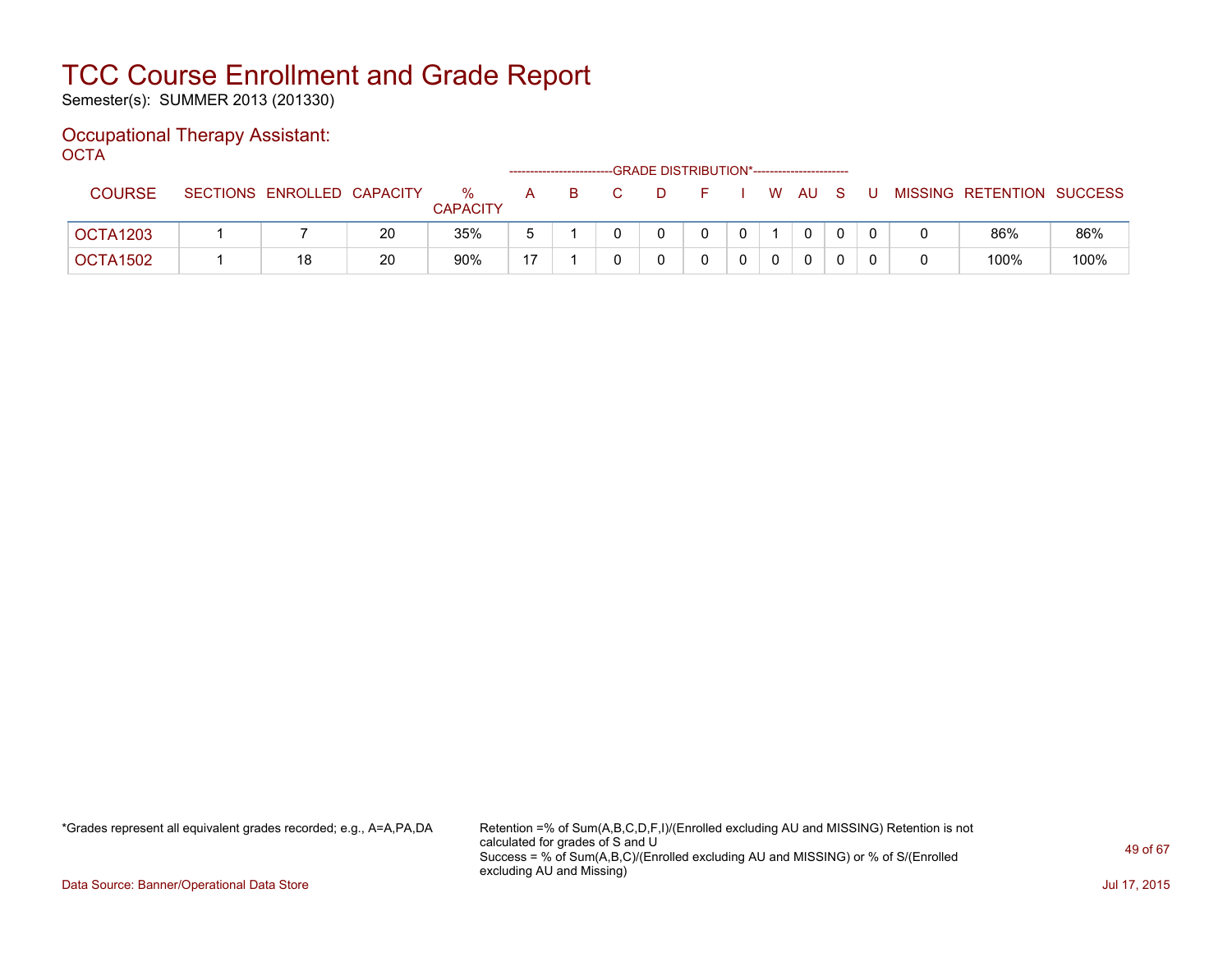Semester(s): SUMMER 2013 (201330)

### Physical Education:

PHED

|                 |                 |          |                 |                         |                |                |                | -------------------------GRADE                DISTRIBUTION*---------------------- |   |              |                |                |              |              |                |                  |                |
|-----------------|-----------------|----------|-----------------|-------------------------|----------------|----------------|----------------|-----------------------------------------------------------------------------------|---|--------------|----------------|----------------|--------------|--------------|----------------|------------------|----------------|
| <b>COURSE</b>   | <b>SECTIONS</b> | ENROLLED | <b>CAPACITY</b> | $\%$<br><b>CAPACITY</b> | A              | B              | С              | D                                                                                 | F |              | w              | AU             | S            |              | <b>MISSING</b> | <b>RETENTION</b> | <b>SUCCESS</b> |
| <b>PHED1113</b> | 3               | 35       | 60              | 58%                     | 10             | 9              |                | 0                                                                                 | 5 | 0            | 4              | 0              | $\Omega$     | $\Omega$     | 0              | 89%              | 74%            |
| <b>PHED1252</b> | -1              | 4        | 10              | 40%                     | 3              | 0              | 0              | 0                                                                                 | 0 | 0            |                | $\mathbf{0}$   | 0            | 0            | $\Omega$       | 75%              | 75%            |
| <b>PHED1401</b> |                 | 7        | 20              | 35%                     | 4              | 0              | 0              | 0                                                                                 | 0 | 0            |                | $\overline{2}$ | 0            | 0            | $\mathbf{0}$   | 80%              | 80%            |
| <b>PHED1412</b> | -1              | 9        | 15              | 60%                     | $\overline{7}$ | 0              | 0              | 0                                                                                 | 0 | 0            | $\mathbf{0}$   | $\overline{2}$ | 0            | 0            | $\Omega$       | 100%             | 100%           |
| <b>PHED1422</b> | $\overline{2}$  | 5        | 30              | 17%                     | 5              | 0              | 0              | 0                                                                                 | 0 | 0            | 0              | 0              | 0            | 0            | $\mathbf 0$    | 100%             | 100%           |
| <b>PHED1632</b> | -1              | 4        | 12              | 33%                     | 4              | 0              | 0              | 0                                                                                 | 0 | 0            | 0              | 0              | 0            | 0            | 0              | 100%             | 100%           |
| <b>PHED1652</b> | $\overline{2}$  | 6        | 22              | 27%                     | 5              | 0              | 0              | 0                                                                                 | 0 | 0            |                | $\mathbf{0}$   | 0            | 0            | $\mathbf{0}$   | 83%              | 83%            |
| <b>PHED2012</b> | $\overline{2}$  | 10       | 24              | 42%                     | 6              | $\overline{2}$ | 0              | 0                                                                                 | 0 |              |                | 0              | $\mathbf{0}$ | $\mathbf{0}$ | 0              | 90%              | 80%            |
| <b>PHED2212</b> | 4               | 51       | 72              | 71%                     | 44             |                |                | $\overline{2}$                                                                    |   | 0            | $\overline{2}$ | $\mathbf{0}$   | 0            | $\mathbf{0}$ | 0              | 96%              | 90%            |
| <b>PHED2322</b> |                 | 14       | 15              | 93%                     | 11             |                | $\overline{2}$ | 0                                                                                 | 0 | 0            | 0              | 0              | $\mathbf{0}$ | $\mathbf{0}$ | 0              | 100%             | 100%           |
| <b>PHED2603</b> |                 | 18       | 20              | 90%                     | 15             | $\overline{2}$ | 0              | 0                                                                                 | 0 | 0            |                | $\mathbf{0}$   | $\mathbf{0}$ | $\Omega$     | $\mathbf{0}$   | 94%              | 94%            |
| <b>PHED2991</b> |                 | 8        | 10              | 80%                     | 8              | 0              | 0              | 0                                                                                 | 0 | $\mathbf{0}$ | 0              | 0              | $\mathbf{0}$ | $\Omega$     | 0              | 100%             | 100%           |
| <b>PHED2992</b> |                 |          | 10              | 10%                     | 1              | $\Omega$       | 0              | 0                                                                                 | 0 | 0            | 0              | 0              | 0            | $\Omega$     | 0              | 100%             | 100%           |

\*Grades represent all equivalent grades recorded; e.g., A=A,PA,DA Retention =% of Sum(A,B,C,D,F,I)/(Enrolled excluding AU and MISSING) Retention is not calculated for grades of S and U Success = % of Sum(A,B,C)/(Enrolled excluding AU and MISSING) or % of S/(Enrolled excluding AU and Missing)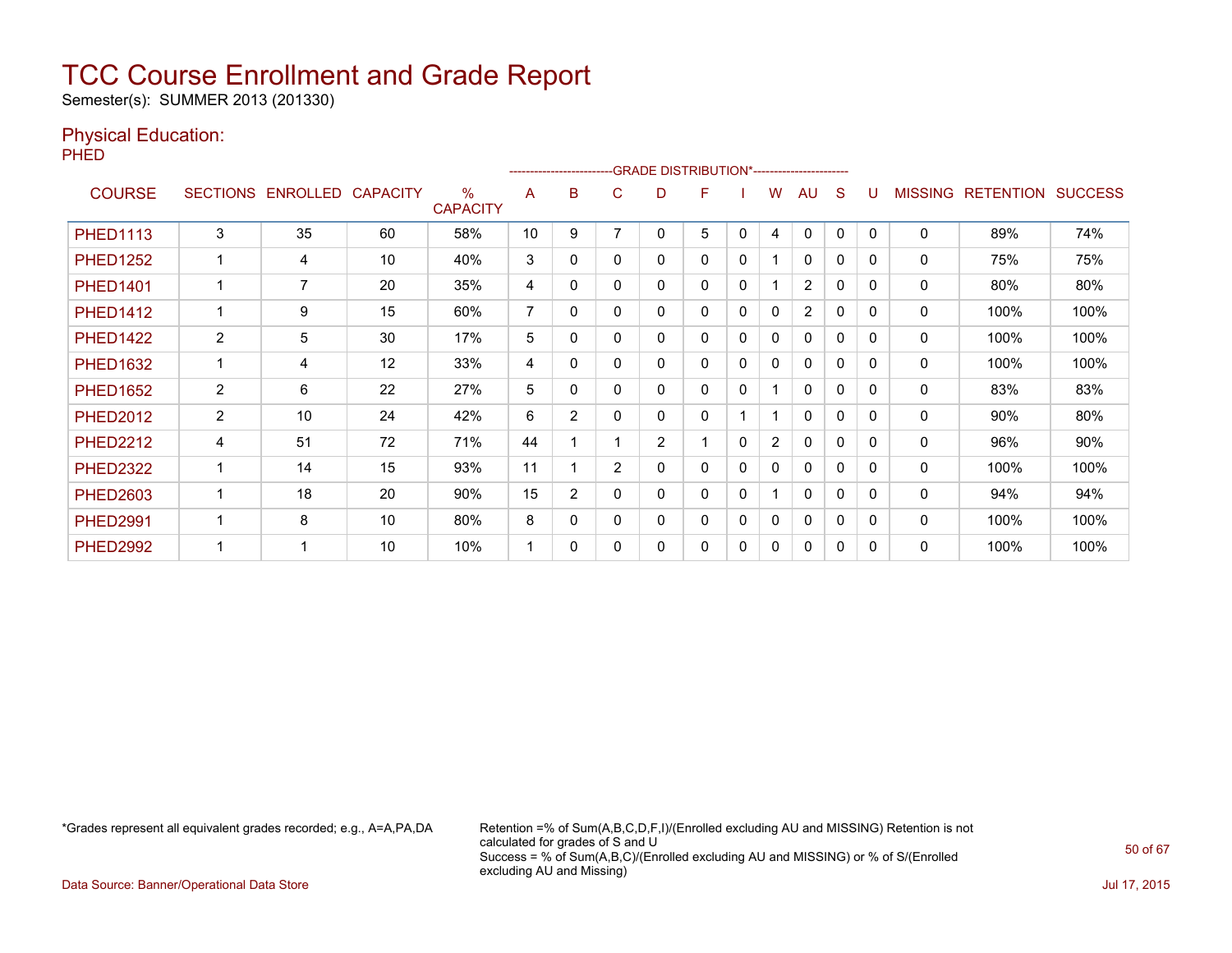Semester(s): SUMMER 2013 (201330)

### Philosophy:

PHIL

|                 |   |                            |     |                         |    | --------------------- |   | -GRADE DISTRIBUTION*----------------------- |   |   |          |    |              |          |                |           |                |
|-----------------|---|----------------------------|-----|-------------------------|----|-----------------------|---|---------------------------------------------|---|---|----------|----|--------------|----------|----------------|-----------|----------------|
| <b>COURSE</b>   |   | SECTIONS ENROLLED CAPACITY |     | $\%$<br><b>CAPACITY</b> | A  | B                     | C | D                                           |   |   | w        | AU | <sub>S</sub> |          | <b>MISSING</b> | RETENTION | <b>SUCCESS</b> |
| <b>PHIL1113</b> |   | 43                         | 110 | 39%                     | 12 | 10                    | 6 | 3                                           | 5 |   |          | 0  | 0            | $\Omega$ | 0              | 84%       | 65%            |
| <b>PHIL1143</b> | 3 | 24                         | 60  | 40%                     | 9  | 5                     |   |                                             | ົ |   | 3        | 0  | 0            | 0        | 0              | 88%       | 75%            |
| <b>PHIL1213</b> |   |                            | 10  | 20%                     | 0  |                       |   |                                             |   |   | $\Omega$ | 0  | 0            | $\Omega$ | 0              | 100%      | 100%           |
| <b>PHIL1223</b> |   |                            | 20  | 35%                     | 3  |                       | ົ | U                                           |   | 0 |          | 0  | $\Omega$     | $\Omega$ | 0              | 86%       | 86%            |
| <b>PHIL2153</b> |   | 10                         | 20  | 50%                     | 3  |                       |   | 0                                           | 0 |   | 5        | 0  | 0            | 0        | 0              | 50%       | 50%            |

\*Grades represent all equivalent grades recorded; e.g., A=A,PA,DA Retention =% of Sum(A,B,C,D,F,I)/(Enrolled excluding AU and MISSING) Retention is not calculated for grades of S and U Success = % of Sum(A,B,C)/(Enrolled excluding AU and MISSING) or % of S/(Enrolled excluding AU and Missing)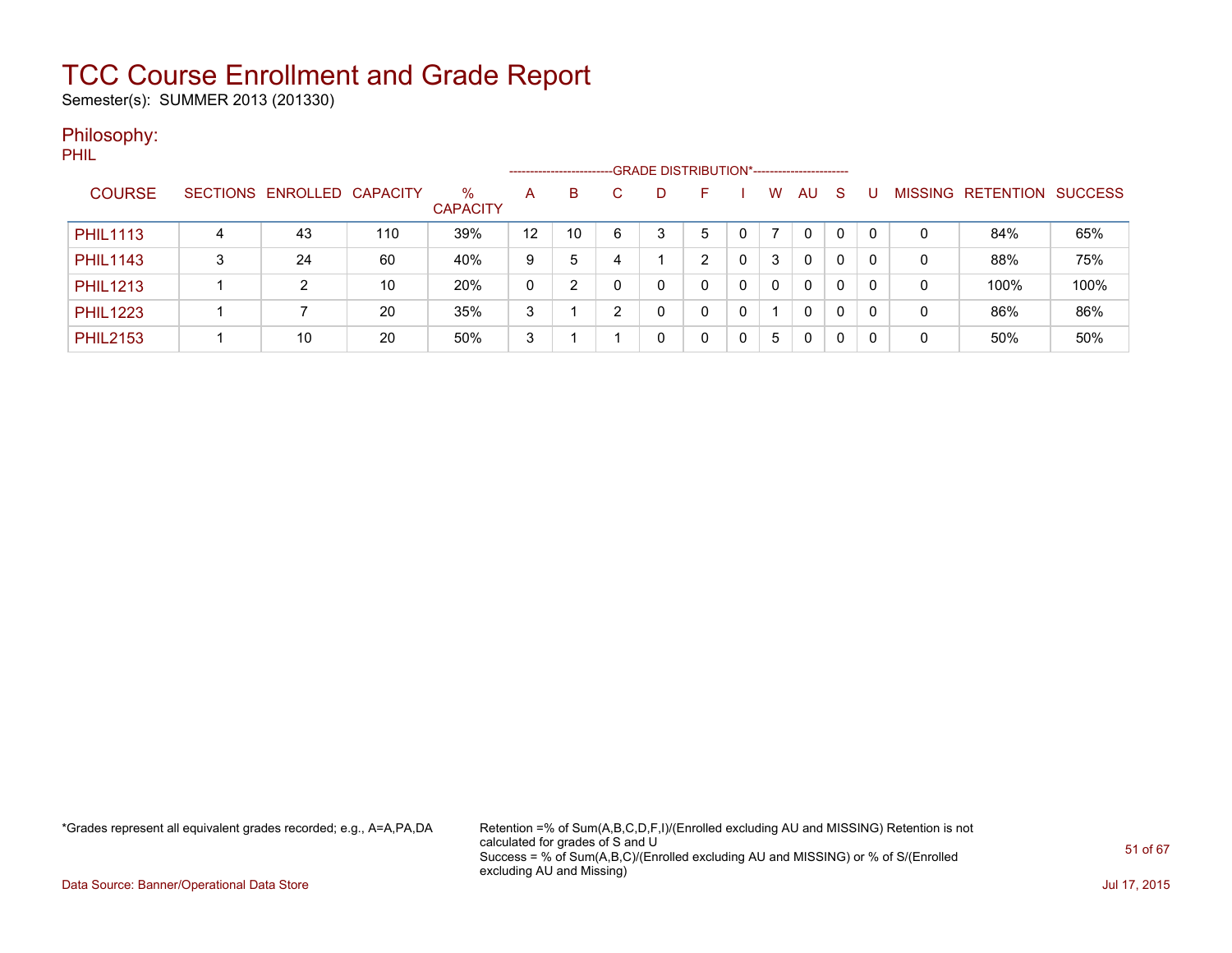Semester(s): SUMMER 2013 (201330)

### Physical Science:

PH<sub>SC</sub>

| .               |                            |     |                      |              | ------------------------- |                | --GRADE DISTRIBUTION*----------------------- |  |                 |       |   |              |                           |     |
|-----------------|----------------------------|-----|----------------------|--------------|---------------------------|----------------|----------------------------------------------|--|-----------------|-------|---|--------------|---------------------------|-----|
| <b>COURSE</b>   | SECTIONS ENROLLED CAPACITY |     | %<br><b>CAPACITY</b> | $\mathsf{A}$ | B.                        | $\overline{C}$ | D.                                           |  |                 | W AUS | U |              | MISSING RETENTION SUCCESS |     |
| <b>PHSC1114</b> | 79                         | 132 | 60%                  | 26           | 27                        |                |                                              |  | 17 <sup>1</sup> |       |   | 0            | 78%                       | 75% |
| <b>PHSC2151</b> |                            | 20  | 70%                  | 3            |                           |                |                                              |  |                 |       |   | <sup>n</sup> | 93%                       | 79% |

\*Grades represent all equivalent grades recorded; e.g., A=A,PA,DA Retention =% of Sum(A,B,C,D,F,I)/(Enrolled excluding AU and MISSING) Retention is not calculated for grades of S and U Success = % of Sum(A,B,C)/(Enrolled excluding AU and MISSING) or % of S/(Enrolled excluding AU and Missing)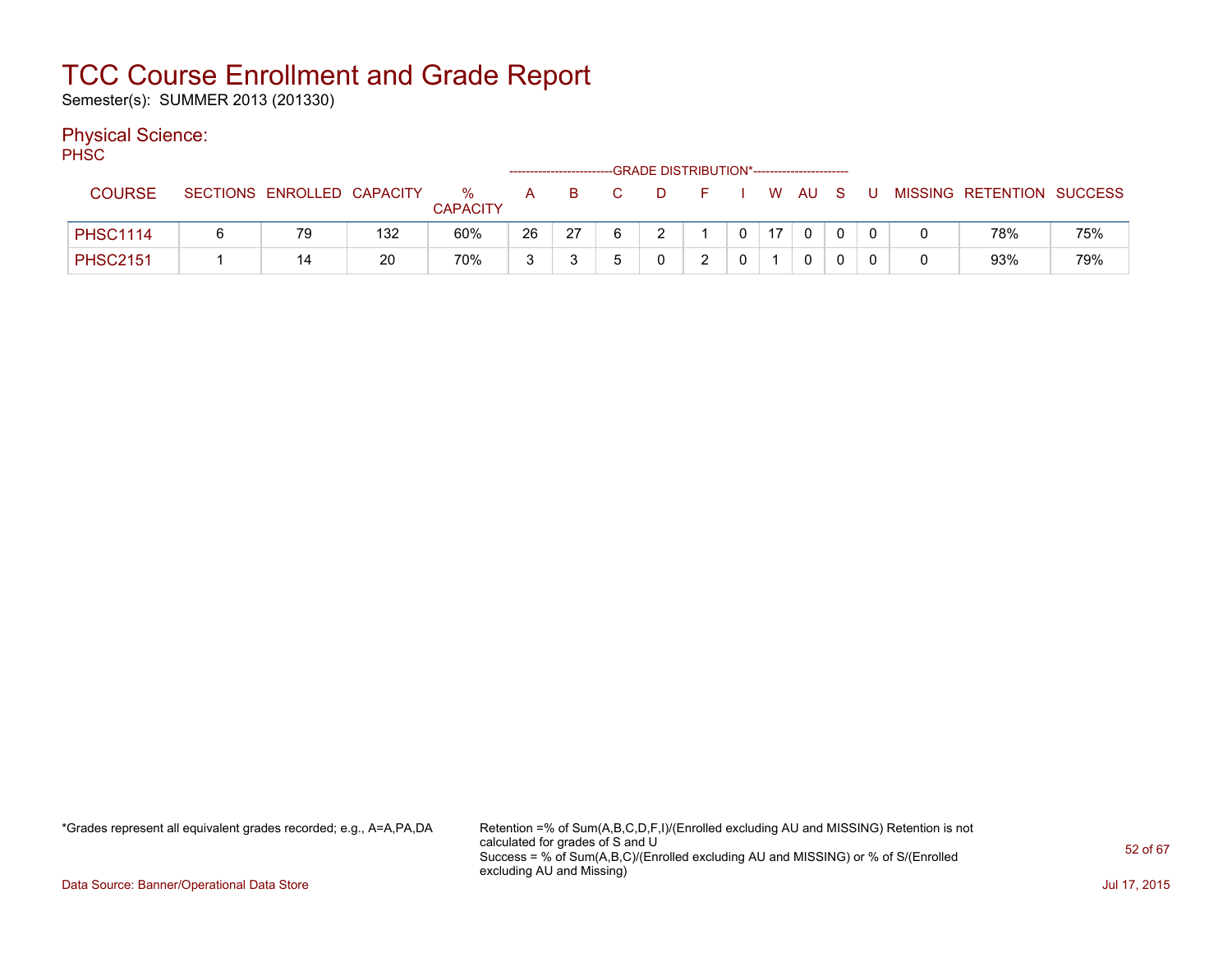Semester(s): SUMMER 2013 (201330)

#### Physical Therapist Assistant: PHTA

| .               |                            |    |                         |              |          |    | ------------------------GRADE DISTRIBUTION*----------------------- |    |  |              |       |                           |     |
|-----------------|----------------------------|----|-------------------------|--------------|----------|----|--------------------------------------------------------------------|----|--|--------------|-------|---------------------------|-----|
| <b>COURSE</b>   | SECTIONS ENROLLED CAPACITY |    | $\%$<br><b>CAPACITY</b> | $\mathsf{A}$ | <b>B</b> | C. | D.                                                                 | F. |  | WAUS         | - U - | MISSING RETENTION SUCCESS |     |
| <b>PHTA2996</b> | 21                         | 35 | 89%                     | 30           |          |    |                                                                    |    |  | $\mathbf{0}$ |       | 100%                      | 97% |

\*Grades represent all equivalent grades recorded; e.g., A=A,PA,DA Retention =% of Sum(A,B,C,D,F,I)/(Enrolled excluding AU and MISSING) Retention is not calculated for grades of S and U Success = % of Sum(A,B,C)/(Enrolled excluding AU and MISSING) or % of S/(Enrolled excluding AU and Missing)

Data Source: Banner/Operational Data Store Jul 17, 2015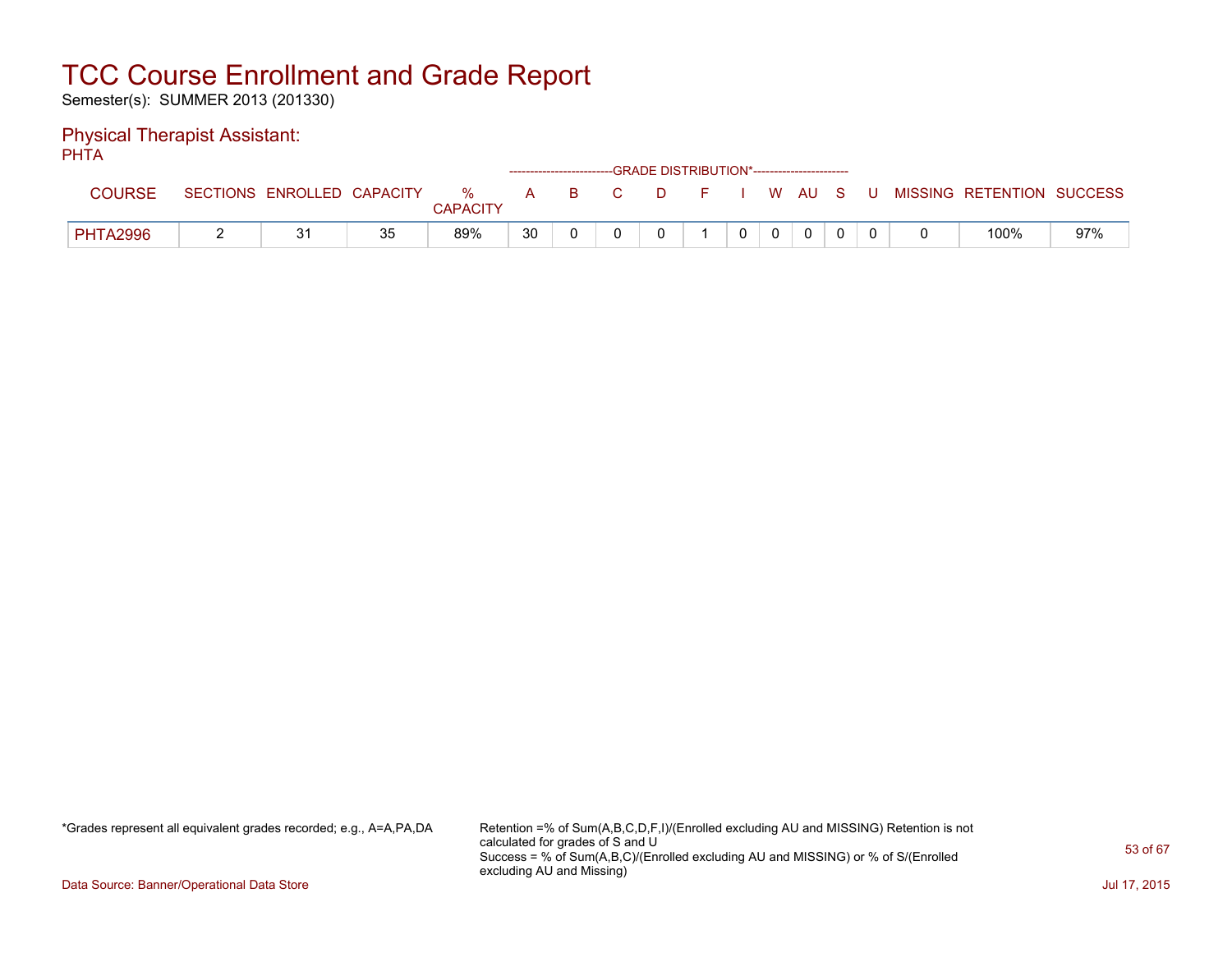Semester(s): SUMMER 2013 (201330)

### Physics:

|                 |   |                   |                 |                         | -------------------- |    |    | -GRADE DISTRIBUTION*----------------------- |    |    |                |              |   |         |                  |                |
|-----------------|---|-------------------|-----------------|-------------------------|----------------------|----|----|---------------------------------------------|----|----|----------------|--------------|---|---------|------------------|----------------|
| <b>COURSE</b>   |   | SECTIONS ENROLLED | <b>CAPACITY</b> | $\%$<br><b>CAPACITY</b> | Α                    | B  |    | D                                           | н. | W  | AU             | S            |   | MISSING | <b>RETENTION</b> | <b>SUCCESS</b> |
| <b>PHYS1003</b> |   | 12                | 20              | 60%                     | 3                    | 4  | 3  |                                             |    | 2  | 0              | $\mathbf{0}$ | 0 | 0       | 83%              | 83%            |
| <b>PHYS1114</b> | 6 | 115               | 144             | 80%                     | 56                   | 21 | 11 |                                             | າ  | 15 | $\overline{2}$ | $\mathbf 0$  | 0 | 0       | 87%              | 78%            |
| <b>PHYS1214</b> | 3 | 67                | 72              | 93%                     | 47                   | 10 | 5  |                                             |    | 4  | 0              | 0            | 0 | 0       | 94%              | 93%            |
| <b>PHYS2034</b> |   | 44                | 47              | 94%                     | 19                   | 18 | 4  |                                             |    | 2  | 0              | 0            | 0 | 0       | 95%              | 93%            |
| <b>PHYS2124</b> | 2 | 51                | 48              | 106%                    | 30                   | 14 | 6  |                                             |    |    | 0              | 0            | 0 | 0       | 98%              | 98%            |

\*Grades represent all equivalent grades recorded; e.g., A=A,PA,DA Retention =% of Sum(A,B,C,D,F,I)/(Enrolled excluding AU and MISSING) Retention is not calculated for grades of S and U Success = % of Sum(A,B,C)/(Enrolled excluding AU and MISSING) or % of S/(Enrolled excluding AU and Missing)

Data Source: Banner/Operational Data Store Jul 17, 2015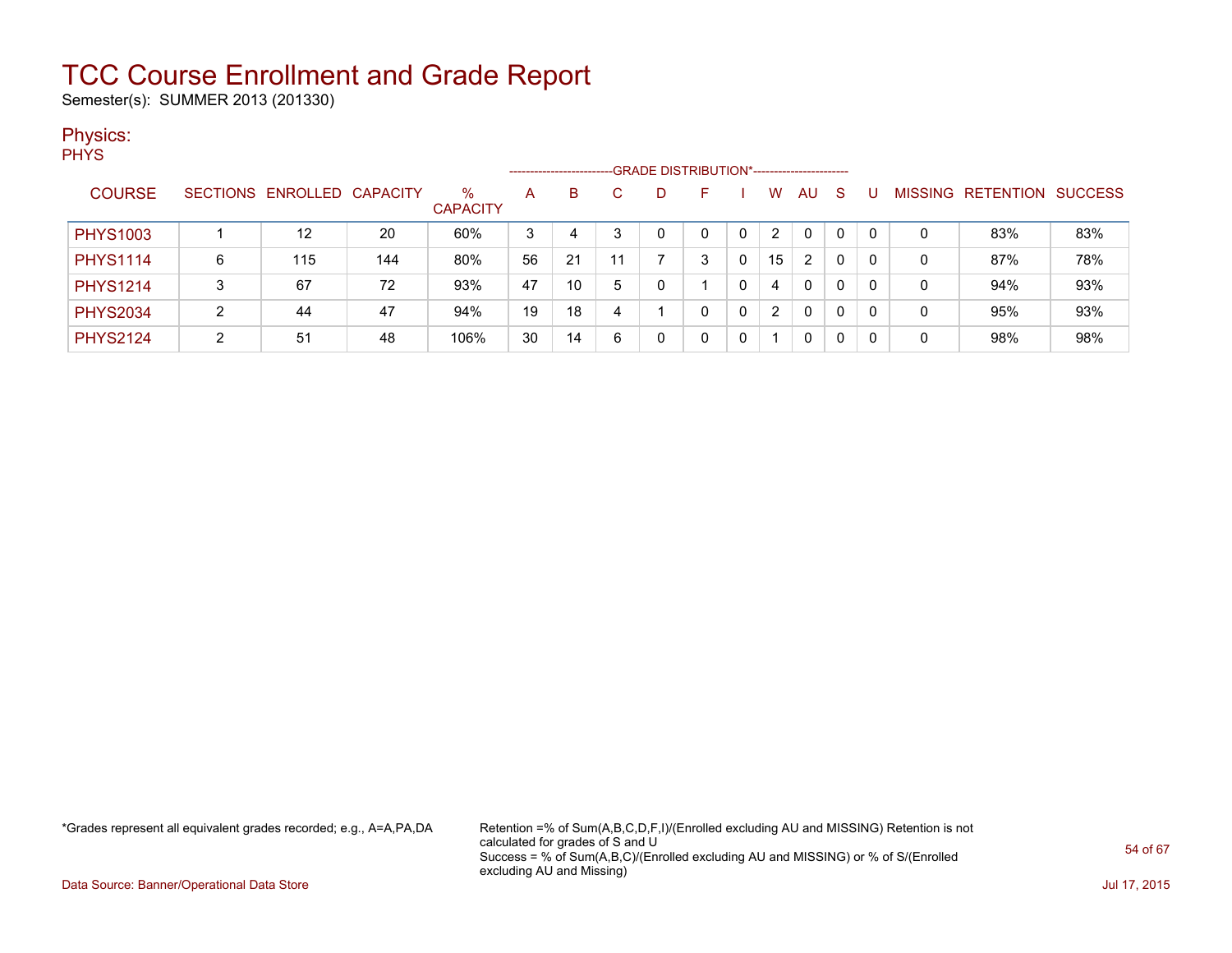Semester(s): SUMMER 2013 (201330)

### Paralegal:

| <b>PLGL</b>     |                            |    |                         |     |     |          |                                             |                |          |          |     |                           |      |
|-----------------|----------------------------|----|-------------------------|-----|-----|----------|---------------------------------------------|----------------|----------|----------|-----|---------------------------|------|
|                 |                            |    |                         |     |     |          | -GRADE DISTRIBUTION*----------------------- |                |          |          |     |                           |      |
| <b>COURSE</b>   | SECTIONS ENROLLED CAPACITY |    | $\%$<br><b>CAPACITY</b> | A a | B C | <b>D</b> | F I W AU S                                  |                |          |          | . U | MISSING RETENTION SUCCESS |      |
| <b>PLGL1213</b> | 13                         | 40 | 32%                     | -6  |     |          | $\Omega$                                    | 0 <sup>1</sup> | 2        | $\Omega$ |     | 85%                       | 85%  |
| <b>PLGL2373</b> |                            | 15 | 53%                     | 8   |     |          |                                             |                | $\Omega$ | $\Omega$ |     | 100%                      | 100% |

\*Grades represent all equivalent grades recorded; e.g., A=A,PA,DA Retention =% of Sum(A,B,C,D,F,I)/(Enrolled excluding AU and MISSING) Retention is not calculated for grades of S and U Success = % of Sum(A,B,C)/(Enrolled excluding AU and MISSING) or % of S/(Enrolled excluding AU and Missing)

Data Source: Banner/Operational Data Store Jul 17, 2015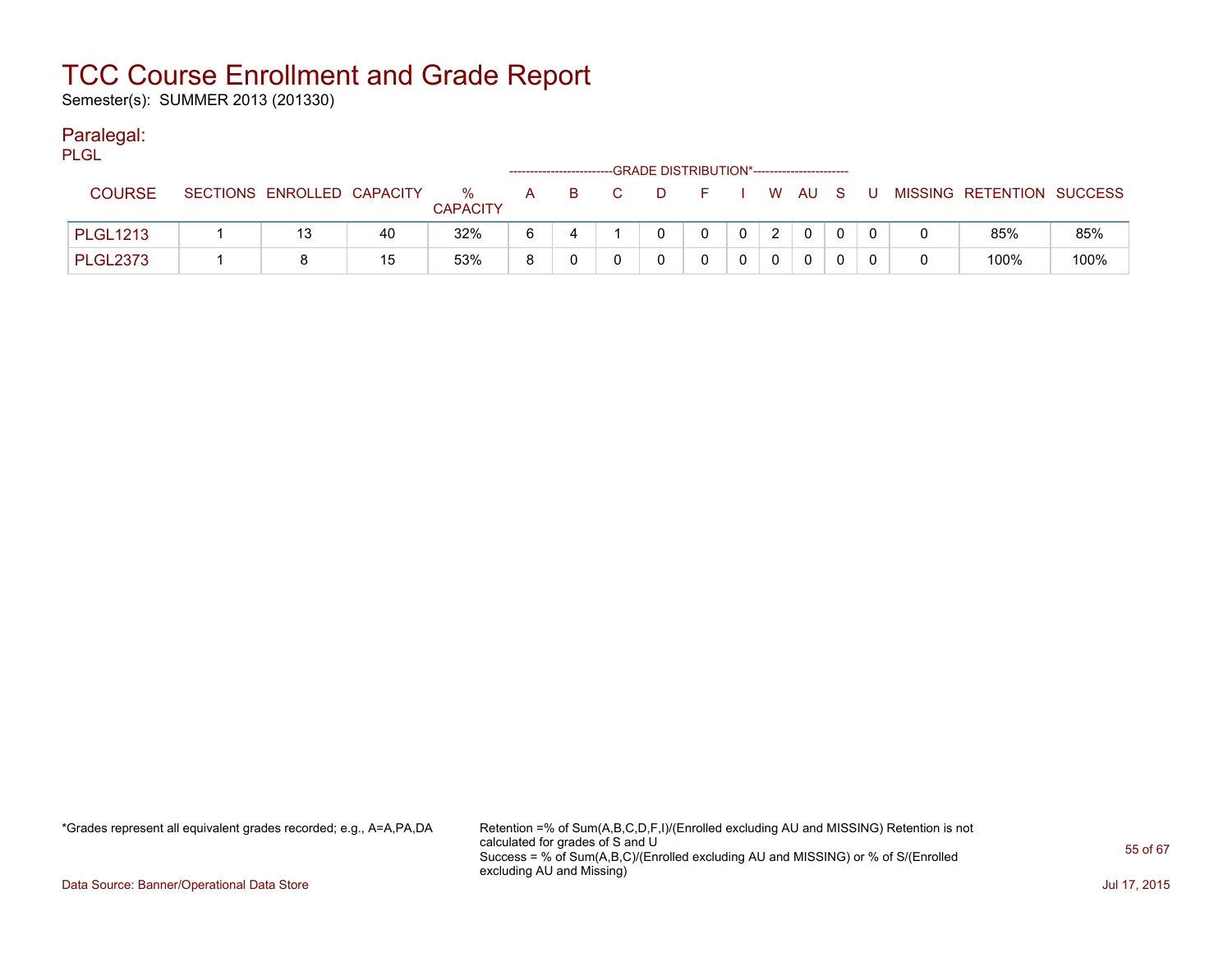Semester(s): SUMMER 2013 (201330)

#### Political Science: POLS

| PULO            |    |                            |     |                      |     |     |                |        | ------------------------GRADE DISTRIBUTION*----------------------- |    |          |  |                           |     |
|-----------------|----|----------------------------|-----|----------------------|-----|-----|----------------|--------|--------------------------------------------------------------------|----|----------|--|---------------------------|-----|
| <b>COURSE</b>   |    | SECTIONS ENROLLED CAPACITY |     | %<br><b>CAPACITY</b> | A a | B.  | $\overline{C}$ | . D. . | FIWAUSU                                                            |    |          |  | MISSING RETENTION SUCCESS |     |
| <b>POLS1113</b> | 34 | 611                        | 850 | 72%                  | 303 | 131 | 76             | 26     | 45                                                                 | 28 | $\Omega$ |  | 95%                       | 84% |

\*Grades represent all equivalent grades recorded; e.g., A=A,PA,DA Retention =% of Sum(A,B,C,D,F,I)/(Enrolled excluding AU and MISSING) Retention is not calculated for grades of S and U Success = % of Sum(A,B,C)/(Enrolled excluding AU and MISSING) or % of S/(Enrolled excluding AU and Missing)

Data Source: Banner/Operational Data Store Jul 17, 2015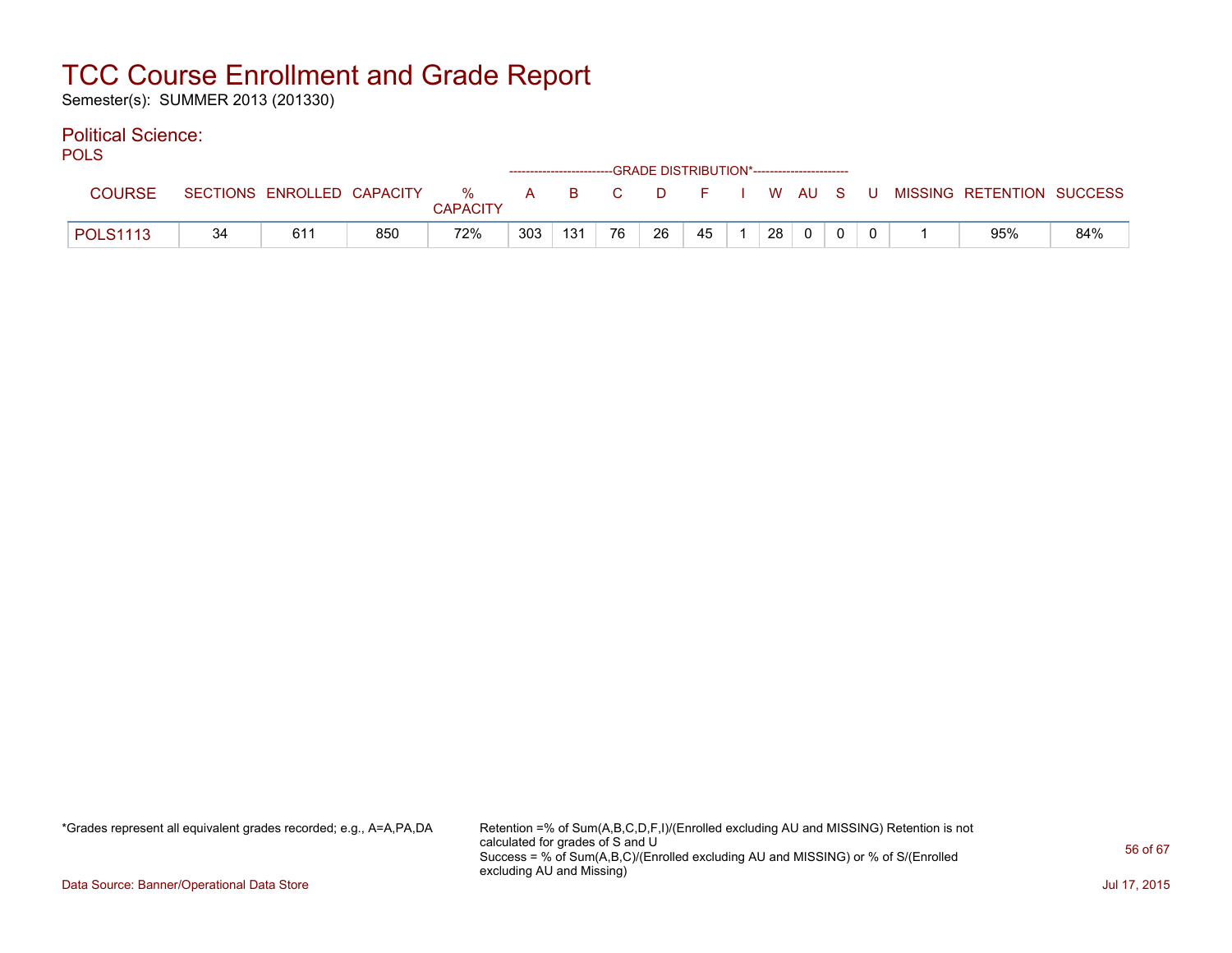Semester(s): SUMMER 2013 (201330)

### Psychology:

PSYC

|                 |                 |                 |                 |                         |     |          |    |    | --------------------------GRADE DISTRIBUTION*----------------------- |          |                |              |          |          |                |                  |                |
|-----------------|-----------------|-----------------|-----------------|-------------------------|-----|----------|----|----|----------------------------------------------------------------------|----------|----------------|--------------|----------|----------|----------------|------------------|----------------|
| <b>COURSE</b>   | <b>SECTIONS</b> | <b>ENROLLED</b> | <b>CAPACITY</b> | $\%$<br><b>CAPACITY</b> | A   | B        | С  | D  | F                                                                    |          | W.             | AU.          | S        |          | <b>MISSING</b> | <b>RETENTION</b> | <b>SUCCESS</b> |
| <b>PSYC1113</b> | 22              | 326             | 565             | 58%                     | 126 | 81       | 48 | 12 | 17                                                                   | 0        | 42             |              | 0        | 0        | 0              | 87%              | 78%            |
| <b>PSYC1313</b> | $\overline{2}$  | 20              | 45              | 44%                     | 4   | 5        |    |    | 3                                                                    | 0        | 3              | $\mathbf{0}$ | $\Omega$ | 0        | 0              | 85%              | 65%            |
| <b>PSYC2023</b> | 12              | 190             | 280             | 68%                     | 120 | 43       | 11 | 4  |                                                                      | $\Omega$ | 11             | $\Omega$     | 0        | $\Omega$ | 0              | 94%              | 92%            |
| <b>PSYC2053</b> |                 | 6               | 10              | 60%                     | 4   | 0        |    | 0  | 0                                                                    | 0        | $\overline{2}$ | $\mathbf{0}$ | 0        | 0        | 0              | 67%              | 67%            |
| <b>PSYC2133</b> |                 |                 | 15              | 47%                     | 6   |          |    | 0  | 0                                                                    | 0        | 0              | $\mathbf{0}$ | $\Omega$ | 0        | $\mathbf{0}$   | 100%             | 100%           |
| <b>PSYC2223</b> |                 | 11              | 20              | 55%                     | 9   |          |    | 0  |                                                                      | 0        |                | $\mathbf{0}$ | 0        |          | 0              | 91%              | 82%            |
| <b>PSYC2523</b> | 2               | 26              | 40              | 65%                     | 6   | 9        | 6  | 0  |                                                                      | 0        | 4              | $\mathbf{0}$ | $\Omega$ | 0        | $\mathbf{0}$   | 85%              | 81%            |
| <b>PSYC2713</b> |                 | 6               | 16              | 38%                     | 3   | $\Omega$ |    | 0  | 0                                                                    | 0        | 3              | $\mathbf{0}$ | $\Omega$ | $\Omega$ | $\mathbf{0}$   | 50%              | 50%            |
| <b>PSYC2813</b> | 2               | 25              | 29              | 86%                     | 10  |          | 2  | 0  | 0                                                                    | 0        | 6              | $\Omega$     | 0        |          | $\mathbf{0}$   | 76%              | 76%            |

\*Grades represent all equivalent grades recorded; e.g., A=A,PA,DA Retention =% of Sum(A,B,C,D,F,I)/(Enrolled excluding AU and MISSING) Retention is not calculated for grades of S and U Success = % of Sum(A,B,C)/(Enrolled excluding AU and MISSING) or % of S/(Enrolled excluding AU and Missing)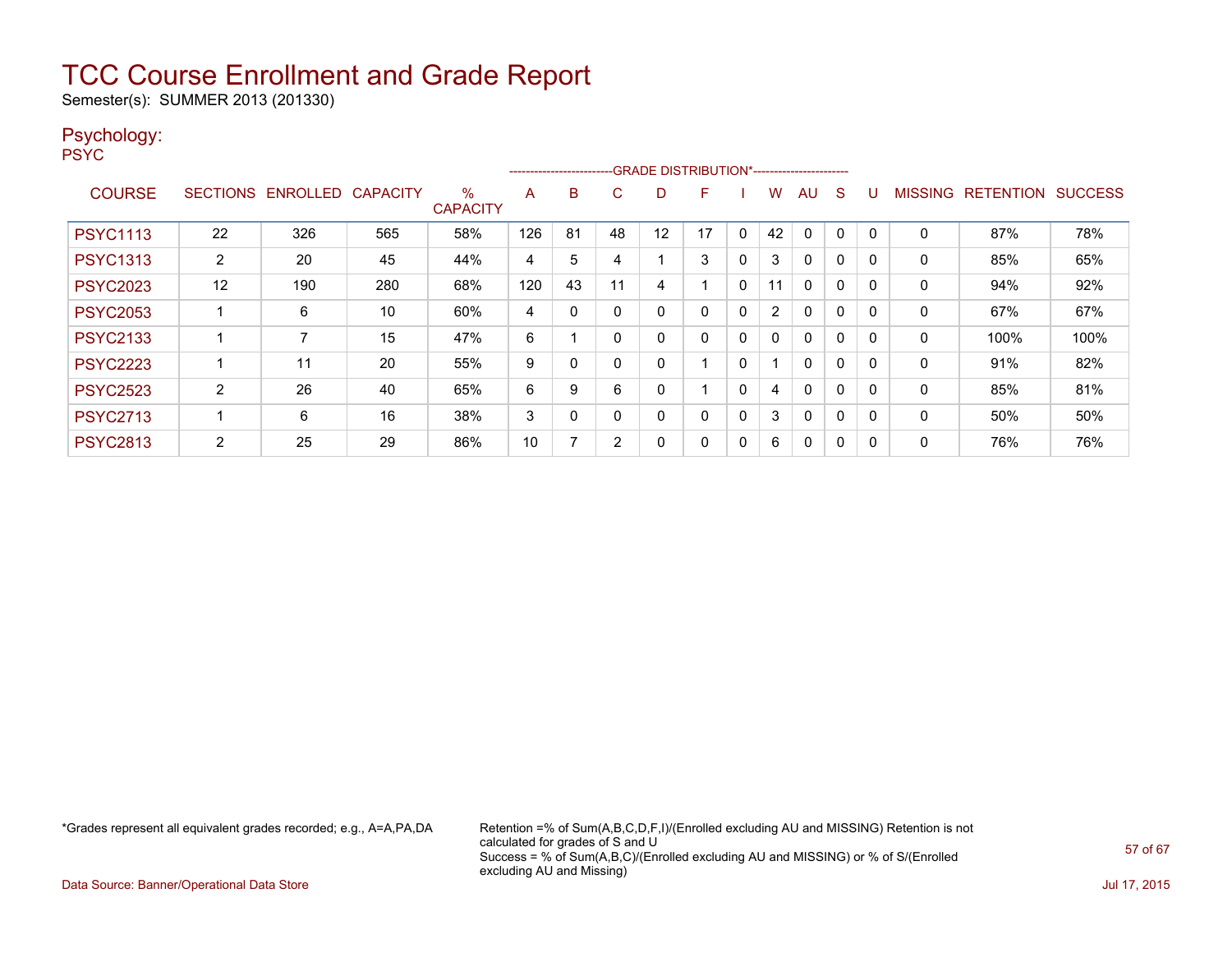Semester(s): SUMMER 2013 (201330)

### Quality Control Technology: **QCTT**

|               |                            |    |                         | --------------------- |    |   | -GRADE DISTRIBUTION*----------------------- |   |              |          |    |  |                           |      |
|---------------|----------------------------|----|-------------------------|-----------------------|----|---|---------------------------------------------|---|--------------|----------|----|--|---------------------------|------|
| <b>COURSE</b> | SECTIONS ENROLLED CAPACITY |    | $\%$<br><b>CAPACITY</b> | A                     | B. | D |                                             |   | W            | AU       | -S |  | MISSING RETENTION SUCCESS |      |
| QCTT1223      | 12                         | 20 | 60%                     |                       |    |   | 0                                           | 0 |              | $\Omega$ | 0  |  | 92%                       | 92%  |
| QCTT1443      | 4                          | 15 | 27%                     |                       |    |   |                                             | 0 | $\mathbf{0}$ | $\Omega$ | 0  |  | 100%                      | 100% |
| QCTT2373      |                            |    | 100%                    | 0                     |    |   |                                             |   | 0            | 0        |    |  | 100%                      | 0%   |

\*Grades represent all equivalent grades recorded; e.g., A=A,PA,DA Retention =% of Sum(A,B,C,D,F,I)/(Enrolled excluding AU and MISSING) Retention is not calculated for grades of S and U Success = % of Sum(A,B,C)/(Enrolled excluding AU and MISSING) or % of S/(Enrolled excluding AU and Missing)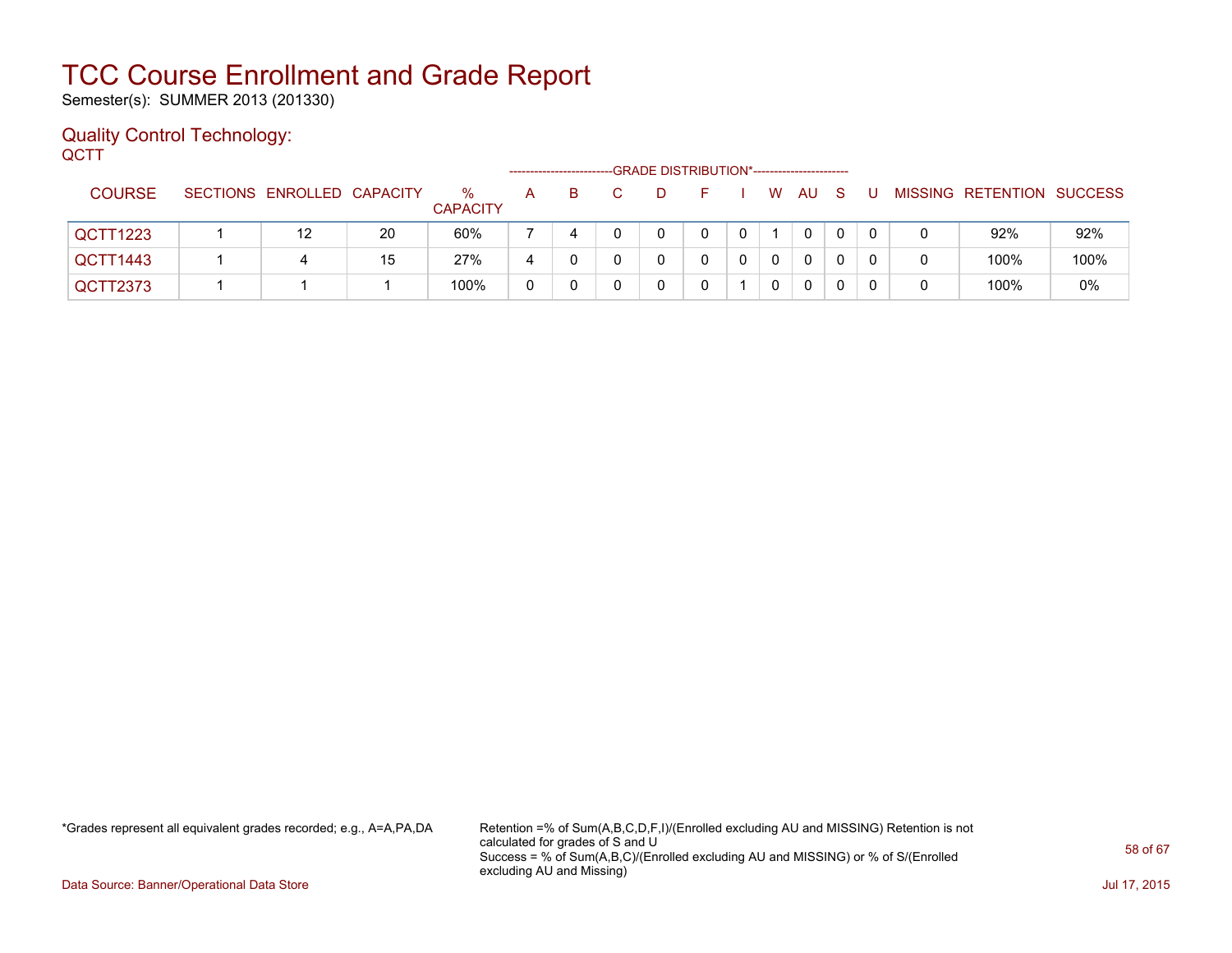Semester(s): SUMMER 2013 (201330)

### Radiography:

RADT

|                 |   |                            |    |                         |    |              | -----------------------GRADE DISTRIBUTION*----------------------- |   |   |             |   |              |   |          |                |                  |                |
|-----------------|---|----------------------------|----|-------------------------|----|--------------|-------------------------------------------------------------------|---|---|-------------|---|--------------|---|----------|----------------|------------------|----------------|
| <b>COURSE</b>   |   | SECTIONS ENROLLED CAPACITY |    | $\%$<br><b>CAPACITY</b> | A  | B            | C.                                                                | D | F |             | w | AU           | S |          | <b>MISSING</b> | <b>RETENTION</b> | <b>SUCCESS</b> |
| <b>RADT1212</b> |   | 15                         | 20 | 75%                     | 2  | 4            |                                                                   |   | 0 | $\Omega$    | 9 | $\Omega$     | 0 |          | $\mathbf 0$    | 40%              | 40%            |
| <b>RADT1224</b> | 2 | 27                         | 24 | 112%                    | 27 | $\mathbf{0}$ | 0                                                                 | 0 | 0 | $\Omega$    | 0 | $\mathbf{0}$ | 0 | $\Omega$ | $\mathbf{0}$   | 100%             | 100%           |
| <b>RADT1324</b> |   | 16                         | 0  |                         | 14 | 2            | $\Omega$                                                          |   | 0 | $\mathbf 0$ | 0 | $\mathbf{0}$ | 0 | 0        | 0              | 100%             | 100%           |
| <b>RADT1333</b> |   | 16                         | 0  |                         | 16 | 0            | $\Omega$                                                          | 0 | 0 | $\mathbf 0$ | 0 | $\mathbf{0}$ | 0 | 0        | 0              | 100%             | 100%           |
| <b>RADT1344</b> |   | 16                         | 0  |                         | 14 | 2            | 0                                                                 |   | 0 | 0           | 0 | $\mathbf{0}$ | 0 | 0        | 0              | 100%             | 100%           |
| <b>RADT1382</b> |   | 14                         | 0  |                         | 13 |              | $\Omega$                                                          |   | 0 | 0           | 0 | $\mathbf{0}$ | 0 |          | 0              | 100%             | 100%           |
| <b>RADT2301</b> |   | 23                         | 30 | 77%                     | 15 | 8            | 0                                                                 |   | 0 | 0           | 0 | $\mathbf{0}$ | 0 | $\Omega$ | 0              | 100%             | 100%           |
| <b>RADT2314</b> | 2 | 23                         | 28 | 82%                     | 19 | 4            | 0                                                                 |   | 0 | 0           | 0 | $\mathbf{0}$ | 0 |          | 0              | 100%             | 100%           |
| <b>RADT2323</b> |   | 14                         | 0  |                         | 12 | 2            | 0                                                                 |   | 0 | 0           | 0 | $\mathbf{0}$ | 0 | 0        | 0              | 100%             | 100%           |
| <b>RADT2356</b> |   | 14                         | 0  |                         | 14 | 0            | 0                                                                 |   | 0 | 0           | 0 | $\Omega$     | 0 | 0        | 0              | 100%             | 100%           |

\*Grades represent all equivalent grades recorded; e.g., A=A,PA,DA Retention =% of Sum(A,B,C,D,F,I)/(Enrolled excluding AU and MISSING) Retention is not calculated for grades of S and U Success = % of Sum(A,B,C)/(Enrolled excluding AU and MISSING) or % of S/(Enrolled excluding AU and Missing)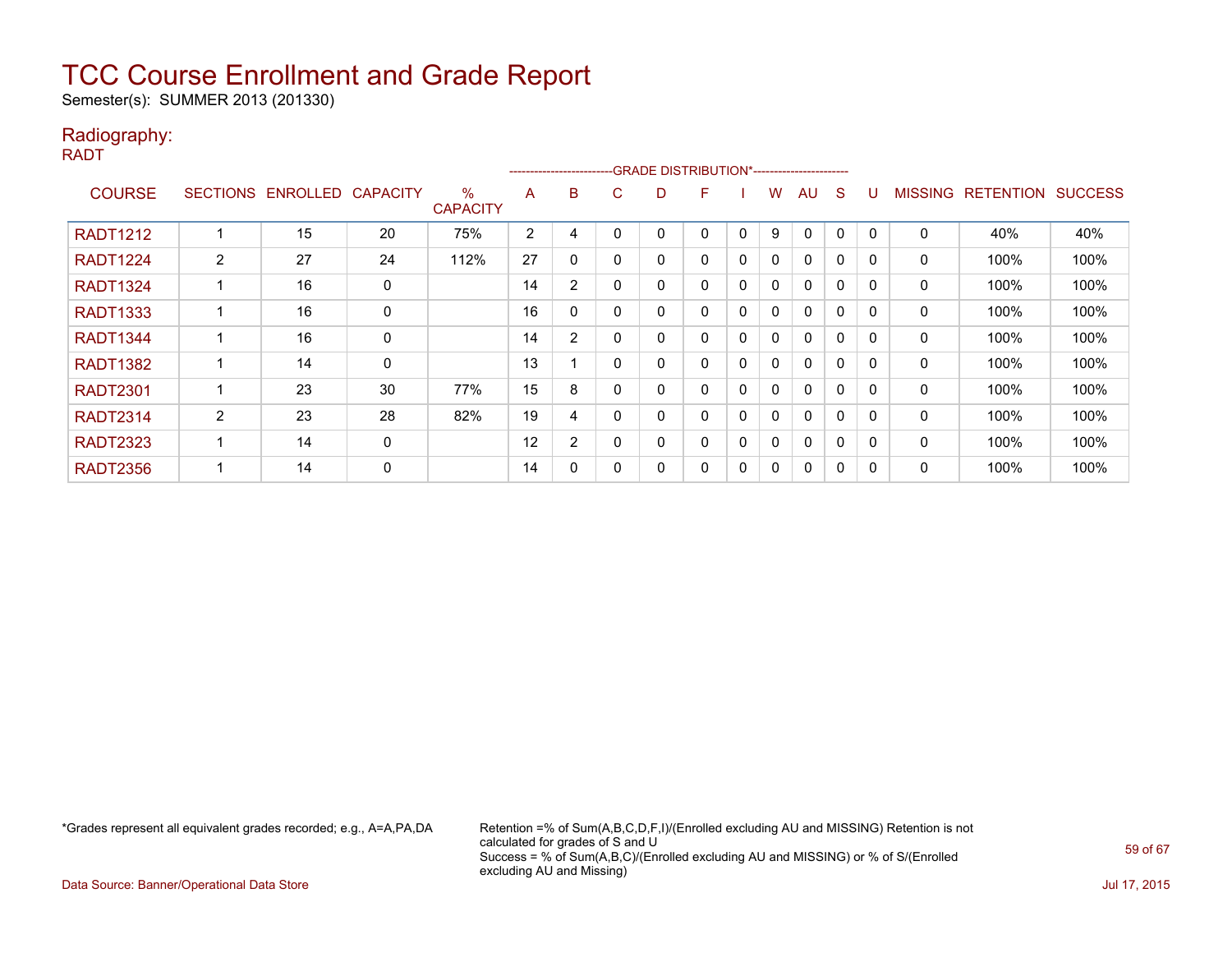Semester(s): SUMMER 2013 (201330)

### Religious Studies:

| I<br>v<br>v |
|-------------|
|             |

|                 |   | -GRADE DISTRIBUTION*----------------------- |    |                      |    |   |  |  |    |  |   |              |   |  |   |                           |     |
|-----------------|---|---------------------------------------------|----|----------------------|----|---|--|--|----|--|---|--------------|---|--|---|---------------------------|-----|
| <b>COURSE</b>   |   | SECTIONS ENROLLED CAPACITY                  |    | ℅<br><b>CAPACITY</b> | A  | B |  |  | н. |  | W | AU           | S |  |   | MISSING RETENTION SUCCESS |     |
| <b>RELG1213</b> |   | 8                                           | 10 | 80%                  | 4  |   |  |  |    |  | 3 | $\mathbf{0}$ | 0 |  | 0 | 62%                       | 62% |
| <b>RELG1223</b> |   |                                             | 20 | 35%                  | 3  |   |  |  |    |  |   | $\mathbf{0}$ | 0 |  | 0 | 86%                       | 71% |
| <b>RELG2113</b> |   | 24                                          | 50 | 48%                  | 15 | 3 |  |  |    |  | 5 | 0            | 0 |  | 0 | 79%                       | 75% |
| <b>RELG2123</b> | っ | 22                                          | 50 | 44%                  | 8  | 6 |  |  |    |  | 3 | 0            | 0 |  | 0 | 86%                       | 77% |

\*Grades represent all equivalent grades recorded; e.g., A=A,PA,DA Retention =% of Sum(A,B,C,D,F,I)/(Enrolled excluding AU and MISSING) Retention is not calculated for grades of S and U Success = % of Sum(A,B,C)/(Enrolled excluding AU and MISSING) or % of S/(Enrolled excluding AU and Missing)

Data Source: Banner/Operational Data Store Jul 17, 2015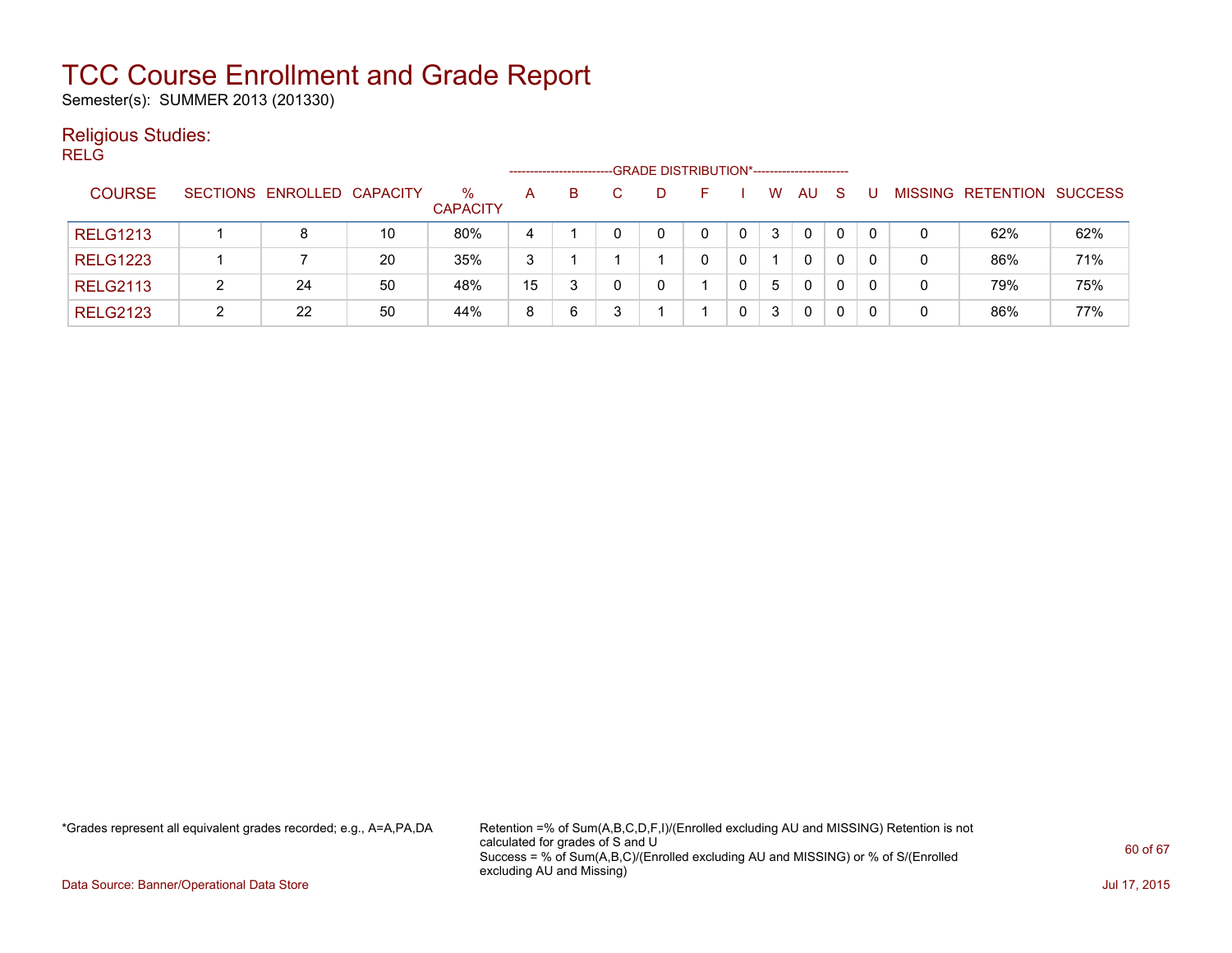Semester(s): SUMMER 2013 (201330)

### Respiratory Care:

RESP

|                 |          |                   |    |                         |    |   |   | -GRADE DISTRIBUTION*----------------------- |             |        |   |                           |      |
|-----------------|----------|-------------------|----|-------------------------|----|---|---|---------------------------------------------|-------------|--------|---|---------------------------|------|
| <b>COURSE</b>   | SECTIONS | ENROLLED CAPACITY |    | $\%$<br><b>CAPACITY</b> | A  | B | D | E.                                          |             | W AU S | U | MISSING RETENTION SUCCESS |      |
| <b>RESP1522</b> |          |                   | 22 | 77%                     | 17 |   |   |                                             | $\mathbf 0$ |        |   | 100%                      | 100% |
| <b>RESP2102</b> |          |                   | 20 | 85%                     | 15 |   |   |                                             |             |        |   | 100%                      | 100% |

\*Grades represent all equivalent grades recorded; e.g., A=A,PA,DA Retention =% of Sum(A,B,C,D,F,I)/(Enrolled excluding AU and MISSING) Retention is not calculated for grades of S and U Success = % of Sum(A,B,C)/(Enrolled excluding AU and MISSING) or % of S/(Enrolled excluding AU and Missing)

Data Source: Banner/Operational Data Store Jul 17, 2015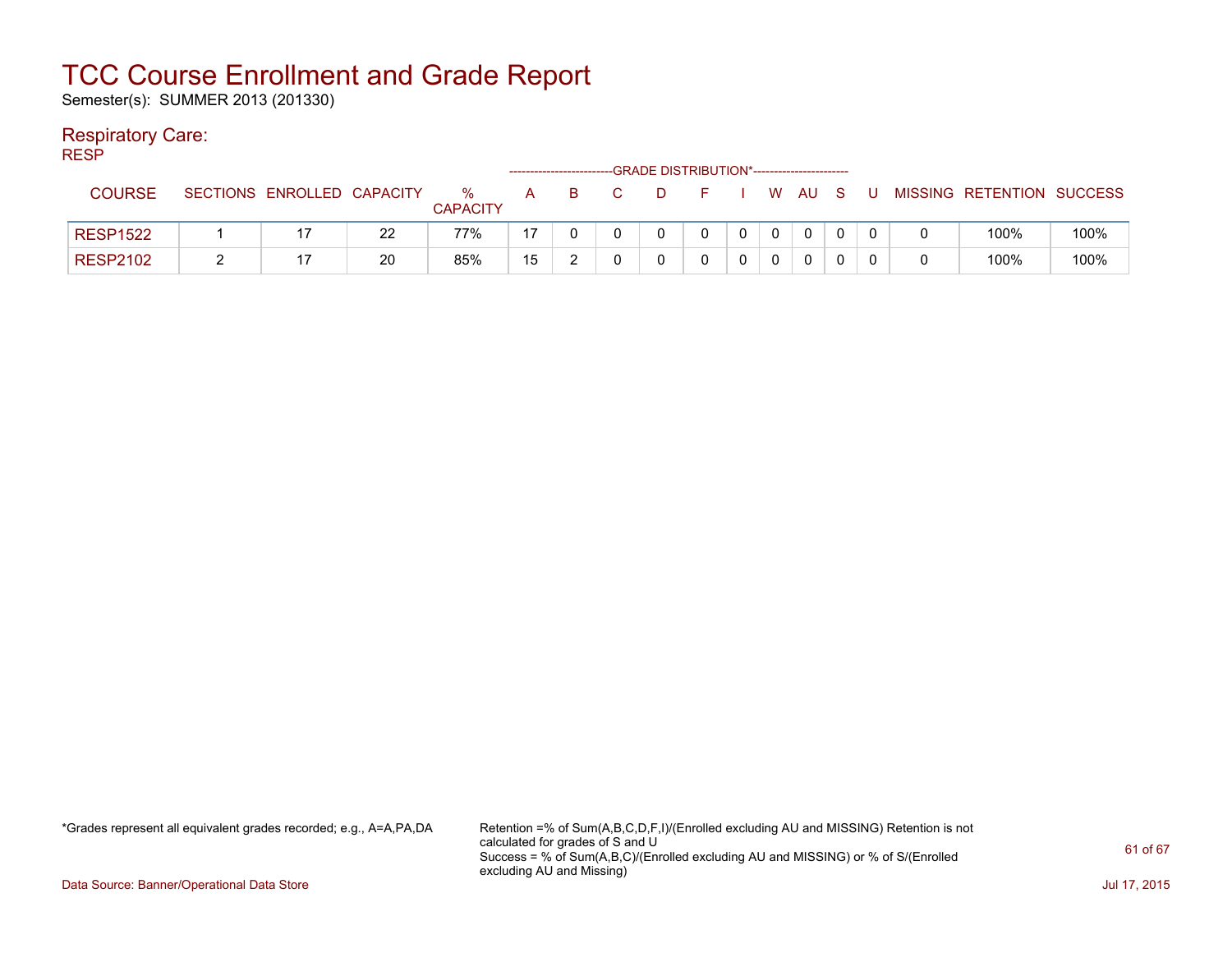Semester(s): SUMMER 2013 (201330)

### Sociology:

**SOCI** 

|                 | ------------------------GRADE                DISTRIBUTION*---------------------- |                 |                 |                                  |    |                |              |   |   |             |                |              |              |          |                |                  |                |
|-----------------|----------------------------------------------------------------------------------|-----------------|-----------------|----------------------------------|----|----------------|--------------|---|---|-------------|----------------|--------------|--------------|----------|----------------|------------------|----------------|
| <b>COURSE</b>   | <b>SECTIONS</b>                                                                  | <b>ENROLLED</b> | <b>CAPACITY</b> | $\frac{0}{0}$<br><b>CAPACITY</b> | A  | B              | C            | D | F |             | W              | AU           | S            |          | <b>MISSING</b> | <b>RETENTION</b> | <b>SUCCESS</b> |
| <b>SOCI1113</b> | 12                                                                               | 146             | 320             | 46%                              | 78 | 34             | 9            | 5 | 3 | 3           | 14             | $\mathbf{0}$ | 0            |          | 0              | 90%              | 83%            |
| <b>SOCI1133</b> |                                                                                  | 5               | 5               | 100%                             | 2  | $\overline{2}$ | $\mathbf{0}$ | ი | 0 | 0           |                | $\mathbf{0}$ | $\mathbf{0}$ | 0        | 0              | 80%              | 80%            |
| <b>SOCI2043</b> |                                                                                  | 17              | 20              | 85%                              | 4  | 6              | 4            | 3 | 0 | 0           | 0              | $\mathbf{0}$ | 0            | $\Omega$ | 0              | 100%             | 82%            |
| <b>SOCI2053</b> |                                                                                  | 8               | 10              | 80%                              | 4  | 2              |              | 0 | 0 | 0           | $\overline{2}$ | 0            | 0            | $\Omega$ | 0              | 75%              | 75%            |
| <b>SOCI2113</b> |                                                                                  | 8               | 20              | 40%                              | 0  | 3              | $\Omega$     | 2 |   | $\mathbf 0$ | $\overline{2}$ | $\mathbf{0}$ | 0            | $\Omega$ | 0              | 75%              | 38%            |
| <b>SOCI2143</b> |                                                                                  | 16              | 20              | 80%                              | 7  | 3              | 4            | 0 | 0 | 0           | $\overline{2}$ | $\mathbf{0}$ | 0            | $\Omega$ | 0              | 88%              | 88%            |
| <b>SOCI2223</b> |                                                                                  | $\overline{7}$  | 10              | 70%                              | 6  |                | $\Omega$     | 0 | 0 | 0           | $\mathbf{0}$   | $\mathbf{0}$ | 0            | 0        | $\Omega$       | 100%             | 100%           |
| <b>SOCI2713</b> |                                                                                  |                 | 4               | 25%                              | 0  | 0              | $\Omega$     |   | 0 | 0           |                | $\mathbf{0}$ | 0            | 0        | $\Omega$       | 0%               | 0%             |
| <b>SOCI2813</b> | $\overline{2}$                                                                   | 7               | 21              | 33%                              | 0  | 4              | $\Omega$     | 0 | 0 | 0           | 3              | $\mathbf{0}$ | 0            | $\Omega$ | 0              | 57%              | 57%            |
| <b>SOCI2993</b> |                                                                                  | 12              | 20              | 60%                              | 6  | 3              | 2            |   | 0 | 0           |                | 0            | 0            | 0        | 0              | 92%              | 92%            |

\*Grades represent all equivalent grades recorded; e.g., A=A,PA,DA Retention =% of Sum(A,B,C,D,F,I)/(Enrolled excluding AU and MISSING) Retention is not calculated for grades of S and U Success = % of Sum(A,B,C)/(Enrolled excluding AU and MISSING) or % of S/(Enrolled excluding AU and Missing)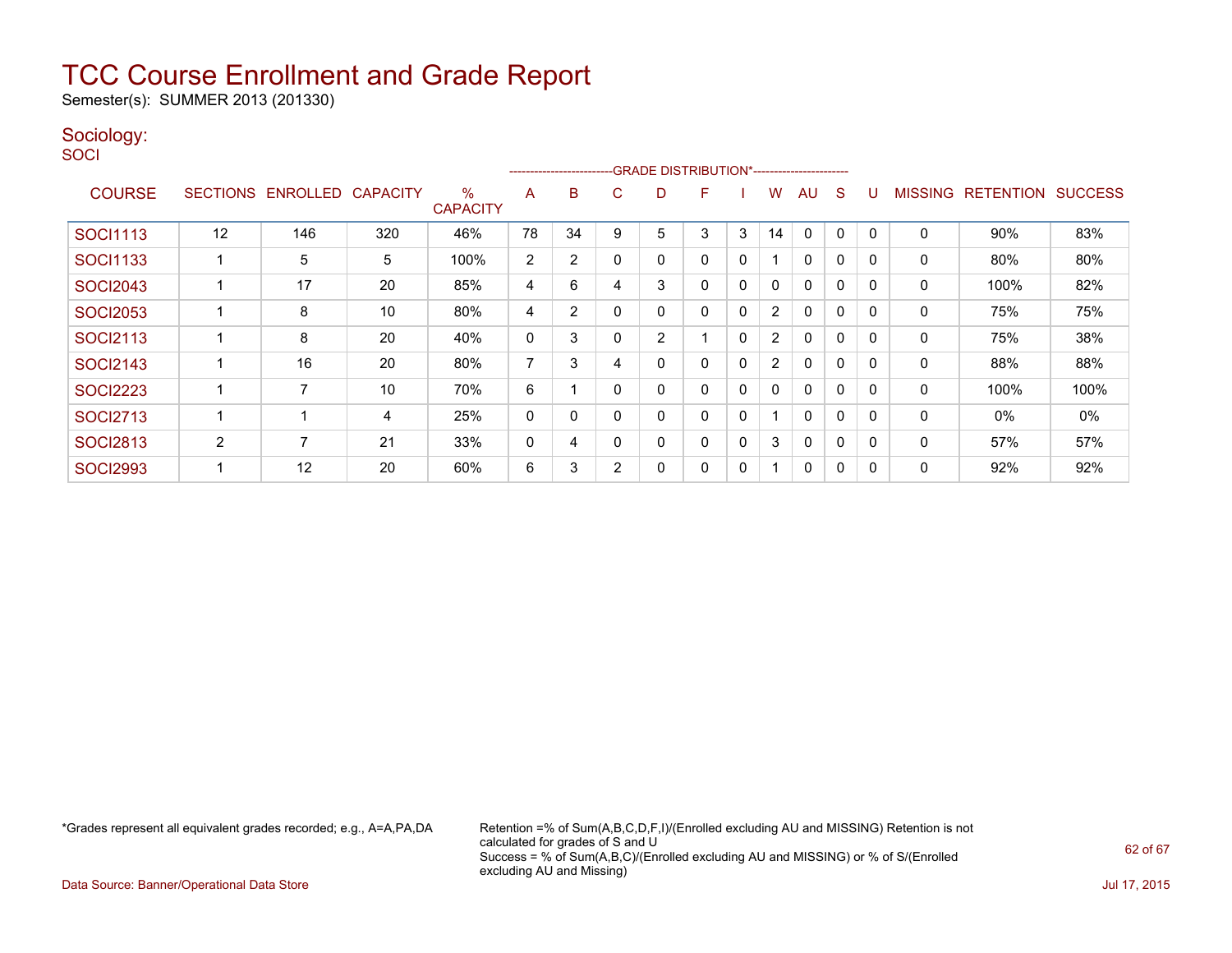Semester(s): SUMMER 2013 (201330)

### Spanish:

SPAN

|                 | ------------------------GRADE DISTRIBUTION*----------------------- |                 |                 |                      |                |    |    |   |                |              |              |                |              |          |                |                  |                |
|-----------------|--------------------------------------------------------------------|-----------------|-----------------|----------------------|----------------|----|----|---|----------------|--------------|--------------|----------------|--------------|----------|----------------|------------------|----------------|
| <b>COURSE</b>   | <b>SECTIONS</b>                                                    | <b>ENROLLED</b> | <b>CAPACITY</b> | %<br><b>CAPACITY</b> | A              | в  | C. | D | F              |              | w            | AU             | S            |          | <b>MISSING</b> | <b>RETENTION</b> | <b>SUCCESS</b> |
| <b>SPAN1003</b> |                                                                    | 4               | 25              | 16%                  | 4              |    |    |   | 0              | 0            | $\mathbf{0}$ | $\Omega$       | 0            | $\Omega$ | 0              | 100%             | 100%           |
| <b>SPAN1103</b> | 10                                                                 | 141             | 205             | 69%                  | 75             | 26 | 8  |   |                | 0            | 28           | $\overline{2}$ | $\Omega$     |          | 0              | 80%              | 78%            |
| <b>SPAN1213</b> | 5                                                                  | 59              | 100             | 59%                  | 28             | 13 |    | 2 | $\overline{2}$ | $\mathbf{0}$ | 10           | 3              | $\mathbf{0}$ | $\Omega$ | 0              | 82%              | 75%            |
| <b>SPAN1301</b> |                                                                    | 8               | 15              | 53%                  | 6              | 0  |    | 0 | 0              | 0            |              | 1              | $\mathbf{0}$ | $\Omega$ | 0              | 86%              | 86%            |
| <b>SPAN1313</b> |                                                                    | 11              | 20              | 55%                  | 5              | 3  | 2  |   | 0              | 0            | $\mathbf{0}$ | $\mathbf{0}$   | $\Omega$     |          | 0              | 100%             | 91%            |
| <b>SPAN1413</b> |                                                                    | 8               | 20              | 40%                  | $\overline{ }$ | 0  |    |   | 0              | $\mathbf{0}$ | $\mathbf{0}$ | $\mathbf{0}$   | $\Omega$     |          | 0              | 100%             | 100%           |
| <b>SPAN2113</b> | 2                                                                  | 18              | 40              | 45%                  | 2              | 4  |    |   | 0              | $\mathbf{0}$ | 2            | $\overline{2}$ | $\mathbf{0}$ | $\Omega$ | 0              | 88%              | 81%            |
| <b>SPAN2523</b> |                                                                    |                 |                 | 100%                 | 0              | 0  |    | 0 | 0              | 0            | 0            | $\mathbf{0}$   | $\Omega$     | $\Omega$ | $\Omega$       | 100%             | 100%           |
| <b>SPAN2533</b> |                                                                    | 11              | 20              | 55%                  | 9              | 0  |    | 0 | 0              | 0            |              | 1              | 0            |          | 0              | 90%              | 90%            |

\*Grades represent all equivalent grades recorded; e.g., A=A,PA,DA Retention =% of Sum(A,B,C,D,F,I)/(Enrolled excluding AU and MISSING) Retention is not calculated for grades of S and U Success = % of Sum(A,B,C)/(Enrolled excluding AU and MISSING) or % of S/(Enrolled excluding AU and Missing)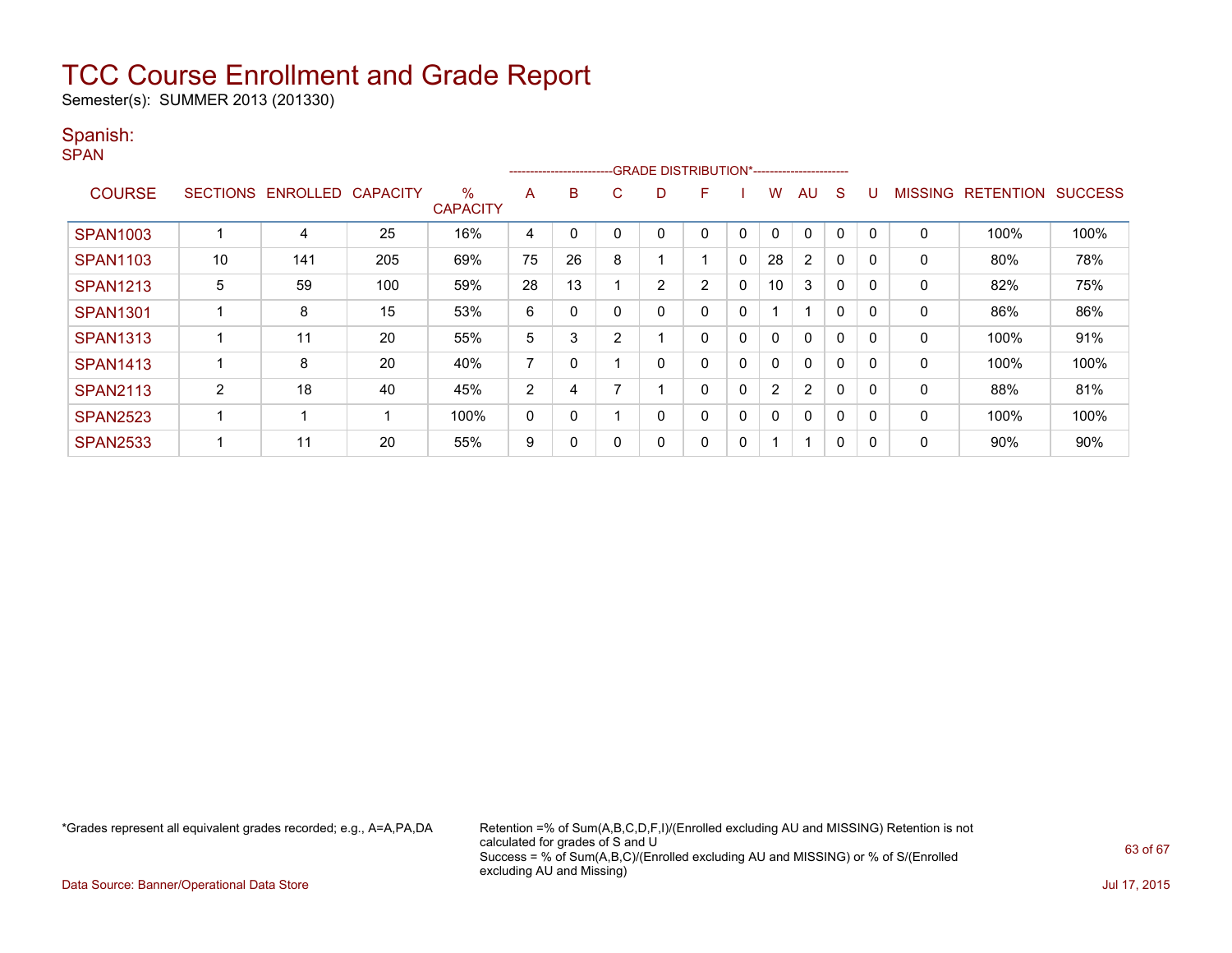Semester(s): SUMMER 2013 (201330)

### Speech:

| ۰. | ۰.<br>w |  |
|----|---------|--|

|                 |    |                            |     |                         | ------------------- |    |    | -GRADE DISTRIBUTION*---------------------- |    |   |    |     |          |   |                           |      |
|-----------------|----|----------------------------|-----|-------------------------|---------------------|----|----|--------------------------------------------|----|---|----|-----|----------|---|---------------------------|------|
| <b>COURSE</b>   |    | SECTIONS ENROLLED CAPACITY |     | $\%$<br><b>CAPACITY</b> | А                   | B. |    |                                            |    |   | W  | AU. |          |   | MISSING RETENTION SUCCESS |      |
| <b>SPCH1113</b> | 23 | 377                        | 493 | 76%                     | 183                 | 86 | 38 | 11                                         | 23 |   | 34 |     | 0        |   | 91%                       | 82%  |
| <b>SPCH2053</b> |    | 20                         | 31  | 65%                     | 6                   |    |    |                                            |    |   |    |     |          | 0 | 85%                       | 80%  |
| <b>SPCH2992</b> |    | 9                          | 20  | 45%                     |                     |    |    |                                            |    | 0 |    |     | $\Omega$ | 0 | 100%                      | 100% |

\*Grades represent all equivalent grades recorded; e.g., A=A,PA,DA Retention =% of Sum(A,B,C,D,F,I)/(Enrolled excluding AU and MISSING) Retention is not calculated for grades of S and U Success = % of Sum(A,B,C)/(Enrolled excluding AU and MISSING) or % of S/(Enrolled excluding AU and Missing)

Data Source: Banner/Operational Data Store Jul 17, 2015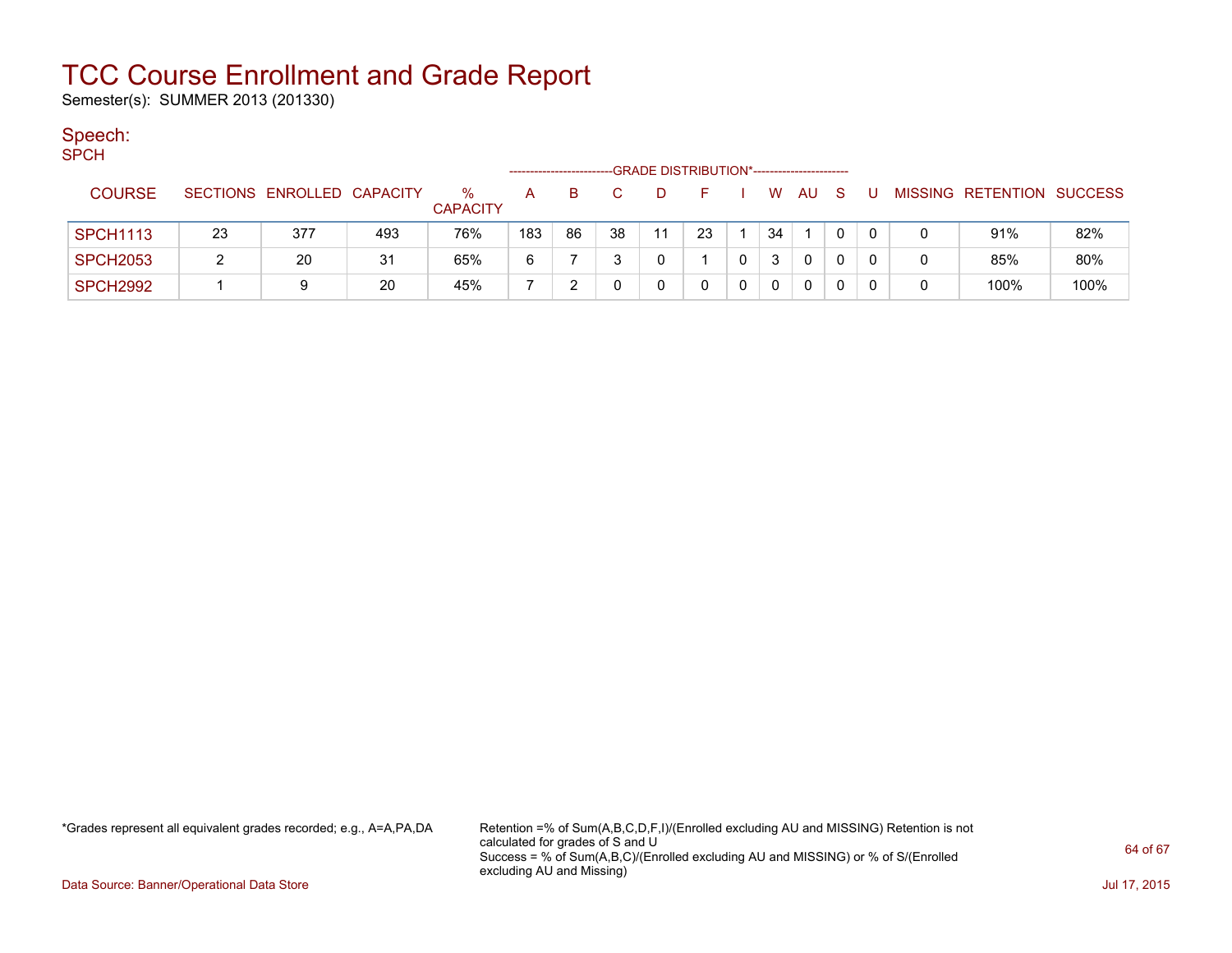Semester(s): SUMMER 2013 (201330)

### Surgical Technology:

**SRGT** 

|                 |                 |                   |    | ------------------------GRADE                DISTRIBUTION*---------------------- |             |   |              |   |   |   |              |              |   |          |                |                  |                |
|-----------------|-----------------|-------------------|----|----------------------------------------------------------------------------------|-------------|---|--------------|---|---|---|--------------|--------------|---|----------|----------------|------------------|----------------|
| <b>COURSE</b>   | <b>SECTIONS</b> | ENROLLED CAPACITY |    | %<br><b>CAPACITY</b>                                                             | A           | B | C            | D | F |   | w            | AU           | S |          | <b>MISSING</b> | <b>RETENTION</b> | <b>SUCCESS</b> |
| <b>SRGT1102</b> |                 | 3                 | 20 | 15%                                                                              | 3           | 0 |              |   | 0 | 0 | 0            | $\Omega$     | 0 |          | 0              | 100%             | 100%           |
| <b>SRGT1112</b> |                 | 4                 | 20 | 20%                                                                              | 3           |   | $\mathbf{0}$ | 0 | 0 | 0 | 0            | $\mathbf{0}$ | 0 | 0        | 0              | 100%             | 100%           |
| <b>SRGT1124</b> |                 | 8                 | 0  |                                                                                  | 2           | 5 |              | 0 | 0 | 0 | $\mathbf{0}$ | $\mathbf{0}$ | 0 | $\Omega$ | 0              | 100%             | 100%           |
| <b>SRGT1333</b> |                 | 3                 | 20 | 15%                                                                              | 2           |   | $\Omega$     | ი | 0 | 0 | 0            | $\mathbf{0}$ | 0 | $\Omega$ | 0              | 100%             | 100%           |
| <b>SRGT1341</b> |                 | 8                 | 0  |                                                                                  | 8           | 0 | 0            | 0 | 0 | 0 | 0            | $\mathbf{0}$ | 0 | 0        | 0              | 100%             | 100%           |
| <b>SRGT2221</b> |                 | 8                 | 0  |                                                                                  | 8           | 0 |              |   | 0 | 0 | 0            | $\mathbf{0}$ | 0 | $\Omega$ | 0              | 100%             | 100%           |
| <b>SRGT2312</b> |                 | 3                 | 20 | 15%                                                                              | 3           | 0 | $\Omega$     | 0 | 0 | 0 | 0            | $\mathbf{0}$ | 0 | $\Omega$ | 0              | 100%             | 100%           |
| <b>SRGT2323</b> |                 | 8                 | 0  |                                                                                  | $\mathbf 0$ | 4 | 4            |   | 0 | 0 | 0            | $\mathbf{0}$ | 0 | $\Omega$ | $\Omega$       | 100%             | 100%           |
| <b>SRGT2332</b> |                 | 8                 | 0  |                                                                                  | 8           | 0 | $\Omega$     |   | 0 | 0 | 0            | $\mathbf{0}$ | 0 | $\Omega$ | 0              | 100%             | 100%           |
| <b>SRGT2434</b> |                 | 8                 | 0  |                                                                                  | $\mathbf 0$ | 4 | 4            | Ω | 0 | 0 | $\mathbf{0}$ | $\mathbf{0}$ | 0 | $\Omega$ | $\Omega$       | 100%             | 100%           |
| <b>SRGT2442</b> |                 | 8                 | 0  |                                                                                  | 8           | 0 | $\Omega$     | ი | 0 | 0 | $\mathbf{0}$ | $\mathbf{0}$ | 0 | C        | 0              | 100%             | 100%           |

\*Grades represent all equivalent grades recorded; e.g., A=A,PA,DA Retention =% of Sum(A,B,C,D,F,I)/(Enrolled excluding AU and MISSING) Retention is not calculated for grades of S and U Success = % of Sum(A,B,C)/(Enrolled excluding AU and MISSING) or % of S/(Enrolled excluding AU and Missing)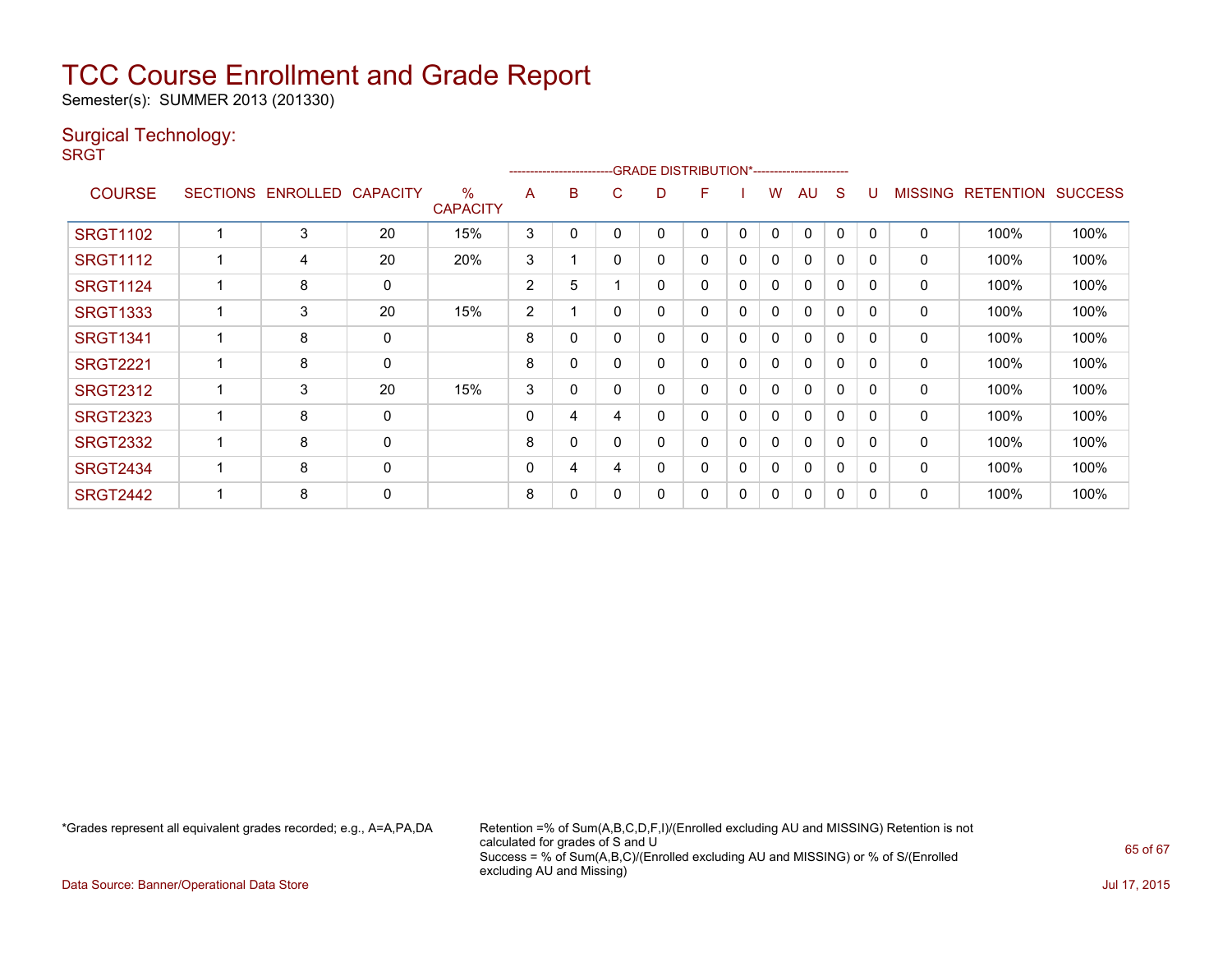Semester(s): SUMMER 2013 (201330)

### Theatre:

THEA

| .               | --GRADE DISTRIBUTION*-----------------------<br>-------------------------- |                            |    |                         |   |   |  |  |  |             |                |                |              |  |                           |      |
|-----------------|----------------------------------------------------------------------------|----------------------------|----|-------------------------|---|---|--|--|--|-------------|----------------|----------------|--------------|--|---------------------------|------|
| <b>COURSE</b>   |                                                                            | SECTIONS ENROLLED CAPACITY |    | $\%$<br><b>CAPACITY</b> | A | B |  |  |  |             |                | W AU S         |              |  | MISSING RETENTION SUCCESS |      |
| <b>THEA1093</b> |                                                                            | 10                         | 24 | 42%                     |   |   |  |  |  | $\mathbf 0$ | 0 <sup>1</sup> | $\overline{0}$ | $\Omega$     |  | 100%                      | 90%  |
| <b>THEA2273</b> |                                                                            |                            |    | 100%                    |   |   |  |  |  | 0           | $\overline{0}$ | 0              | $\mathbf{0}$ |  | 100%                      | 100% |

\*Grades represent all equivalent grades recorded; e.g., A=A,PA,DA Retention =% of Sum(A,B,C,D,F,I)/(Enrolled excluding AU and MISSING) Retention is not calculated for grades of S and U Success = % of Sum(A,B,C)/(Enrolled excluding AU and MISSING) or % of S/(Enrolled excluding AU and Missing)

Data Source: Banner/Operational Data Store Jul 17, 2015